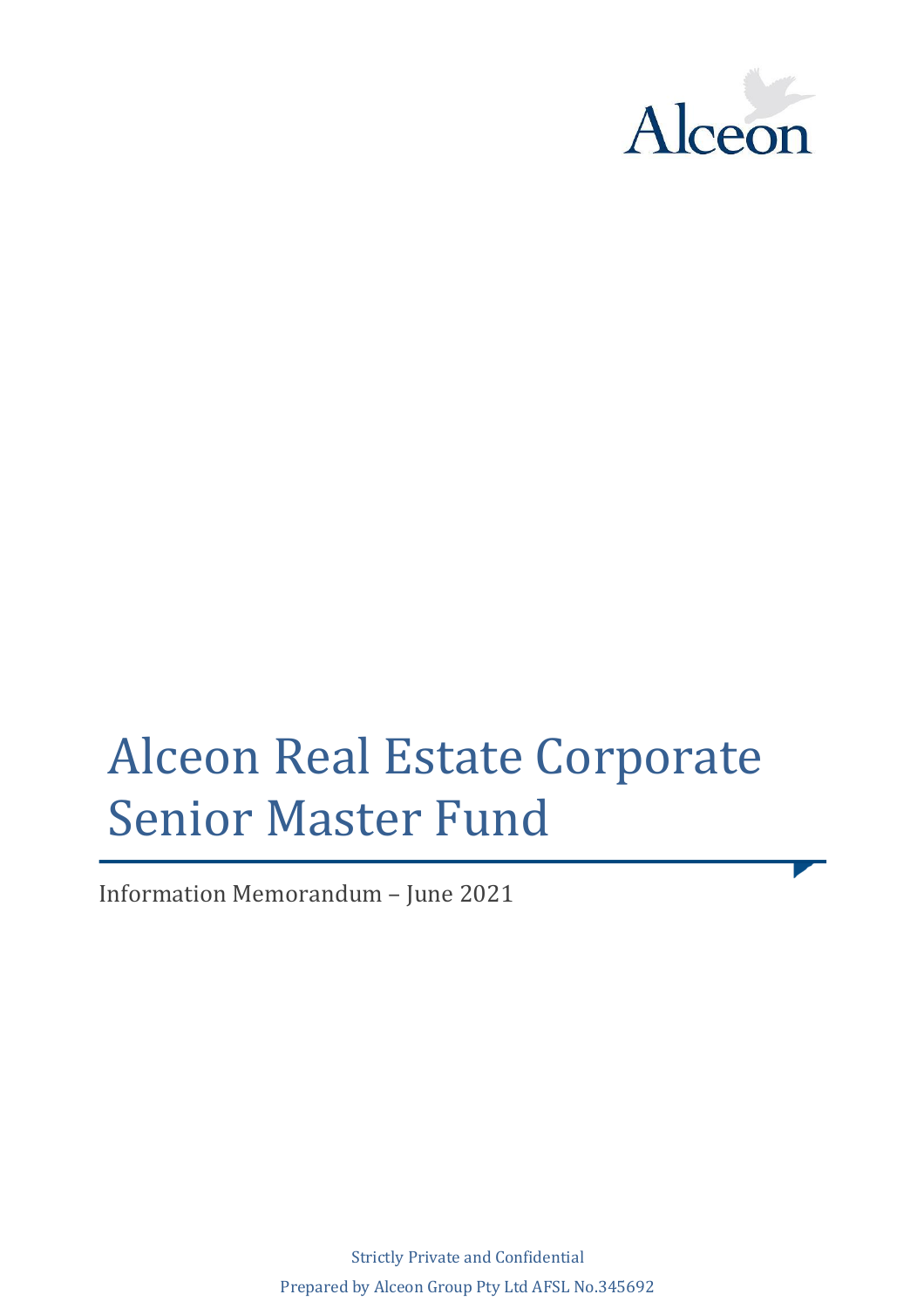## Alceon

### **CONTENTS**

| 1.   |       |  |
|------|-------|--|
| 2.   |       |  |
| 3.   |       |  |
| 3.1. |       |  |
| 3.2. |       |  |
| 3.3. |       |  |
| 3.4. |       |  |
| 3.5. |       |  |
| 3.6. |       |  |
| 3.7. |       |  |
| 3.8. |       |  |
| 4.   |       |  |
| 4.1. |       |  |
| 4.2. |       |  |
| 4.3. |       |  |
| 4.4. |       |  |
|      |       |  |
| 5.1. |       |  |
| 5.2. |       |  |
| 5.3. |       |  |
| 5.4. |       |  |
| 5.5. |       |  |
| 5.6. |       |  |
| 5.7. |       |  |
| 5.8. |       |  |
| 5.9  |       |  |
|      | 5.10. |  |
| 6.   |       |  |
| 6.1. |       |  |
| 6.2. |       |  |
| 6.3. |       |  |
| 6.4. |       |  |
| 6.5. |       |  |
| 6.6. |       |  |
|      |       |  |
| 7.1. |       |  |
| 7.2. |       |  |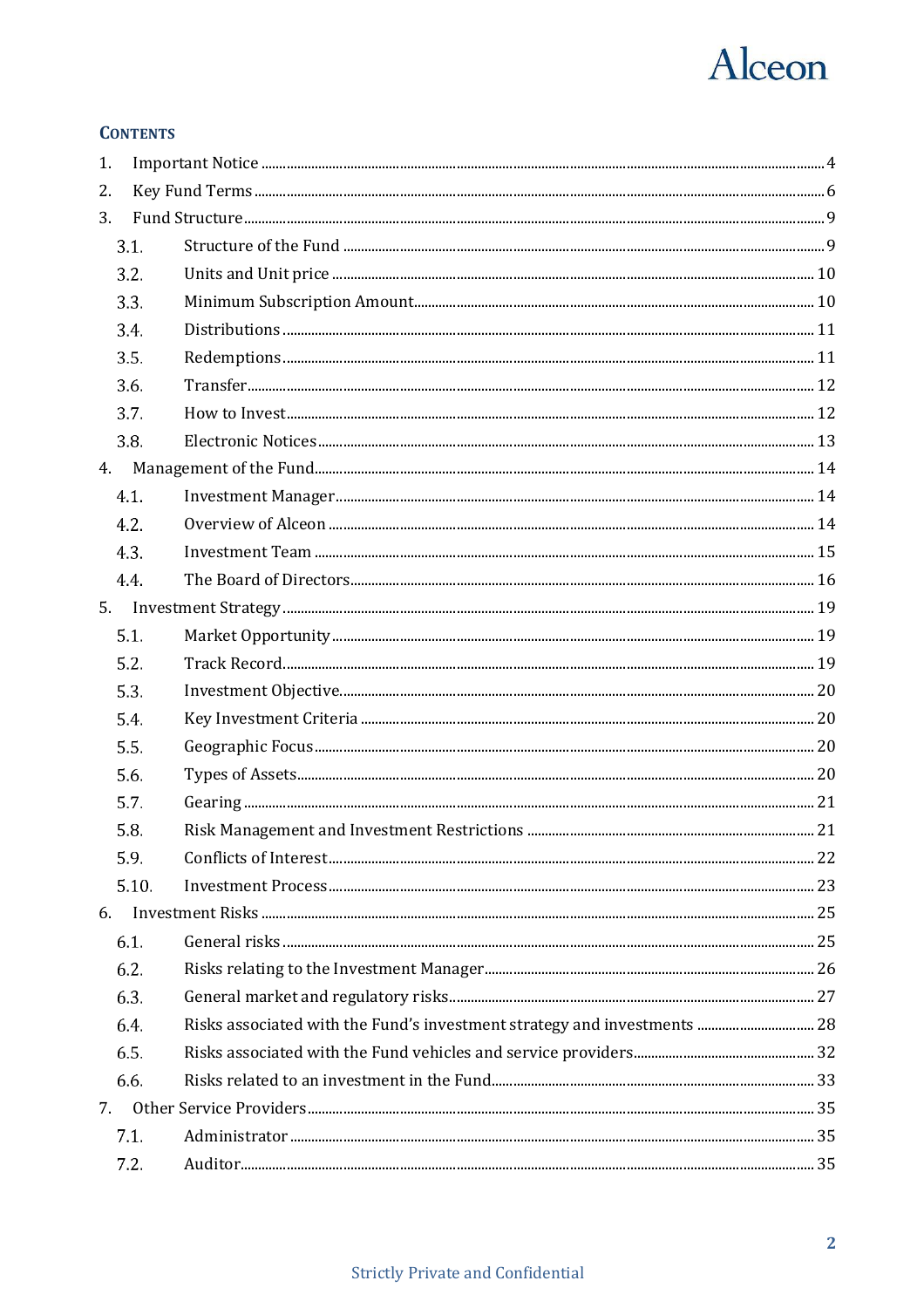## Alceon

|    | 8.1. |  |
|----|------|--|
|    | 8.2. |  |
|    | 8.3. |  |
|    | 8.4. |  |
|    | 8.5. |  |
|    | 8.6. |  |
| 9. |      |  |
|    | 9.1. |  |
|    | 9.2. |  |
|    | 9.3. |  |
|    | 9.4. |  |
|    | 9.5. |  |
|    |      |  |
|    |      |  |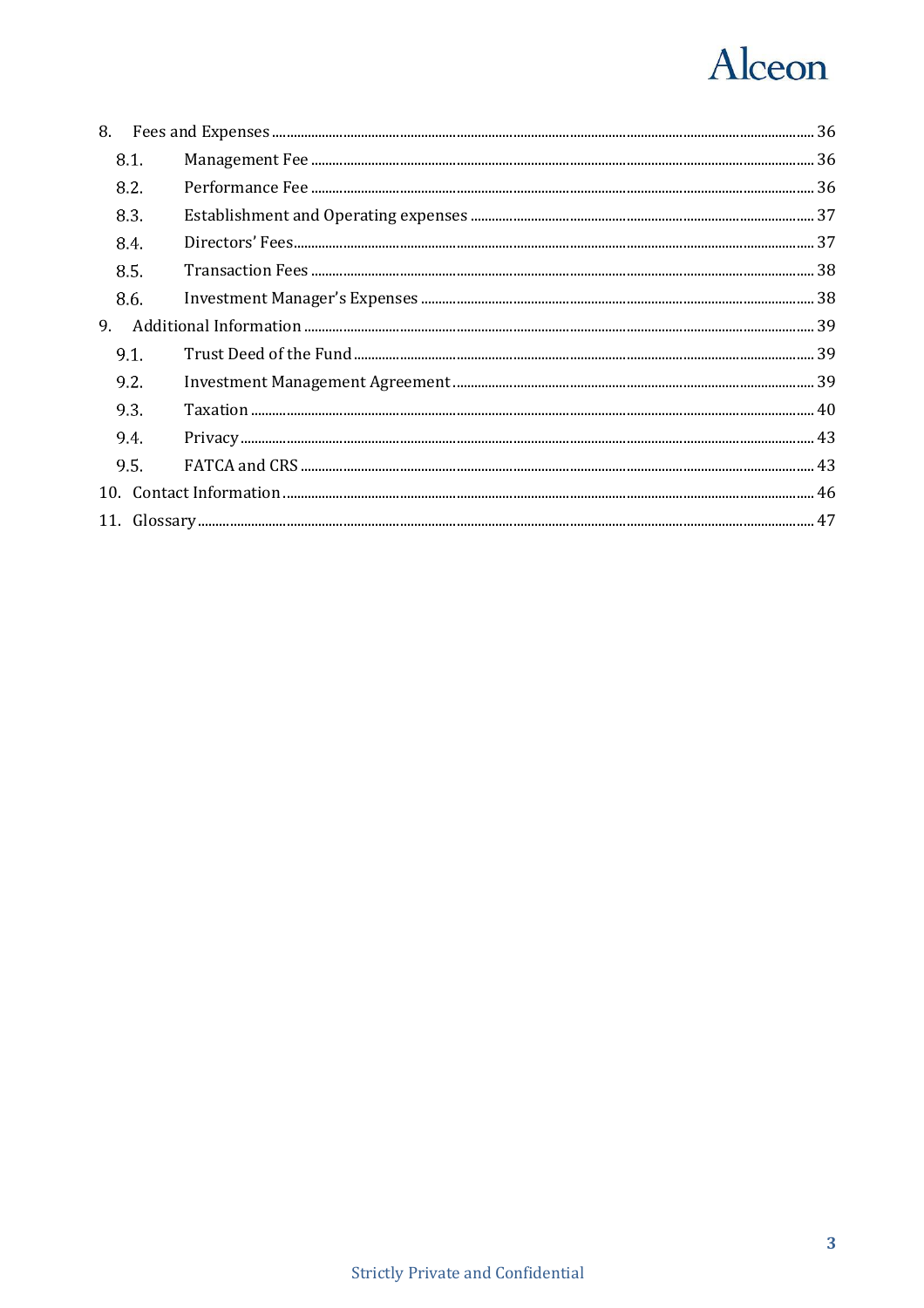

### <span id="page-3-0"></span>**1. IMPORTANT NOTICE**

### **CONDITIONS OF INFORMATION MEMORANDUM**

### **THIS INFORMATION MEMORANDUM IS AN IMPORTANT DOCUMENT THAT SHOULD BE READ IN ITS ENTIRETY. INVESTORS SHOULD OBTAIN PROFESSIONAL ADVICE BEFORE MAKING AN INVESTMENT DECISION IN RELATION TO THE OPPORTUNITY.**

- This Information Memorandum is dated 29 June 2021 and is issued by Alceon Funds Management Pty Limited ACN 166 832 417 (**Trustee**) in its capacity as trustee of the Alceon Real Estate Corporate Senior Master Fund (**Fund**).
- The Trustee has appointed Alceon Real Asset Management Pty Ltd ACN 627 059 723 (**Investment Manager**) as the investment manager of the Fund.
- The Trustee and the Investment Manager are authorised representatives of Alceon Group Pty Ltd ACN 122 365 986 (AFSL 345692) (**Arranger**). The Arranger has arranged the issue of this Information Memorandum pursuant to an intermediary authorisation under section 911A(2)(b) of the *Corporations Act 2001* (Cth) (**Corporations Act**). The Trustee will issue units in the Fund in accordance with the offer made by the Arranger, to arrange for the issue of the units pursuant to this Information Memorandum.
- This Information Memorandum is intended solely for the use of the person to whom it has been delivered (**Recipient**) for the purpose of evaluating the opportunity described in it (**Opportunity**). It is provided to the Recipient on a confidential basis. The receipt of this Information Memorandum by the Recipient evidences its acceptance of these conditions. If the Recipient does not accept any of the conditions, it must stop reading the Information Memorandum and immediately return it and any copy of it to the Trustee.
- Without the express written permission of Trustee, this Information Memorandum and the information contained within it may not be reproduced in whole or in part, nor must its existence or any of its contents be disclosed, by the Recipient or its legal or financial advisors to any person other than to an employee, director or officer of the Recipient (or its advisors) who is involved in the process of considering the Opportunity.
- The Recipient must return the Information Memorandum to the Trustee upon request.
- This Information Memorandum does not purport to contain all the information that may be required to evaluate any potential transaction or investment. The Recipient and its respective advisors should conduct their own independent review, investigations and analysis of the Opportunity and of the information contained, or referred to, in this document including the merits and risks involved.
- This Information Memorandum has been made available to the Recipient for information purposes only. It is not intended to be and does not constitute a disclosure document or product disclosure statement as defined in the Corporations Act and will not be lodged with the Australian Securities & Investments Commission (**ASIC**). It does not constitute an offer for the issue, sale or purchase of, or the solicitation of an offer to buy or subscribe for, any securities, and must not be relied on for any investment contract or decision. No securities will be issued or granted in reliance on this Information Memorandum.
- The Opportunity will only be available to wholesale clients (as defined under section 761G of the Corporations Act), or to investors in circumstances where disclosure is not otherwise required under the Corporations Act.
- Neither the Trustee nor the Investment Manager make any representation or warranty, express or implied, as to the accuracy, reliability or completeness of the information contained in this Information Memorandum or subsequently provided to the Recipient in connection with the Opportunity. This includes any historical financial information, assumptions, estimates and projections and any other financial information derived from such material. Nothing contained in this Information Memorandum is, or may be relied upon, as a promise or representation, whether as to the past or the future.
- To the fullest extent permitted by law, the Trustee and the Investment Manager disclaim and exclude all liabilities for any losses, expenses or damages suffered or incurred by any person in connection with:
	- o their reliance on the information contained in this Information Memorandum;
	- o any errors in or omissions from this Information Memorandum; or
	- o any negligence or lack of care on the part of the Trustee, the Investment Manager or their respective officers or employees.
- The estimates and projections contained in this Information Memorandum involve significant elements of subjective judgement and analysis, which may or may not be correct. There are usually differences between forecast and actual results because of general economic conditions and events and actual circumstances frequently not occurring as forecast, and these differences may be material. The Recipient independently review the material assumptions, calculations and accounting policies upon which any accompanying estimates and projections are based. Neither the Trustee nor the Investment Manager undertakes any obligation to update these estimates and projections for events or circumstances that occur after the date of this Information Memorandum or to update or keep current any of the information contained in it.
- Neither the Trustee nor the Investment Manager is liable for any costs or expenses the Recipient incurs in reviewing, investigating or analysing any information in this Information Memorandum or otherwise.
- The information in this Information Memorandum is provided to the Recipient for information purposes only. It does not constitute a recommendation or financial product advice, either expressly or by implication, with respect to any investment, nor is it intended to form the basis of any investment decision.

### Strictly Private and Confidential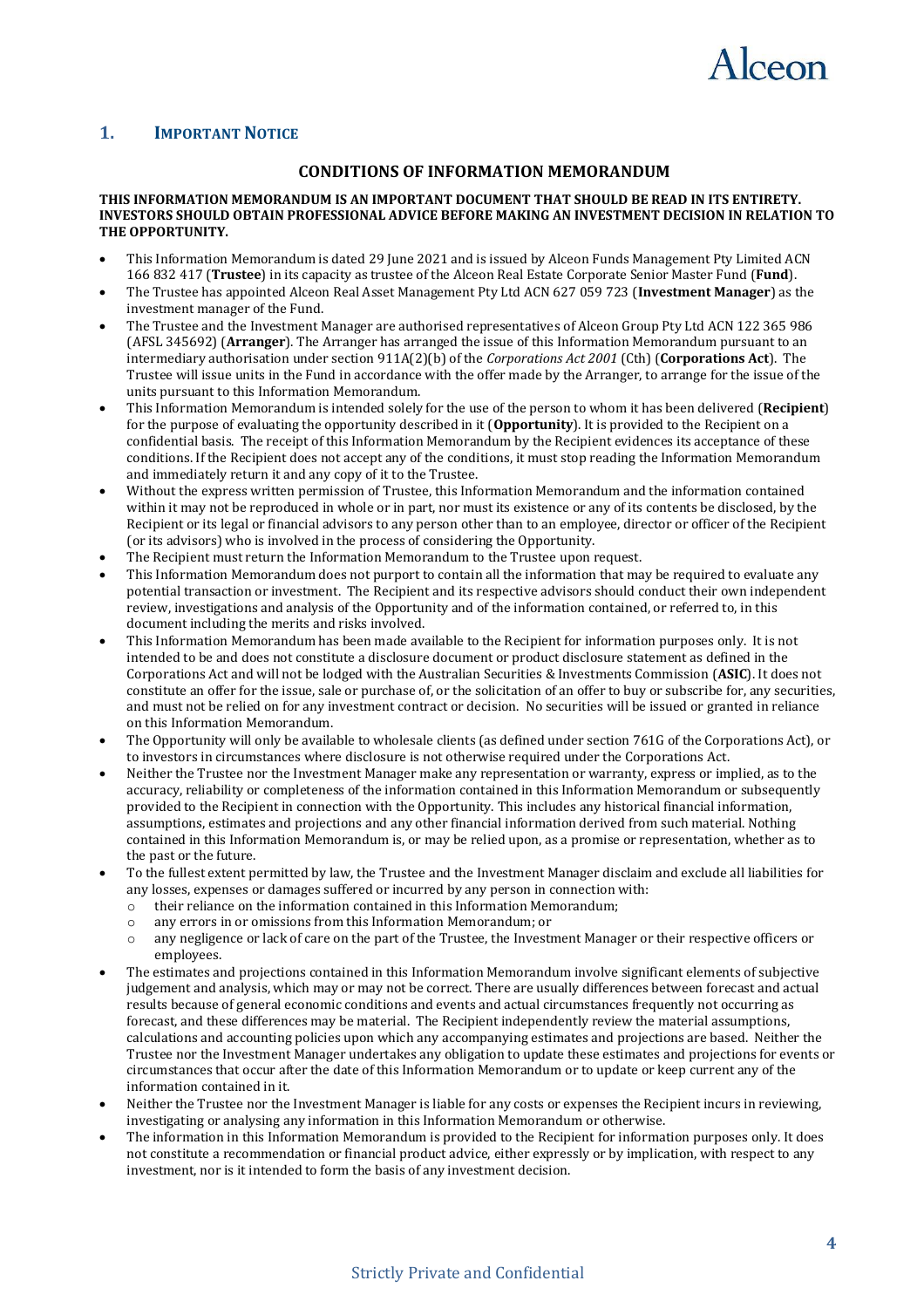

- The information in this Information Memorandum may not be appropriate for all persons. The Information Providers have not had regard to the investment objectives, financial situation and particular needs of each Recipient. Each Recipient should make its own investigation and assessment of the Opportunity, verify to its own satisfaction the accuracy, reliability and completeness of the information in this Information Memorandum and obtain independent and specific advice from appropriate experts. Neither the Trustee nor the Investment Manager, nor any of their officers or directors, guarantee any rate of return of any investment, the meeting of the investment objectives of the Fund, the performance of the Fund or the repayment of capital.
- The Recipient is responsible for informing themselves as to the legal, regulatory, financial, accounting and tax requirements applicable to them in respect of the Opportunity.
- The contents of this Information Memorandum are based on information available to Trustee as at the date of this Information Memorandum. Neither the Trustee nor the Investment Manager is under no obligation to correct, update or revise this Information Memorandum or to provide the Recipient with access to any additional information.
- Unless otherwise specified all references to dollars (\$) in this Information Memorandum are to Australian dollars.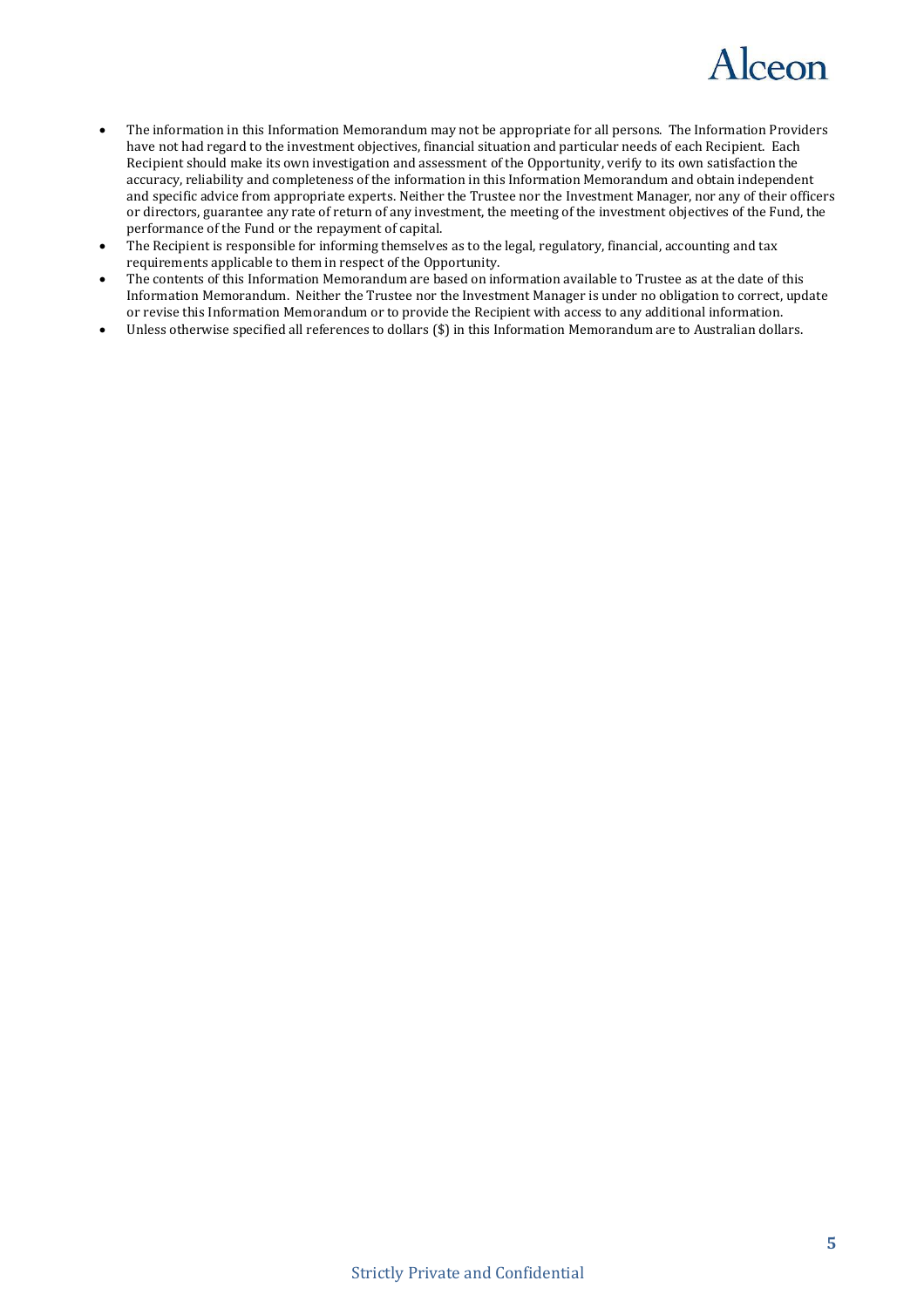

### <span id="page-5-0"></span>**2. KEY FUND TERMS**

The table below is only a summary of the key features of an investment in the Fund. It is not intended to be exhaustive. You must read the whole Information Memorandum (**IM**) in conjunction with Annexures A, B and C before deciding to invest.

| <b>Investment Terms</b>                        |                                                                                                                                                                                                                                                                                                                                                                                                                       |  |
|------------------------------------------------|-----------------------------------------------------------------------------------------------------------------------------------------------------------------------------------------------------------------------------------------------------------------------------------------------------------------------------------------------------------------------------------------------------------------------|--|
| <b>Fund</b>                                    | Alceon Funds Management Pty Limited ACN 166 832 417 ATF Alceon<br>Real Estate Corporate Senior Master Fund                                                                                                                                                                                                                                                                                                            |  |
| Investment<br><b>Manager</b>                   | Alceon Real Asset Management Pty Ltd ACN 627 059 723                                                                                                                                                                                                                                                                                                                                                                  |  |
| Administrator                                  | Apex Fund Services (Australia) Pty Ltd ACN 149 408 702                                                                                                                                                                                                                                                                                                                                                                |  |
| <b>Fund Performance</b><br>and Return Targets  | Please refer to Annexures A, B and C                                                                                                                                                                                                                                                                                                                                                                                  |  |
| Investment<br>Objective and<br><b>Strategy</b> | The investment objective of the Fund is to generate attractive risk-<br>adjusted absolute returns from investing in secured loans in respect of<br>Australian real estate.<br>The Fund is a master feeder fund and as such, will invest all its assets in                                                                                                                                                             |  |
|                                                | loan notes issued by Alceon Real Estate Credit Fund Limited (ARECF).<br>The Fund will provide indirect exposure via its investment in ARECF to a<br>range of first mortgage and structured financing facilities for primarily<br>residential real estate development projects, including facilities to fund<br>construction, acquisition of land intended for future development and<br>developed real estate assets. |  |
| Gearing                                        | Where the Investment Manager deems appropriate for the purposes of<br>meeting redemptions only, the Fund may utilise gearing.                                                                                                                                                                                                                                                                                         |  |
| <b>Units</b>                                   | As at the date of this IM, there will be a single Class of Unit offered, being<br>Ordinary Class Units.<br>The Unit price will be calculated by adding the Net Asset Value of the<br>investments referable to the Class and the Transaction Costs and                                                                                                                                                                 |  |
|                                                | dividing that amount by the number of Units in the particular Class.<br>Unit prices will be calculated monthly.                                                                                                                                                                                                                                                                                                       |  |
| <b>Accounting</b><br><b>Methodology</b>        | The Fund will use "whole-of-fund" accounting. The Fund's profits and<br>losses will be determined on an aggregate Class basis. Each Unitholder's<br>participation in the profits and losses and the Performance Fee payable<br>will be determined based on the proportionate number of Units held by<br>it in comparison to the total number of Units held by other Unitholders in<br>the Class.                      |  |
| <b>Minimum</b><br><b>Investment Amount</b>     | \$1,000,000 initial investment or such lesser amount at the Trustee's<br>discretion.                                                                                                                                                                                                                                                                                                                                  |  |
| <b>Redemptions</b>                             | A Unitholder must provide at least 6 months' written notice to redeem,<br>subject to a 1-year lockup.                                                                                                                                                                                                                                                                                                                 |  |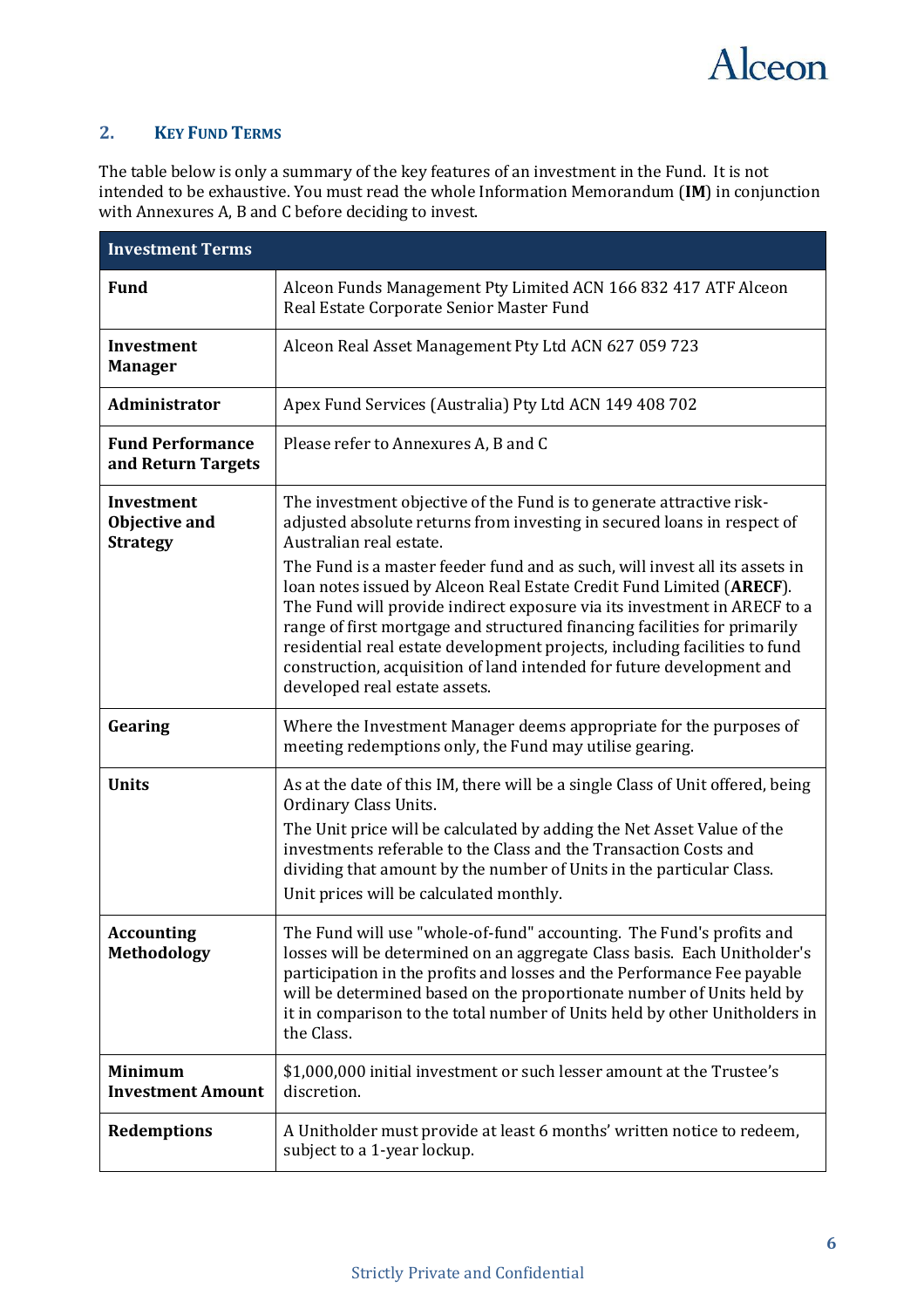

|                                              | Redemptions during the lockup period will be subject to a 3%<br>redemption fee.                                                                                                                                                                                                                               |
|----------------------------------------------|---------------------------------------------------------------------------------------------------------------------------------------------------------------------------------------------------------------------------------------------------------------------------------------------------------------|
|                                              | Generally, the first Business Day of each quarter will be a Redemption<br>Date, with redemption proceeds to generally be paid within 30 days of<br>the Redemption Date.                                                                                                                                       |
|                                              | The Trustee may in its discretion redeem Units on an earlier Redemption<br>Date.                                                                                                                                                                                                                              |
|                                              | The Redemption Price will be calculated separately for each Class of<br>Units, generally by deducting any Transaction Costs from the Net Asset<br>Value of the investments referable to the Class as at the date of<br>redemption and dividing that amount by the number of Units in the<br>particular Class. |
| Compulsory<br>Redemption                     | The Trustee may at any time in its discretion compulsorily redeem any<br>or all of a Unitholder's Units at the Redemption Price.                                                                                                                                                                              |
| <b>Suspension of</b><br>redemption of Units  | The Trustee may at any time suspend redemption of Units if it believes it<br>is in the best interest of the Unitholders as a whole to do so, including if:                                                                                                                                                    |
| or payment of<br>Redemption<br><b>Amount</b> | it is desirable to protect the Fund;<br>٠<br>any relevant financial, stock, bond, note, derivative or foreign<br>٠<br>exchange market is closed or trading on any such market is<br>restricted;                                                                                                               |
|                                              | it is not reasonably practicable for the Trustee to acquire or<br>٠<br>dispose of assets of the Fund or to determine fairly the<br>Redemption Price or ability of any of these things is or may be<br>significantly adversely affected; or                                                                    |
|                                              | sufficient assets of the Fund cannot be realised at an appropriate<br>$\bullet$<br>price or on adequate terms or otherwise.                                                                                                                                                                                   |
| <b>Transfers</b>                             | No Units may be transferred without the prior written consent of the<br>Trustee.                                                                                                                                                                                                                              |
| <b>Distributions</b>                         | The Fund intends to make distributions of net income quarterly in<br>accordance with the terms of issue of each Class of Units and the Trust<br>Deed.                                                                                                                                                         |
|                                              | Unitholders may elect to automatically reinvest all their cash<br>distributions in the Fund.                                                                                                                                                                                                                  |
|                                              | For further detail on the distribution options of the Fund, please refer to<br>Section 3.4 of the IM or the Subscription Agreement.                                                                                                                                                                           |
| <b>Base Currency</b>                         | The base currency of the Fund for purposes of the financial statements<br>and the determination of the Net Asset Value will be Australian dollars.                                                                                                                                                            |
| <b>Management Fee</b>                        | The Investment Manager will be entitled to a Management Fee that<br>accrues monthly and is paid quarterly in arrears equal to 1% per annum<br>(plus GST) of the Net Asset Value (before deduction of any accrued<br>Management Fees and Performance Fees).                                                    |
| <b>Performance Fee</b>                       | The Investment Manager will be entitled to a Performance Fee equal to<br>10% (plus GST) of the increase in the Net Asset Value of a Class of Units<br>over the Benchmark Return, subject to a Prior High Watermark.                                                                                           |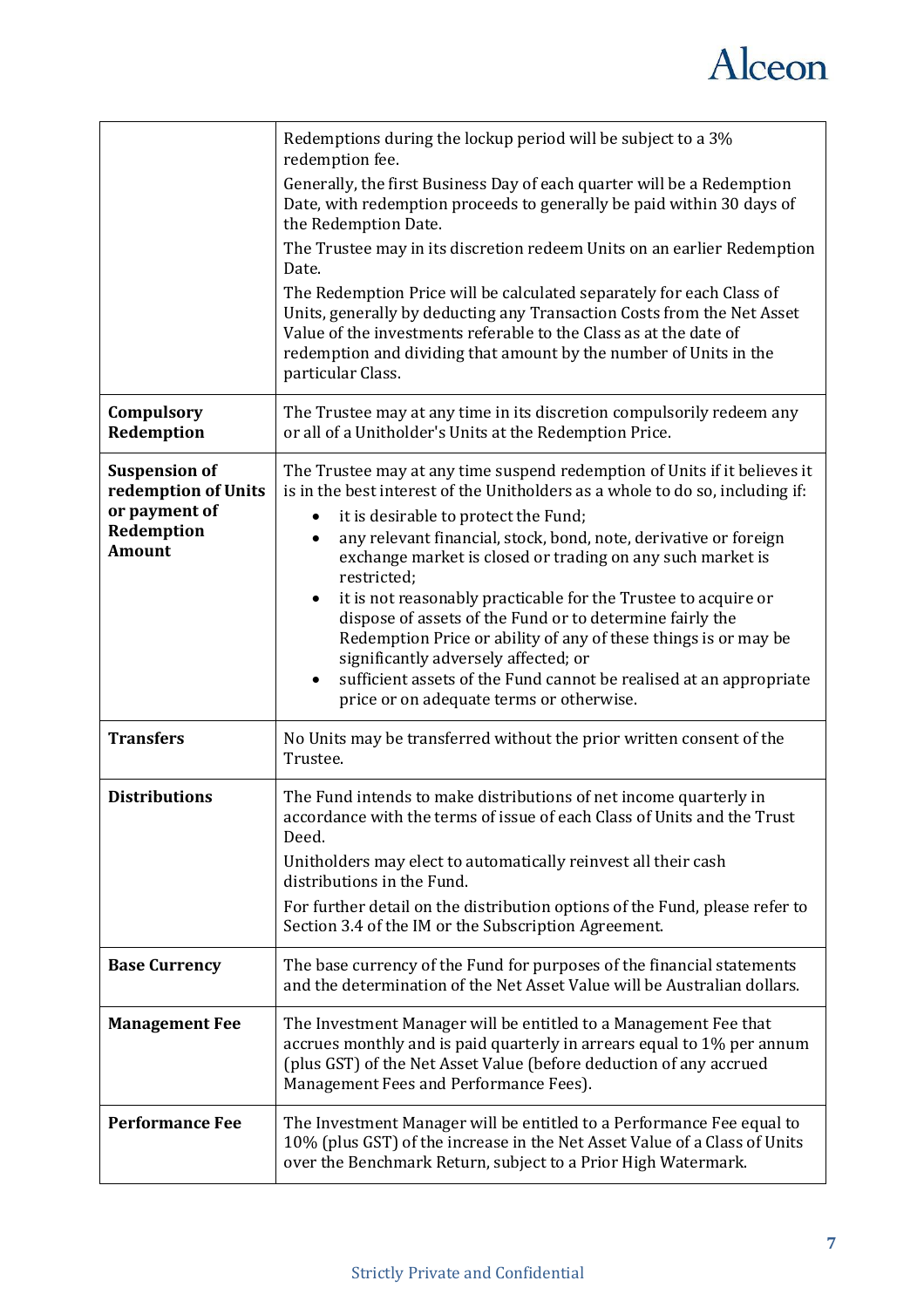

|                                       | The Performance Fee will be calculated separately for each class of Units.<br>The Performance Fee will accrue monthly and be paid annually within 14<br>Business Days after the end of each Financial Year.<br>The Performance Fee Period is each 12-month period (or part period<br>where relevant) ending on 30 June each year.                            |
|---------------------------------------|--------------------------------------------------------------------------------------------------------------------------------------------------------------------------------------------------------------------------------------------------------------------------------------------------------------------------------------------------------------|
| Investment<br><b>Manager Expenses</b> | The Investment Manager will be responsible for its own overhead<br>expenses.                                                                                                                                                                                                                                                                                 |
| <b>Co-Investments</b>                 | In some circumstances, the Investment Manager, with prior written<br>notification to the Board, may offer co-investment rights to some<br>Unitholders and third parties. The Investment Manager is not obliged to<br>offer any such co-investment rights at all and may offer any such co-<br>investment opportunities to some only and not all Unitholders. |
| <b>Reports</b>                        | The Fund will furnish to each Unitholder Monthly Reports and Quarterly<br>Investment Manager Commentary. The Fund will also issue quarterly<br>distribution statements and annual tax statements to all Unitholders.                                                                                                                                         |
| <b>Financial Year</b>                 | The Fund's Financial Year will end on 30 June in each year. The last<br>Financial Year will end upon the completion of the winding up of the<br>Fund.                                                                                                                                                                                                        |
| <b>GST</b>                            | Unless indicated otherwise, all fees and charges in this IM are shown in<br>Australian dollars and exclude GST.                                                                                                                                                                                                                                              |
| <b>Applicable Law</b>                 | Victoria, Australia.                                                                                                                                                                                                                                                                                                                                         |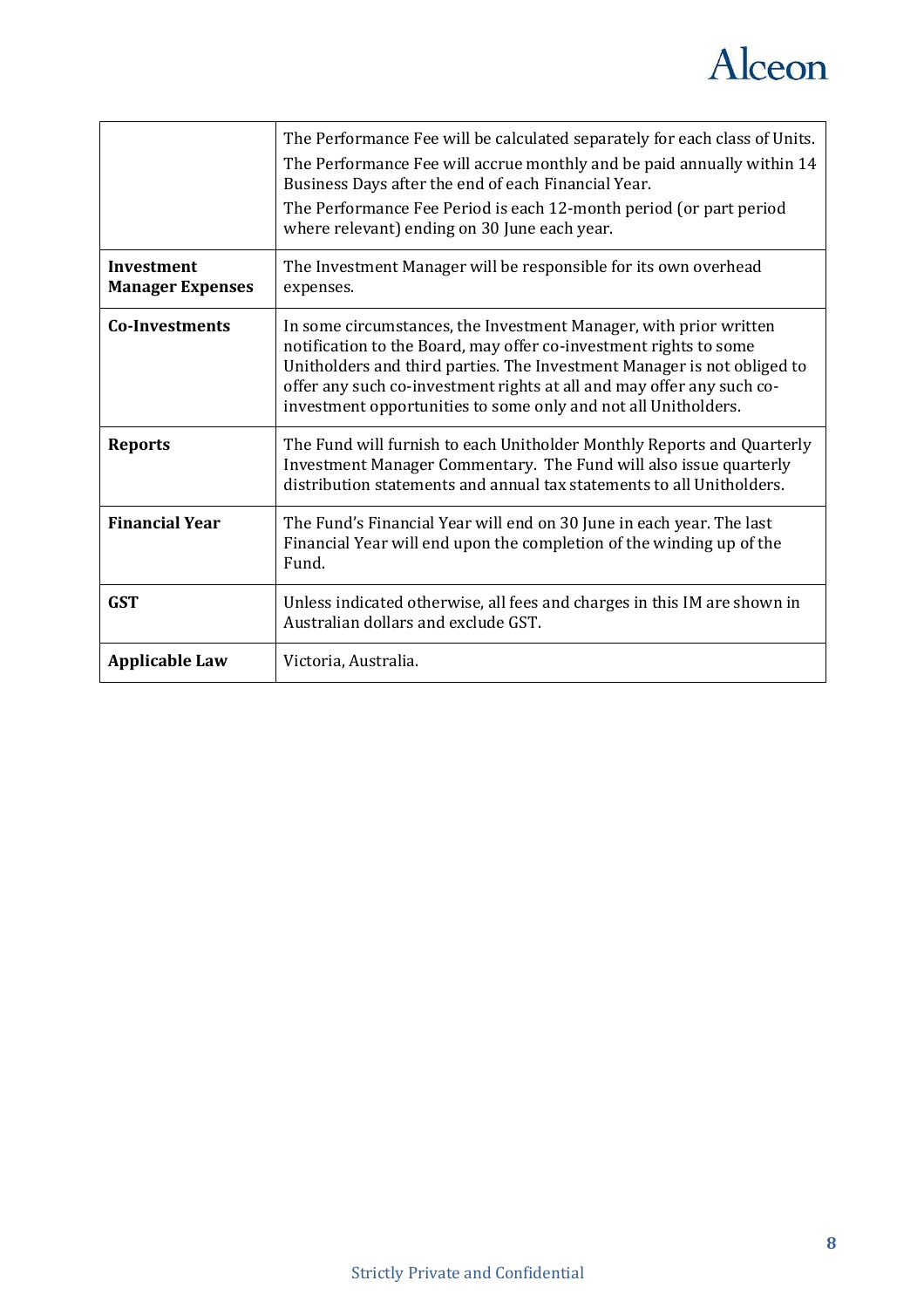

### <span id="page-8-0"></span>**3. FUND STRUCTURE**

#### <span id="page-8-1"></span> $3.1.$ **Structure of the Fund**

The Fund is an Australian unit trust and is structured as an unregistered managed investment scheme under the Corporations Act.

Investors will subscribe for Units of a Class in the Fund. Each Unit of a Class in the Fund confers an equal and proportionate beneficial interest in the net assets of the Fund referable to that Class. No Unit will give its holder an interest in any particular part of the Fund's assets or investments, or an entitlement to exercise any right or power in respect of any such assets or investments, or an entitlement to participate in the management or operation of the Fund (other than through Unitholder meetings).

The Trust Deed and general Australian laws regulate the working of the Fund. The Trust Deed sets out the conditions under which the Fund is to operate, the rights and liabilities of Unitholders, and the rights, powers, responsibilities and duties of the Trustee. Unitholders are bound by the provisions of the Fund's Trust Deed.

The principal rights of a Unitholder in the Fund are to:

- (a) share in the Fund's distributable income;
- (b) attend and vote at Unitholder meetings; and
- (c) share in the distribution of assets if the Fund is wound up.

The Trustee has appointed the Investment Manager as the investment manager of the Fund pursuant to the Investment Management Agreement. The Investment Manager will also act as the investment manager of ARECF.

The Fund is a master feeder fund and as such, will invest all its assets in loan notes issued by ARECF.

Separate Alceon Controlled Special Purpose Vehicles will act as the Special Purpose Vehicles and direct financiers to the underlying borrowers. The underlying loans will be documented as traditional bilateral construction loan facilities, supported by  $1<sup>st</sup>$  ranking securities and guarantees from the land-owning sponsors (corporate and personal) where applicable.

The capital to fund the lending obligations of the Alceon Special Purpose Vehicles will be sourced from ARECF, which in turn is capitalised by investment commitments raised from issuing loan notes to the Fund and the Alceon Australian Real Estate Corporate Senior Master Fund, a Cayman based Master Fund.

If peak funding requirements exceed forecasts, Alceon has the capacity to provide short term bridge funding which will not impact investor's returns. Conversely, should peak funding requirements be less than forecast, ARECF will not be required to drawdown the total commitment raised from the loan notes issued.

The Investment Manager reserves the right to alter the structure to minimise any adverse tax or other relevant legal and security issues. The following diagram provides a high-level outline of the structure of the Fund.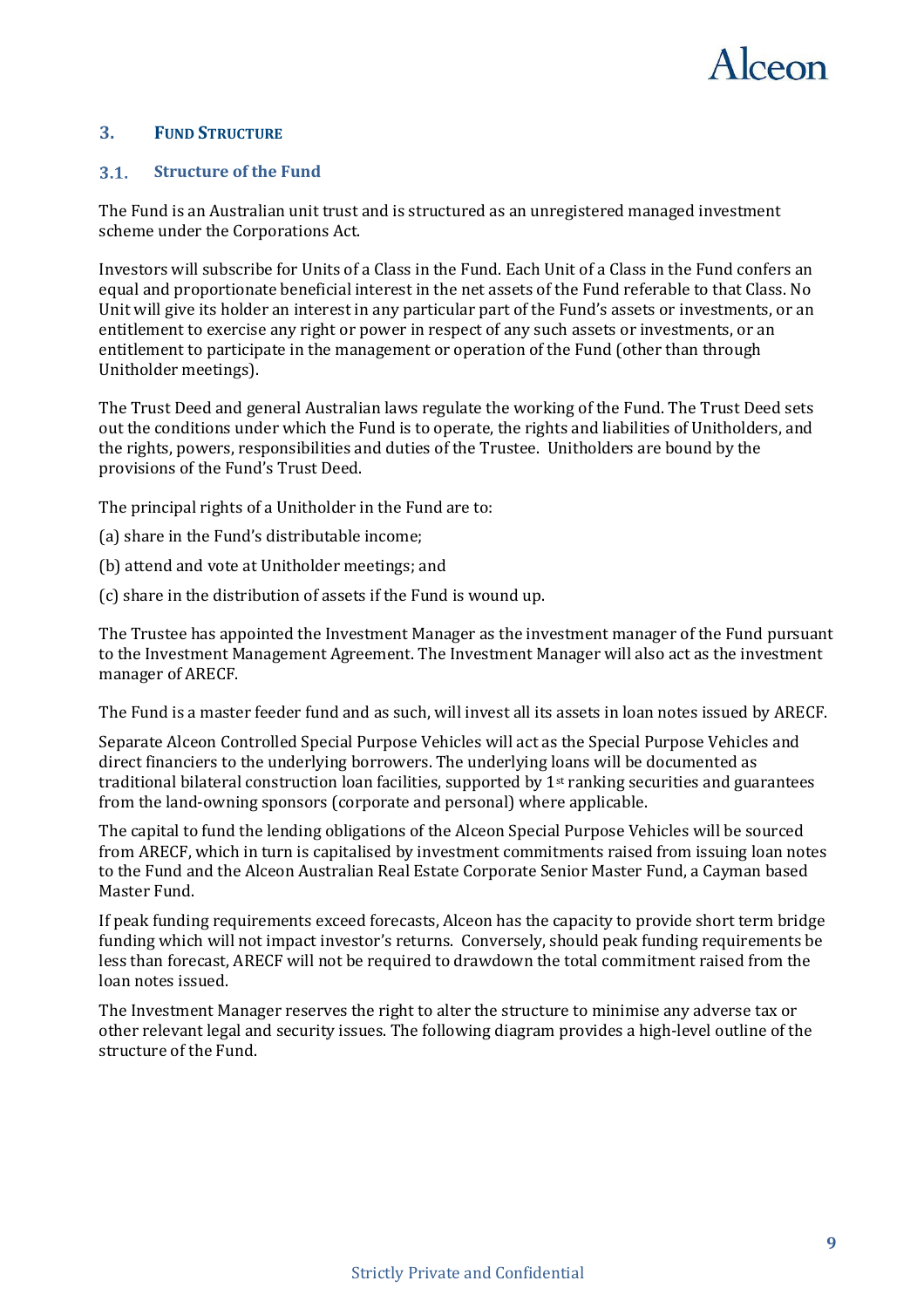## Alceon



 $\overline{2}$ This sample structure is subject to change. Alceon Real Estate Credit Fund Limited has no constraint on the number of Alceon SPV's it may be invested into at 1 time, subject to the SPV's being inline with the Funds mandate 3) Alceon SPV's tend to be more than 1 transaction that are syndicated to Alceon wholesale investors. Fees from the underlying Alceon SPV are rebated to ARECF for the benefit of

investors 4) The Investment Manager for Alceon Real Estate Credit Fund Limited and Alceon Senior Debt Holding Trust will not receive any management or performance fees associated with the

entities its investment services.

#### <span id="page-9-0"></span> $3.2.$ **Units and Unit price**

As at the date of this IM, there will be one single Class of Unit on issue.

The Trustee has the power to issue Units in different Classes that may differ in terms of, among other things, denomination of currency, the fees charged, minimum subscription amounts, voting rights, redemption rights and other rights, provided that the issue does not have a material adverse effect on the rights and obligations of any existing Unitholders. The terms of such new Classes will be determined by the Trustee.

The Unit Price for a Class of Units will be calculated separately for each Class, generally by adding the Net Asset Value of the investments referable to the Class as at the Valuation Date and any Transaction Costs and dividing that amount by the number of Units in the particular Class as at the Valuation Date.

#### <span id="page-9-1"></span>**Minimum Subscription Amount**  $3.3.$

Subscriptions will be taken on a monthly basis. Each subscription for a Class of Units must be made for the Minimum Subscription Amount. The initial minimum subscription amount for an investor is AUD\$1,000,000 or such lesser amount at the Trustee's discretion. Each issue of Units is conditional upon receipt of the Unit price in full.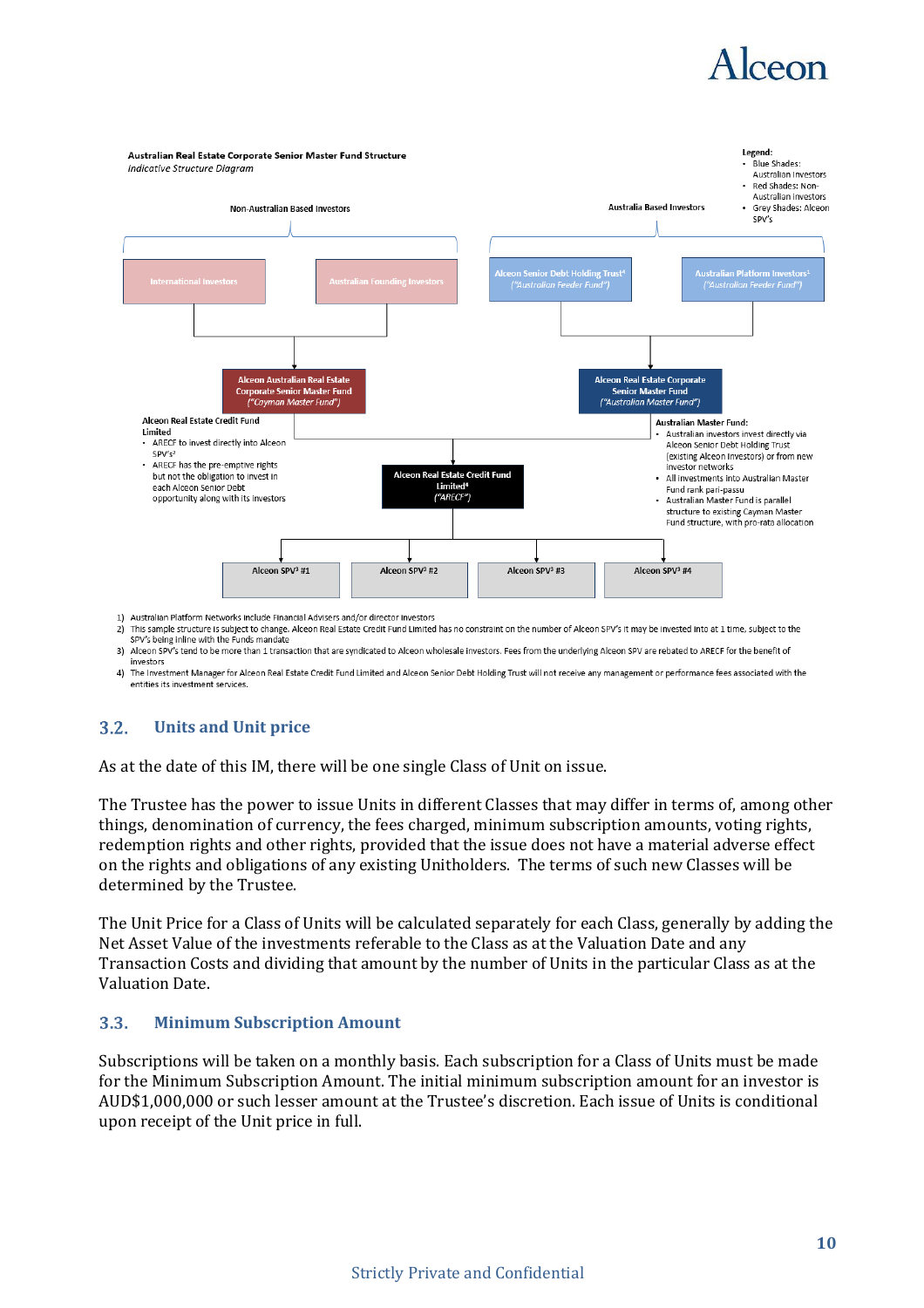

#### <span id="page-10-0"></span> $3.4.$ **Distributions**

The Trustee intends to make distributions of net income quarterly. Given the nature of the investments of the Fund, in particular the underlying investments in construction loan facilities, only the portion of the net income the Fund receives in cash will be paid quarterly. Any remaining income will be accrued and paid following maturity and repayment of the underlying investment.

Investors may elect to automatically reinvest all their cash distributions in the Fund.

#### <span id="page-10-1"></span> $3.5.$ **Redemptions**

A Unitholder must provide at least 6 months written notice to redeem, subject to a 1-year lockup. Redemptions during the lockup period will be subject to a 3% redemption fee.

Redemption Requests may be submitted by facsimile, email or other electronic means to the Administrator. The Administrator will endeavour to confirm receipt of Redemption Requests which are received in good order within three Business Days. A Redemption Request may not be revoked once given, except as approved by the Trustee (under the authority provided by the Board).

If the redemption of Units the subject of a Redemption Request would result in a Unitholder having a holding of less than the Minimum Holding, the Trustee may redeem all the Units held by the Unitholder.

The Trustee may determine the Redemption Date for Units, provided that the Redemption Date must be a date within 6 months of receipt of the Redemption Request by the Fund. Generally, the first Business Day of each quarter will be a Redemption Date.

The Trustee may at any time compulsorily redeem any or all a Unitholder's Units at the Redemption Price, for any reason. The Trustee need not give any reasons for a compulsory redemption.

The Trustee may at any time suspend the redemption of Units and the payment for the redemption of Units if it believes it is in the best interests of the Unitholders as a whole to do so, including if:

- the Trustee believes it is desirable to protect the Fund;
- any relevant financial, stock, bond, note, derivative or foreign exchange market is closed or trading on any such market is restricted;
- it is not reasonably practicable for the Trustee to acquire or dispose of assets of the Fund or to determine fairly the Redemption Price or ability of any of these things is or may be significantly adversely affected; or
- sufficient assets of the Fund cannot be realised at an appropriate price or on adequate terms or otherwise.

Any Redemption Request lodged during a suspension period will be deemed to be lodged at the end of suspension period. The Redemption Price for Units the subject of a Redemption Request accepted during the suspension period will be the Redemption Price next determined after the end of the suspension period.

The Redemption Price will be calculated separately for each Class of Units based on the Net Asset Value per Class of Units less any Transaction Costs. If the Fund is Liquid, the Redemption Price will be determined as at the next Valuation Date after the Fund accepts the Redemption Request. If the Fund is not Liquid, the Redemption Price will be determined at the time the relevant withdrawal offer closes.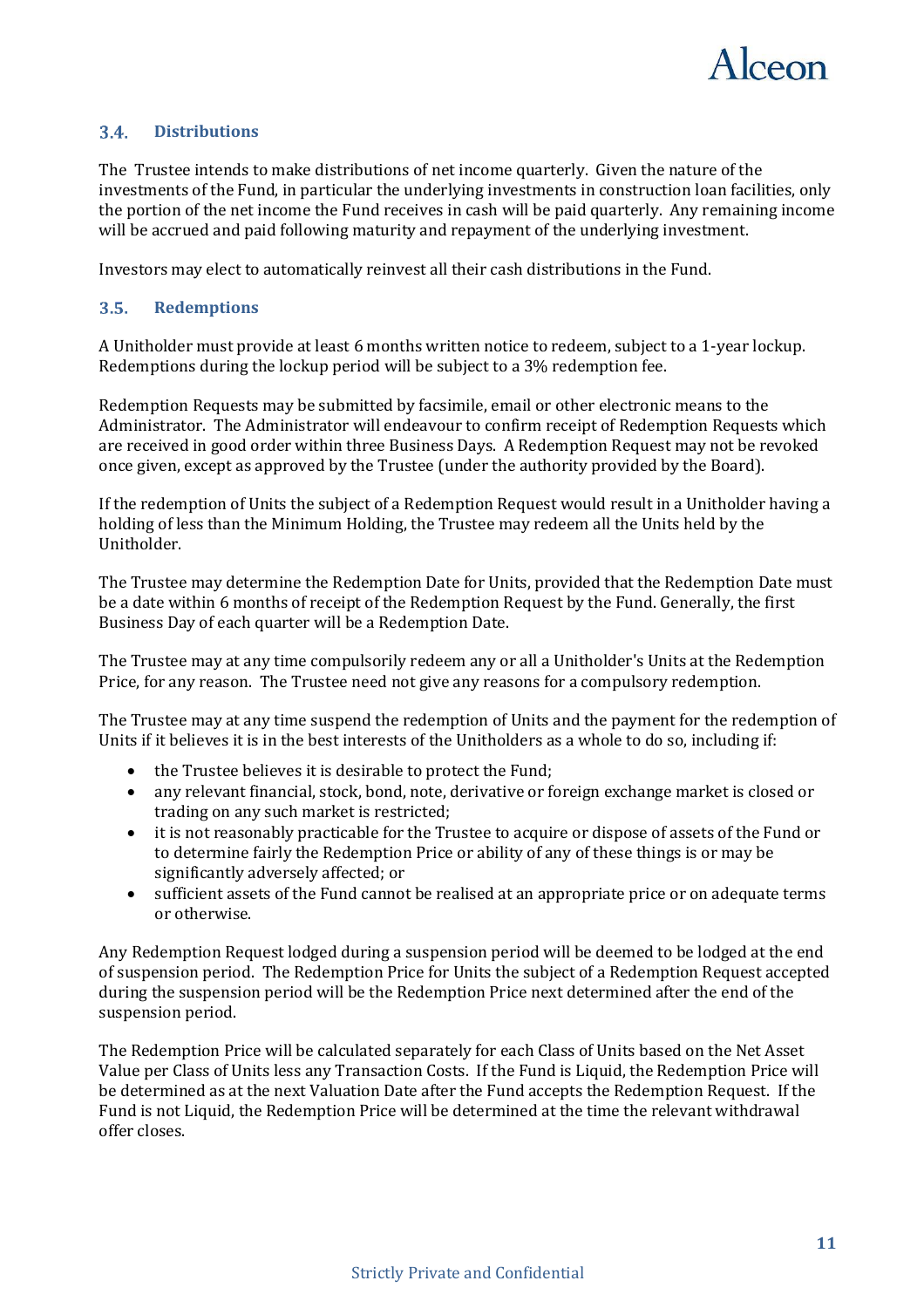

The Trustee must pay the redemption proceeds within 60 Business Days after the Redemption Date; however, distribution of redemption proceeds will be paid within 30 calendar days after the Redemption Date, subject to suspension of payment of redemption proceeds.

The Trustee may deduct from the redemption proceeds any amounts that are due to the Fund from the Unitholder.

For the purpose of determining the value to be ascribed to any assets of the Fund used for an in-kind redemption, the value ascribed to such assets will be based on the most recent valuation done before the date of the proposed transfer. The Trustee may deduct the cost of transferring the relevant asset and any cost of valuation from the amount due to the redeeming Unitholder.

#### <span id="page-11-0"></span> $3.6.$ **Transfer**

Units may only be transferred with the prior written consent of the Trustee, whose consent may be given or withheld in its sole discretion.

The Trustee or the Administrator (under the authority provided by the Board) may, in their sole discretion, refuse any transfer request without being required to give any reason for such refusal.

#### <span id="page-11-1"></span> $3.7.$ **How to Invest**

### *Application*

Applicants for Units must send a properly completed and irrevocable Subscription Agreement by facsimile, email or other electronic means, which must be received by the Administrator by 4:00 pm Sydney time three clear Business Days prior to a Dealing Day, unless otherwise determined by the Trustee.

Neither the Fund nor the Administrator accepts any responsibility for any loss arising from the nonreceipt or illegibility of any Subscription Agreement sent by facsimile or email or for any loss caused in respect of any action taken as a consequence of such facsimile or email believed in good faith to have originated from properly authorised persons.

Unless the Unit terms provide that the Units are denominated in another currency, all subscription payments for Units must be made in Australian Dollars. Cleared funds must be received by the Administrator three clear Business Days prior to a Dealing Day, or such other time as the Trustee in its discretion may in any particular case determine. Electronic funds transfer instructions are available from the Administrator.

Each application for initial Units must be for an amount equal to or exceeding the initial Minimum Subscription Amount.

Under authority provided by the Board, the Administrator may refuse any application for Units from a prospective investor on behalf of the Fund, or may scale back an investor's application to a lower amount, without being required to give any reason for such refusal or reduction. Should this occur, any unused subscription monies will be returned to the applicant, without interest and at the risk and cost of the applicant.

### *Confirmation of acceptance*

Each Unitholder will receive written confirmation via email from the Administrator of the number of Units issued to it and these will be recorded in the register. Any interest earned on subscription proceeds prior to the issuance of the relevant Units will be retained by the Fund.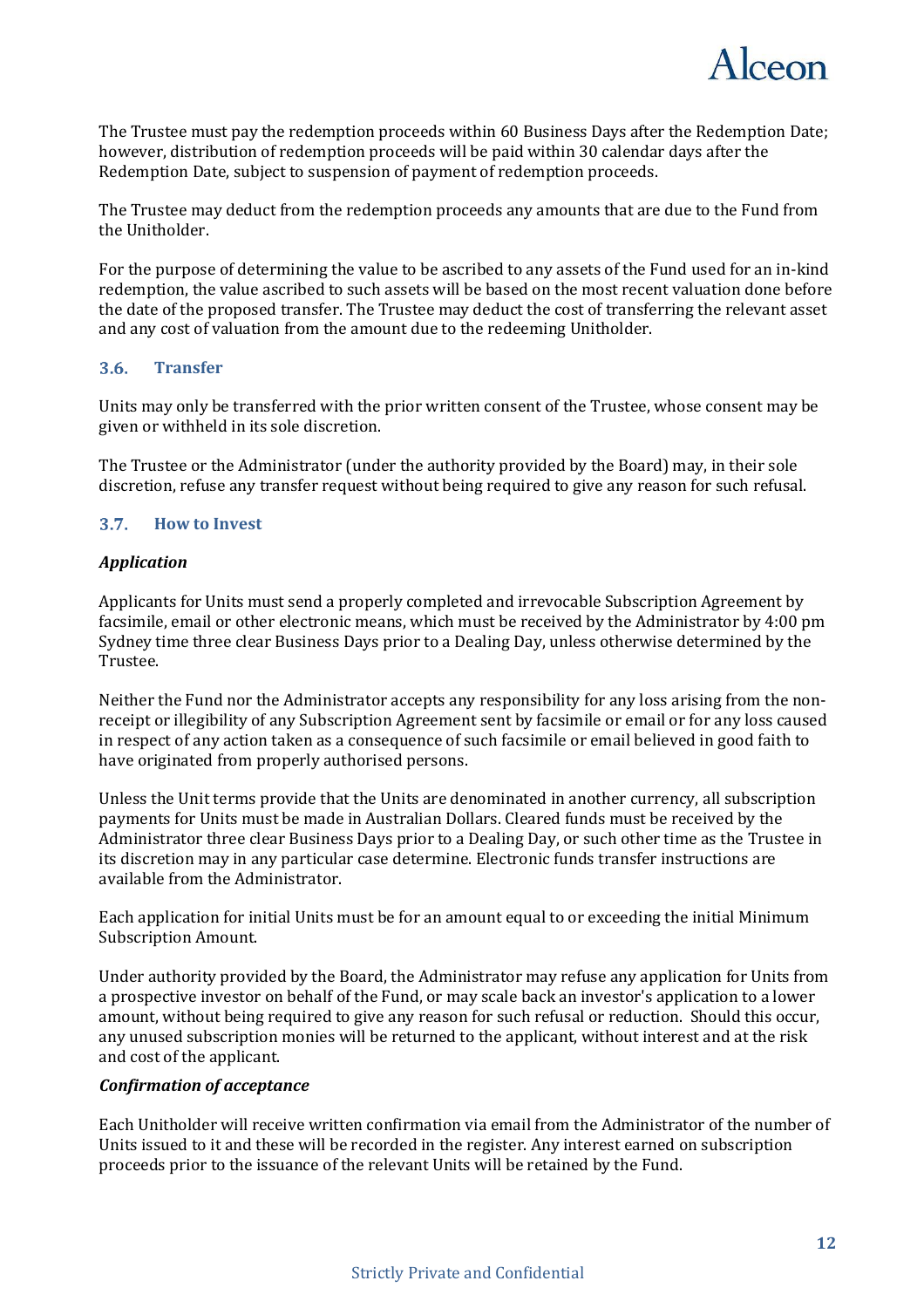

The Administrator will not register an applicant as the holder of any Units until they are satisfied that all the requested application documents have been received and that the subscription is for an amount equal to or exceeding the initial Minimum Subscription Amount.

#### <span id="page-12-0"></span> $3.8.$ **Electronic Notices**

The Administrator or its agent will acknowledge receipt of any subscription or redemption request on behalf of the Fund, and in the event no acknowledgement is received from the Administrator's Agent within five days of submitting the request, the applicant should assume that the subscription or redemption request has not been received and they should contact the Administrator's Agent via email on **InvestorRegistry@apexfunds.com.au** (or telephone on +61 3 9020 3000 to confirm the status of their request.

None of the Fund, the Administrator and/or its agent accepts any responsibility for any loss arising from the non-receipt or illegibility of any Subscription Agreement or additional Subscription Agreement (as the case may be) sent by facsimile or email or for any loss caused in respect of any action taken as a consequence of such facsimile or email believed in good faith to have originated from properly authorised persons.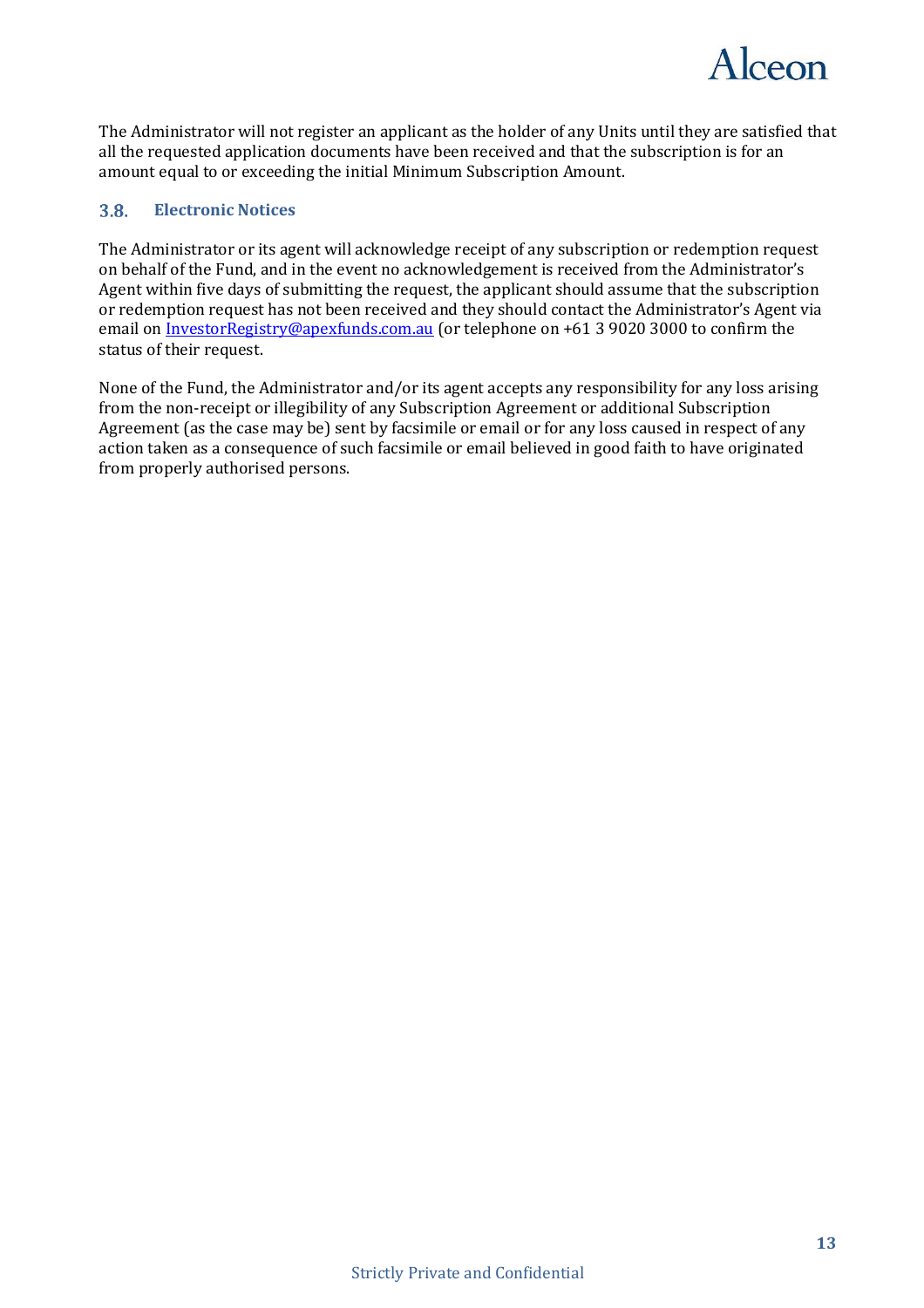

### <span id="page-13-0"></span>**4. MANAGEMENT OF THE FUND**

#### <span id="page-13-1"></span> $4.1.$ **Investment Manager**

Alceon Real Asset Management Pty Ltd (ACN 627 059 723), an authorised representative of Alceon Group Pty Ltd (ABN 63 122 365 986) (Australian financial services licence no.345692), has been appointed as the investment manager of the Fund and ARECF.

Subject to the overall control of the Trustee, the Investment Manager has the responsibility for the operation and investment management of the Fund and ARECF.

#### <span id="page-13-2"></span> $4.2.$ **Overview of Alceon**

Alceon is an alternative investment manager established in 2010 with a focus of investing across various asset classes including real estate, private equity and listed equities. Alceon invests capital for individual and institutional clients including but not limited to high net worth individuals, family offices, Australian superannuation funds, wealth management businesses, other asset managers, and corporates. Alceon has a team of over 46 investment and operations professionals with offices in Sydney, Melbourne, Brisbane and Perth. Alceon is 100% privately owned by its staff.

Alceon was established with a mid-market investing focus on property, private equity and listed securities. Across all of its investment activities, its objective is to protect capital and deliver superior risk adjusted returns. Alignment with investors is fundamental to Alceon's investment philosophy and accordingly Alceon significantly co-invests in every Alceon investment.

Alceon's ability to deliver for its investors is underpinned by its competitive advantage of being institutional quality in a boutique setting. This better allows Alceon to assess, structure and execute to the highest quality with creative and risk mitigation solutions. It also has competitive advantages in its ability to respond quickly by using its strong balance sheet and underwriting capability, as well as its ready access to capital via its extensive network of investors. The Alceon team has developed client and business relationships over 30 years.

Alceon has significant experience and in-house execution capabilities in real estate, including: banking and finance, asset management, in-house development management, construction, sales and marketing, and town planning. Alceon has an extensive network of established relationships across the Australian real estate market. Alceon has real estate execution and management experience across many asset types, including; residential property development, retail shopping centres, manufactured home parks & retirement villages, core-plus commercial office, light industrial & office park development, opportunistic investments.

Alceon's strength within the Australian real estate market is as a lender who can provide quality financing via its ability to execute with speed, flexibility, surety of execution, confidentiality, and where necessary the resources, expertise and network to deliver.

It is intended that Trevor Loewensohn, Phil Green, and Morris Symonds (**Principals**) and Alceon staff will maintain a meaningful investment in the Fund and/or its Special Purpose Vehicles.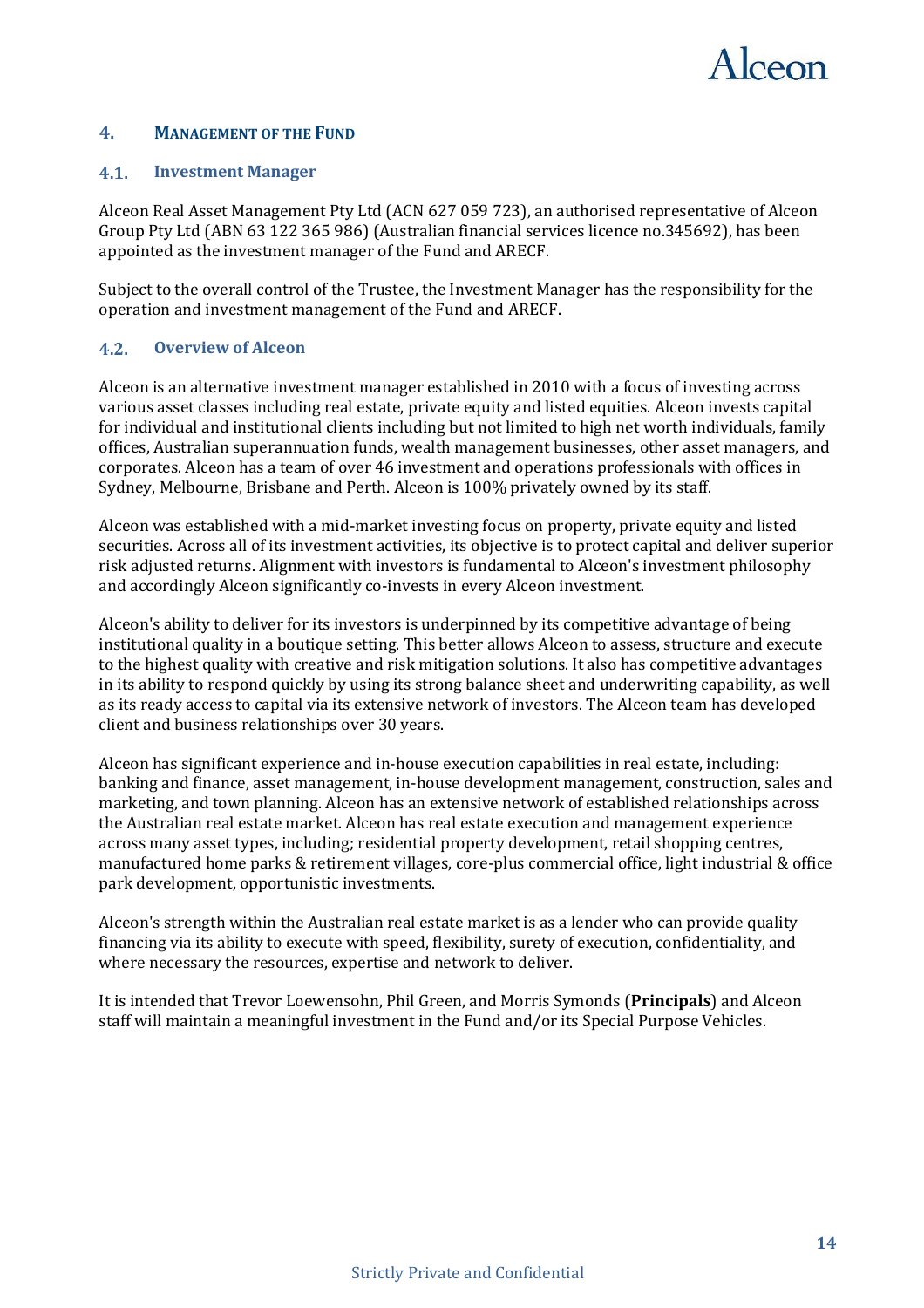

#### <span id="page-14-0"></span> $4.3.$ **Investment Team**

The Investment Committee comprises Trevor Loewensohn, Morris Symonds, Phil Green, Paul Platus and Damien Cronin. The Investment Team is led by Damien Cronin, the Portfolio Manager. Their biographical details are set out as follows:

### *Trevor Loewensohn*

### *Founder & Managing Director, Investment Committee Member*

Trevor Loewensohn has over 35 years of investment banking experience - mostly for leading global investment banks including Vice Chairman at UBS, after moving from Head of Investment Banking and Joint CEO at JP Morgan.

Trevor has advised many leading global and Australian companies on mergers and acquisitions, disposals, capital raisings and corporate and financial strategy.

Prior to founding Alceon, Trevor was the Global Head of Capital Markets at Babcock & Brown, where he established a global capital raising and advisory capability. Following the impact of the Global Financial Crisis, Trevor led Babcock & Brown's asset sale programme, successfully completing the sale of more than 20 major funds, companies and assets.

Trevor holds a Bachelor of Commerce from University of NSW, is a member of the Institute of Chartered Accountants and a Fellow of the Securities Institute of Australia.

### *Morris Symonds*

### *Founder & Partner, Investment Committee Member*

Morris Symonds is a long-standing professional investor with substantial experience in equities, commodities, mergers & acquisitions and corporate restructuring.

For over 7 years Morris was employed by Macquarie Bank holding positions of Director, Bullion & Commodities Division and subsequently Director, Macquarie Equities.

In 1989 Morris left Macquarie Bank to pursue private business interests. Morris is the Chairman and shareholder of a number of private equity entities spanning property, retail and wholesale distribution.

Morris holds a Bachelor of Commerce from University of NSW.

### *Phil Green*

### *Founder & Partner, Investment Committee Member*

Phil Green has 40 years of experience specialising in structured finance and advisory, leasing, assetbased financing, principal investment and funds management. Phil has extensive expertise in property, financial assets, infrastructure and other forms of asset backed finance including aircraft, rail and mortgages.

Prior to joining Alceon, Phil was a partner of Babcock & Brown for 24 years and was appointed as Chief Executive Officer on its listing in 2004. Before joining Babcock & Brown he worked for Arthur Andersen specialising in taxation, cross border leasing and structured finance.

Phil holds a Bachelor of Commerce and Bachelor of Law degrees from the University of NSW, is a Chartered Accountant and was admitted as a solicitor in NSW in 1978.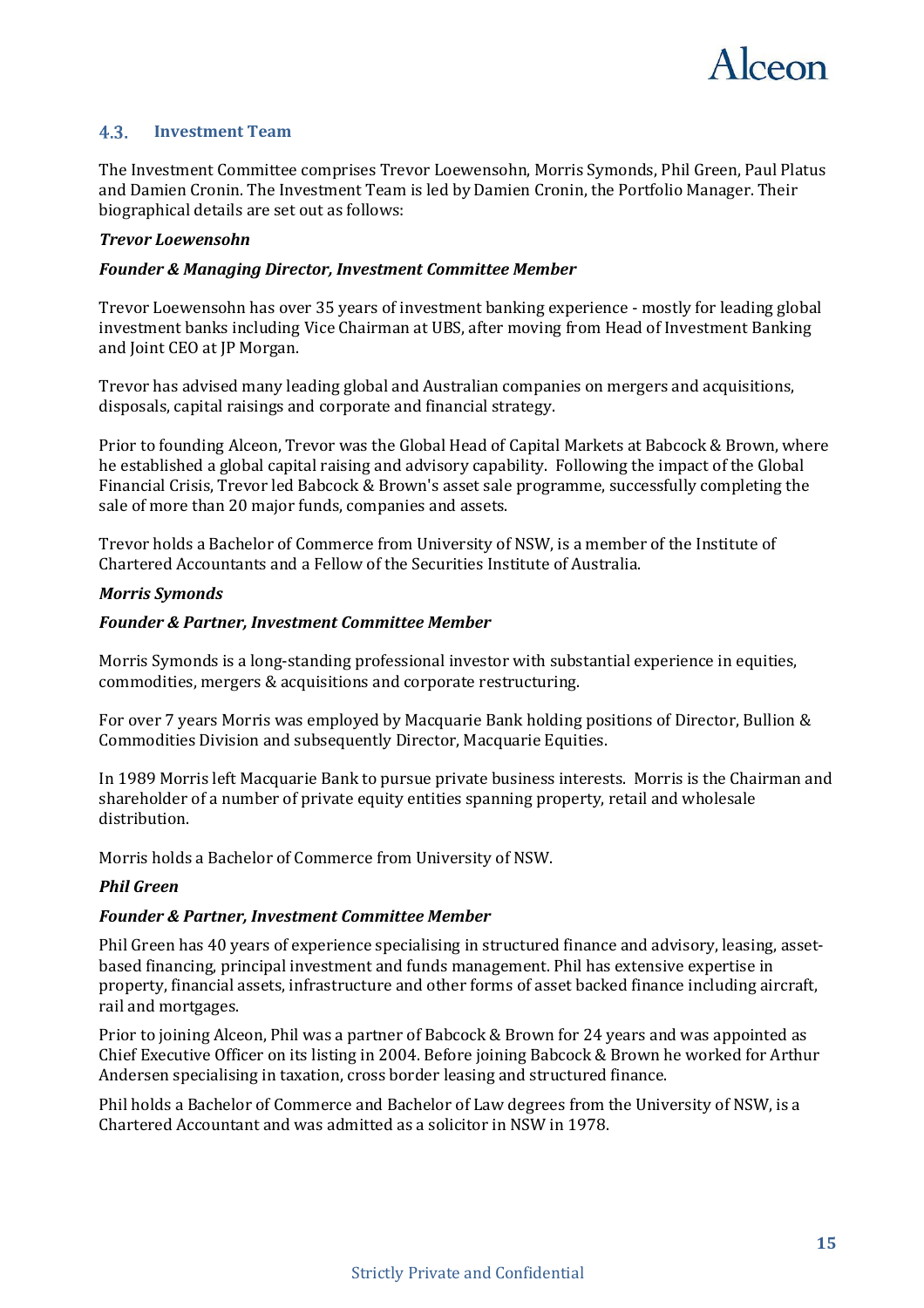

### *Paul Platus*

### *Executive Director, Investment Committee Member*

Paul Platus has over 25 years' experience in the Australian Finance Industry, predominantly in strategy, loan securitisation, real estate and equity raising.

Before Alceon, Paul worked in the real estate and corporate finance group at Babcock & Brown, and prior to that as an investment analyst with Heine Funds Management, focusing on special projects within the investor services group.

Paul holds both a Bachelor of Economics & Finance from the Royal Melbourne Institute of Technology and Diploma of accounting from the Sydney Institute of Technology.

### *Damien Cronin*

### *Executive Director, Portfolio Manager, Investment Committee Member*

Damien Cronin leads Alceon's real estate investment business.

Damien has 30 years of experience in corporate finance, funds management and principal investment, predominantly in the real estate sector.

Damien is based in Sydney and has been with Alceon since its inception in 2010. Prior to joining Alceon, Damien spent 3 years as Global COO of Babcock & Brown's real estate business, 3 years with Investa Property Group as Group Financial Controller and CFO of the Residential Development business, 7 years with Thales (including 5 years as Americas Region CFO based in Houston) and 6 years with Sime Darby, a Malaysian conglomerate.

Damien holds a Bachelor of Commerce from the Australian National University, a Postgraduate Diploma in Business from Curtin University and a Graduate Diploma in Company Secretarial Practice. He is also a CPA and Chartered Company Secretary with postgraduate business and valuation qualifications.

#### <span id="page-15-0"></span> $4.4.$ **The Board of Directors**

The Board of the Trustee will meet on a quarterly basis, or as required in the sole discretion of the Board, to supervise the conduct of the Fund's affairs.

The biographical details of each member of the Board are set out as follows:

### *Eytan Uliel*

### *Commercial Director of Bahamas Petroleum plc*

Eytan is a finance executive with extensive directorship experience. Since 2015 he has served as Commercial Director of Bahamas Petroleum plc, a UK-listed company. From 2009 to 2014 Eytan was Chief Financial Officer and Chief Commercial Officer of Dart Energy Limited, an ASX listed company. From 2006 to 2008 Eytan was the Asian Regional Head of the Corporate & Structured Finance Group at Babcock & Brown. Prior to that, from 1999 to 2006 Eytan was with Carnegie, Wylie & Company, where he was most recently Managing Director responsible for the firm's Asian activities. Eytan commenced his career as a corporate lawyer, with leading Australian law-firm Freehills.

Eytan's experience is in mergers and acquisitions, capital raisings and general corporate advisory work, including public market takeovers and transactions, private treaty acquisitions, and farm-in / farm-out transactions. He is currently a non-executive director and member of the audit committee of Armour Energy Limited (ASX listed), as well as a director of several substantial privately held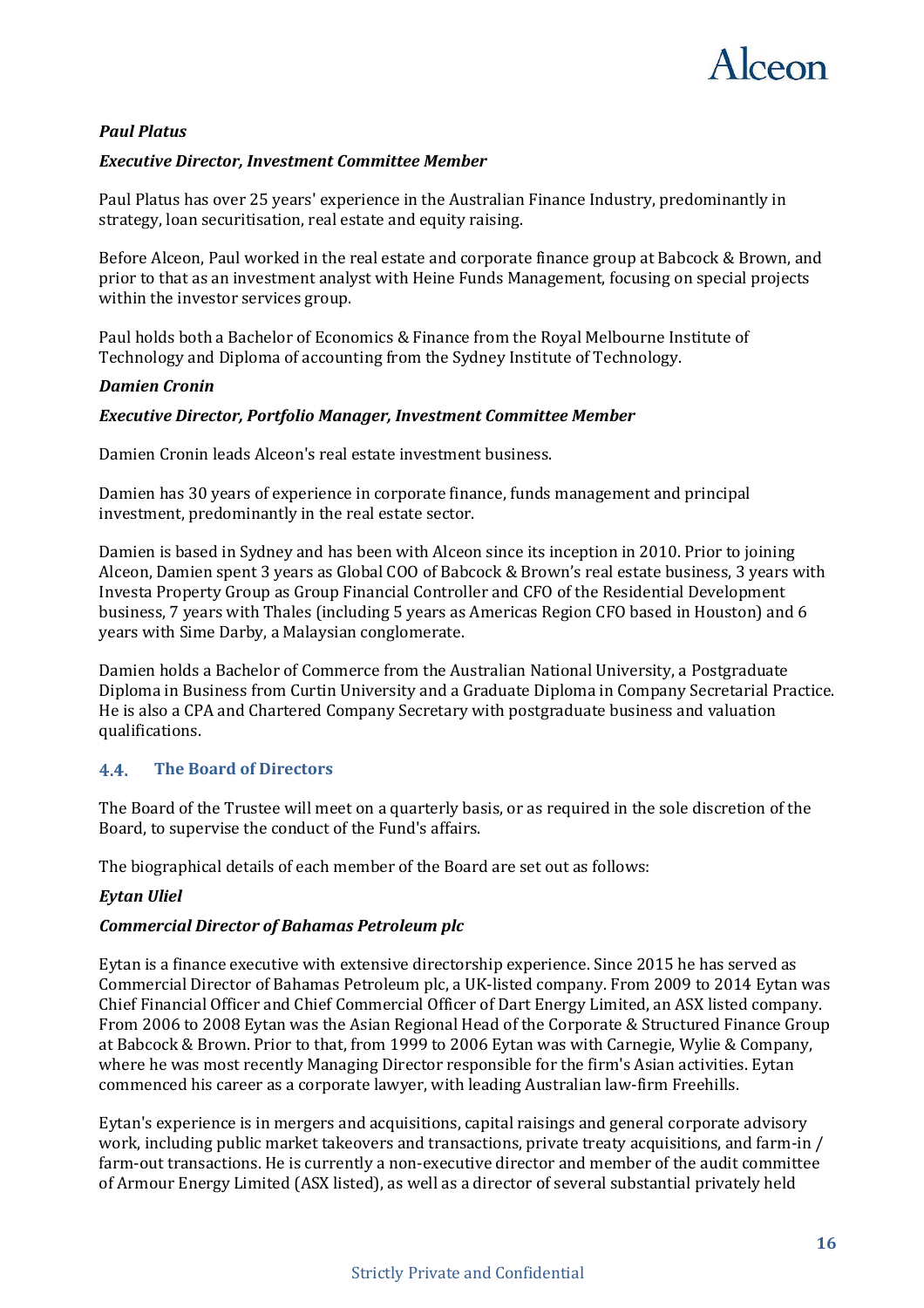

companies. He has previously served as Chairman and chair of the audit committee of Easycall International Ltd (dual ASX / SGX listed), director and chair of the audit committees of Strike Energy Limited (ASX listed) and Jasper Investments Ltd (SGX listed), an alternate director of Thakral Corporation Limited (SGX listed), a director of CH4 Gas Ltd (ASX listed until merged with Arrow Energy Ltd), and an alternate director of Neverfail Springwater Ltd (ASX listed). Eytan was also previously a director and member of the audit committee of Lonely Planet Publications Pty Ltd, and a director of various Arrow / Dart entities and before that various Babcock & Brown entities across Asia and Europe.

### *Simon Cox*

### *Director of HighWater Limited*

Simon Cox has been based in Hong Kong since 1989. He undertakes a number of independent directorships as well as supporting HighWater's activities in Asia and providing an allocator's perspective on various issues.

Simon has worked with a number of private investment groups, including Search Investment Group (family office of Mr. Robert Miller of Duty Free Shoppers) and Fleming Family & Partners (Asia). He was a founding partner of Ninepeaks fund-of-funds in Hong Kong and New York, managing portfolios on behalf of disclosable private groups such as the family office of the late Sir James Goldsmith and Rothschild et Cie, selling his interests to his partner in 2007. He currently advises a small number of private investment groups, acts as a director of a number of investment funds and sits on the investment committees of certain foundations and family offices.

In his various roles both in his own investment firm and managing a substantial private family office, he has accumulated extensive experience over two decades in dealing with a wide array of investment funds and allocators. This has also included dealing globally with multiple legal, administration, broker and audit counterparties. Since 1997 he has been invested in more than 250 hedge, private equity and fixed income fund vehicles globally, as well as in direct investments in a variety of industries, across Asia in particular. He has been a director of multiple operating and investment entities, including publicly listed companies in Hong Kong and Australia. He was also on the boards of certain operating and investment companies of the Getty family, and was a representative of Mr. Miller's to the board of DFS.

Simon initially worked from 1986 in financial investigations and audit with Deloitte Haskins and Sells in Hong Kong and South Africa. He holds a Bachelor of Accountancy from the University of Natal and is a Chartered Accountant (South Africa). He grew up in Zimbabwe (Rhodesia).

### *Philip Tye*

### *Director of HFL Advisors Limited*

Phil has been based in Hong Kong since 1995 and has been involved in the Asian Capital markets for the last twenty-four years. Having established HFL Advisors in 2014 Phil is now a director and advisor to various hedge funds and hedge fund managers in the Asia Pacific region. Having built and run two successful hedge fund companies, he has broad experience across all facets of a hedge fund business including fund structuring and establishment, service provider selection, operational infrastructure, risk, regulatory compliance and accounting. Phil has also represented the hedge fund industry both globally and in the Asia region as a member of the AIMA Global Council from 2009 to 2018 and a past Chair of the AIMA Hong Kong Chapter.

Phil has held various senior roles since he moved to Hong Kong with KPMG where he focused on clients in the banking, securities and fund management industries. He spent six years as Credit Suisse First Boston as a director in the equities division before joining PMA Investment Advisors as CFO. PMA's \$2.3bn hedge fund business focused on equity long short, credit and macro strategies and following the sale of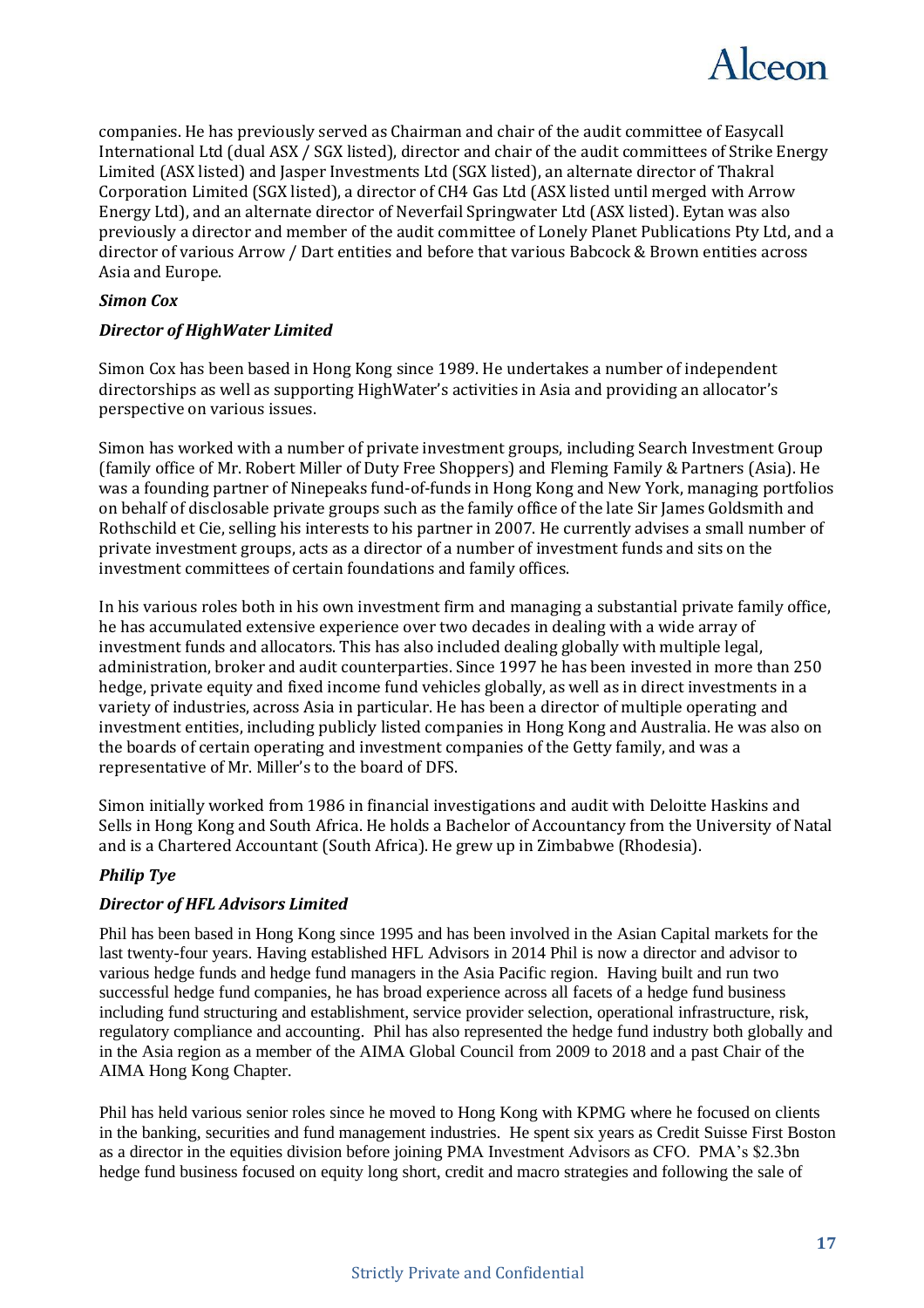

PMA in 2006, Phil left to build and run DragonBack Capital, an equity multi-strategy hedge fund manager and then hedge fund platform based in Hong Kong. As a partner at DragonBack he oversaw for all nontrading aspects of the hedge fund business.

As well as his involvement with hedge funds, Philip is an independent non-executive director of HSBC Institutional Trust Services (Asia) Ltd which is regulated by the Mandatory Provident Fund Schemes Authority.

Apart from his work with AIMA, Phil's public sector roles include being a member of the Listing Committee of the Hong Kong Stock Exchange for six years until 2020. He now sits on the Takeovers and Mergers Panel and the Takeovers Appeal Committee of the SFC as well as the SFC Public Shareholders Group. Phil is a Senior Fellow Member and Director of The Hong Kong Securities and Investment Institute, a Fellow Member of the Hong Kong Institute of Directors and a member of the Hong Kong Academy of Finance. Philip holds a Bachelor of Science degree from the University of Essex and is a Fellow Member of the Institute of Chartered Accountants in England & Wales.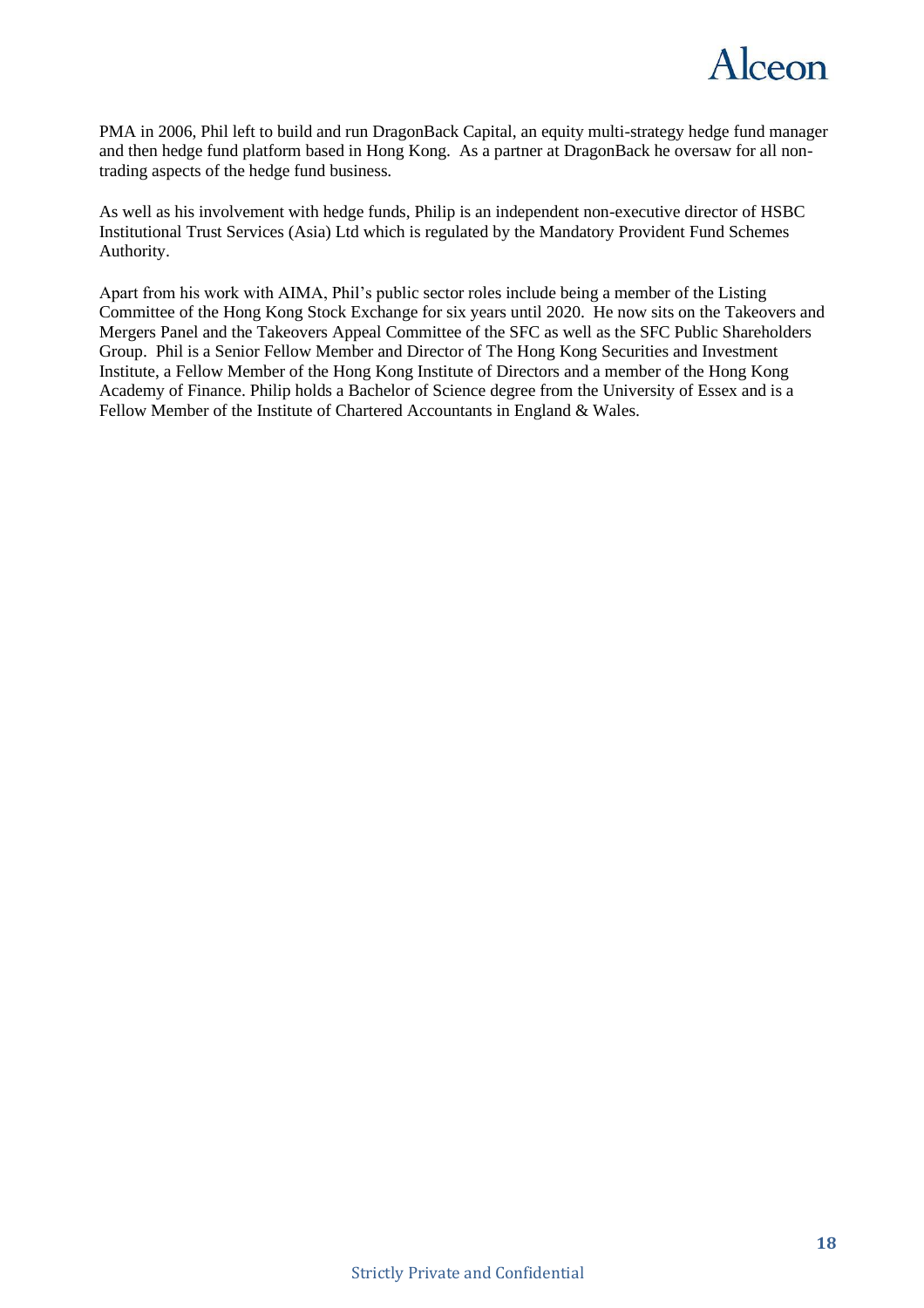

### <span id="page-18-0"></span>**5. INVESTMENT STRATEGY**

#### <span id="page-18-1"></span> $5.1.$ **Market Opportunity**

Alceon considers that Australia offers a lender friendly environment, consistently ranking high in global surveys for debt enforcement and real estate transparency. Australian debt enforcement operates in a full-recourse lending environment and enforcement by courts is quick and effective relative to most other jurisdictions.

Historically, Australian lending and specifically commercial real estate lending has been dominated by Australia's four major domestic banks. This banking dominance combined with increasing regulatory pressure has led to a number of structural inefficiencies. These structural banking issues has meant that Australia has historically offered exceptional opportunities for real estate debt, particularly relative to other jurisdictions.

In general Australian banks have maintained relatively high exposure to real estate, particularly via providing mortgages to households for the purchase of residential dwellings. However, general pressure from regulators for banks to reduce their leverage and the banks willingness to reduce their high real estate concentration outside of household mortgages has meant that the willingness of Australian banks to provide commercial construction debt has been significantly reduced in recent years.

In addition, in comparison to other developed countries, Australia's non-bank lending marketplace is significantly less developed. This is particularly the case for real estate non-bank lending.

Australia's economy has been consistently resilient and its strong population growth in comparison to other developed countries has led to consistent housing demand and stable vacancy rates. The resultant demand for property has meant the economics for property developers, borrowers and financiers remain attractive.

Australian real estate markets, particularly in the private capital space, are opaque and localised, providing greater opportunities for locally based asset managers.

The dislocation in the traditional property construction financing market provides an ideal opportunity for the Investment Manager to generate attractive risk-adjusted returns, generating mezzanine or preferred equity style returns for traditional first mortgage debt risk.

Australian construction loans range from 12 to 24 months, allowing for more liquid outcomes such as open-ended funds.

With context to the evolving macro-economic landscape and the market opportunity, refer to Annexure A.

#### <span id="page-18-2"></span> $5.2.$ **Track Record**

Alceon and its staff have significant expertise and experience in real estate investment. For further detail in relation to Alceon's track record since inception, please refer to the Annexure A, B and C. The past performance of investments sourced by Alceon is not indicative of the future performance of the Fund's investments. There is no guarantee that the performance of the Fund itself and/or the investments will be similar to that of any of the investments historically sourced by Alceon.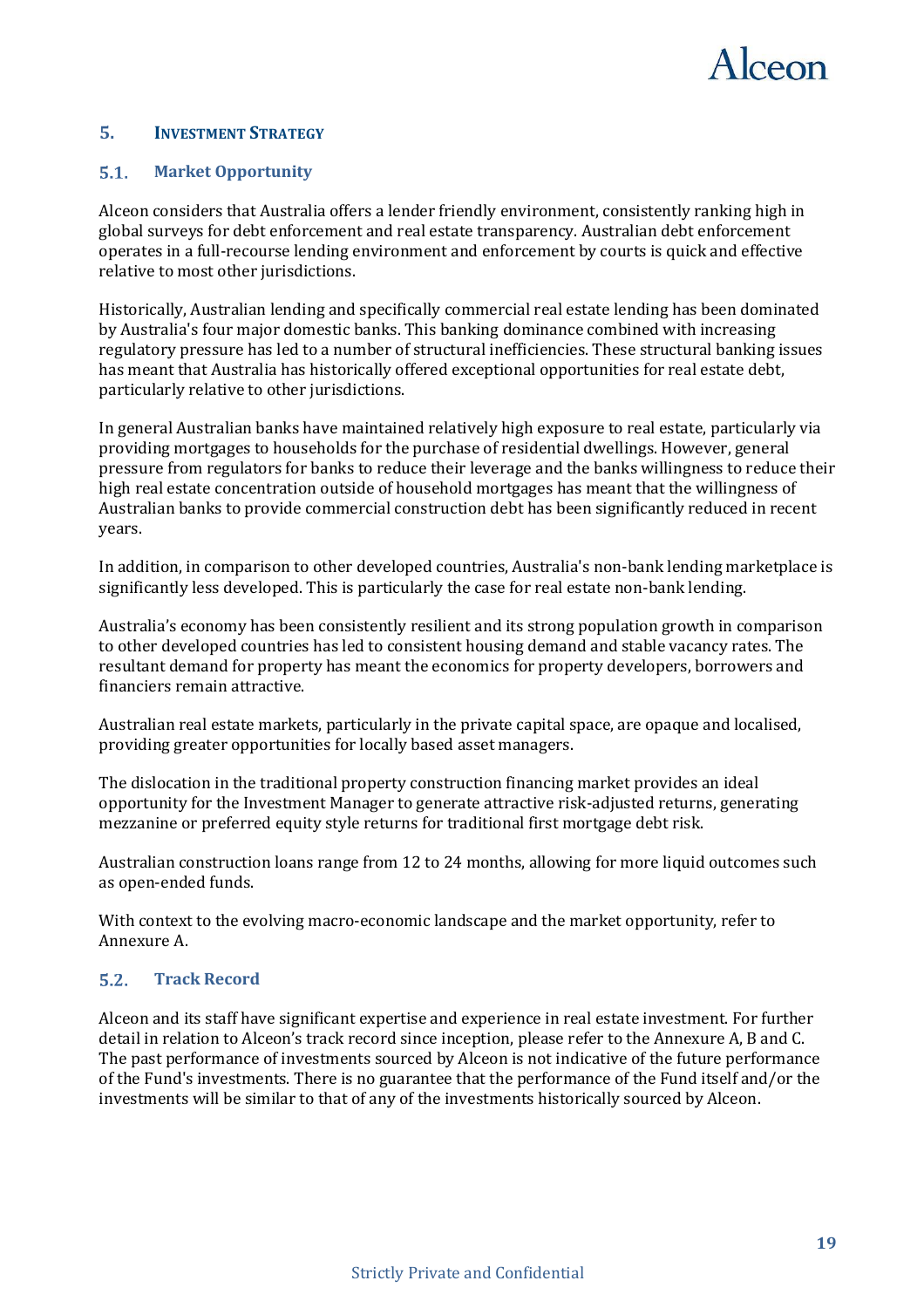

#### <span id="page-19-0"></span> $5.3.$ **Investment Objective**

The investment objective of the Fund is to seek to generate attractive risk-adjusted absolute returns by investing all its assets in loan notes issued by ARECF. ARECF will lend directly or indirectly to Australian mid-market real estate companies to finance real estate assets in Australia. ARECF will invest across all real estate assets, with a primary focus on the residential sector. It is intended that ARECF will lend to fund construction and development of such real estate assets, as well as to fund developed real estate assets.

The Fund and ARECF may also retain, without limitation, any amounts in cash or cash equivalents pending investment if the Investment Manager considers it to be consistent with the investment objective of the Fund.

The business of the Fund includes the realisation and distribution of the Fund's assets to Unitholders during a wind down of the Fund's operations.

#### <span id="page-19-1"></span> $5.4.$ **Key Investment Criteria**

Alceon seeks to partner with well qualified, well capitalised and appropriately resourced sponsors who can demonstrate a strong track record of successful delivery in their chosen markets. Alceon is of the view that the quality of the management team is a prerequisite for investing. These partners are typically not listed on a securities exchange.

Construction delivery risk is further mitigated by Alceon's focus on funding projects that have limited planning risk and fixed price construction contracts.

ARECF will focus on opportunities that the Investment Manager considers have relatively low market risk. In addition to ensuring it is partnering with high quality sponsors ARECF will also minimise market risk by ensuring it is investing in good locations, it has significant loan security, primarily via low loan-to-value ratios, and where the security is under construction, ensuring that market risk is significantly mitigated by an acceptable level of presale coverage.

#### <span id="page-19-2"></span> $5.5.$ **Geographic Focus**

ARECF's capital allocation process does not target particular geographic regions. However, when viewed from a historical perspective based on prior investments made by Alceon, the growth corridors within the cities of Sydney and Melbourne have had a higher exposure. Over the period of Alceon's first mortgage real estate debt program, these areas have seen high levels of population growth and infrastructure spending. The Investment Manager expects that these areas will continue to see high levels of population growth and infrastructure spending which will continue to support the pricing of the underlying real estate assets and therefore the Fund will continue to have a high allocation to these areas. ARECF will also continue to explore submarkets within these growth corridors and explore markets with similar supply and demand dynamics to assist the Fund in getting significant geographic diversity.

#### <span id="page-19-3"></span> $5.6.$ **Types of Assets**

The Fund will invest in loan notes issued by ARECF. Subscriptions for loan notes will be made monthly on the 1st day of every month.

ARECF will use the proceeds of such loan note issues to invest in equity, units, or loan notes issued by Special Purpose Vehicles. Alceon, or a related entity of Alceon, will have day-to-day management control of these Special Purpose Vehicles.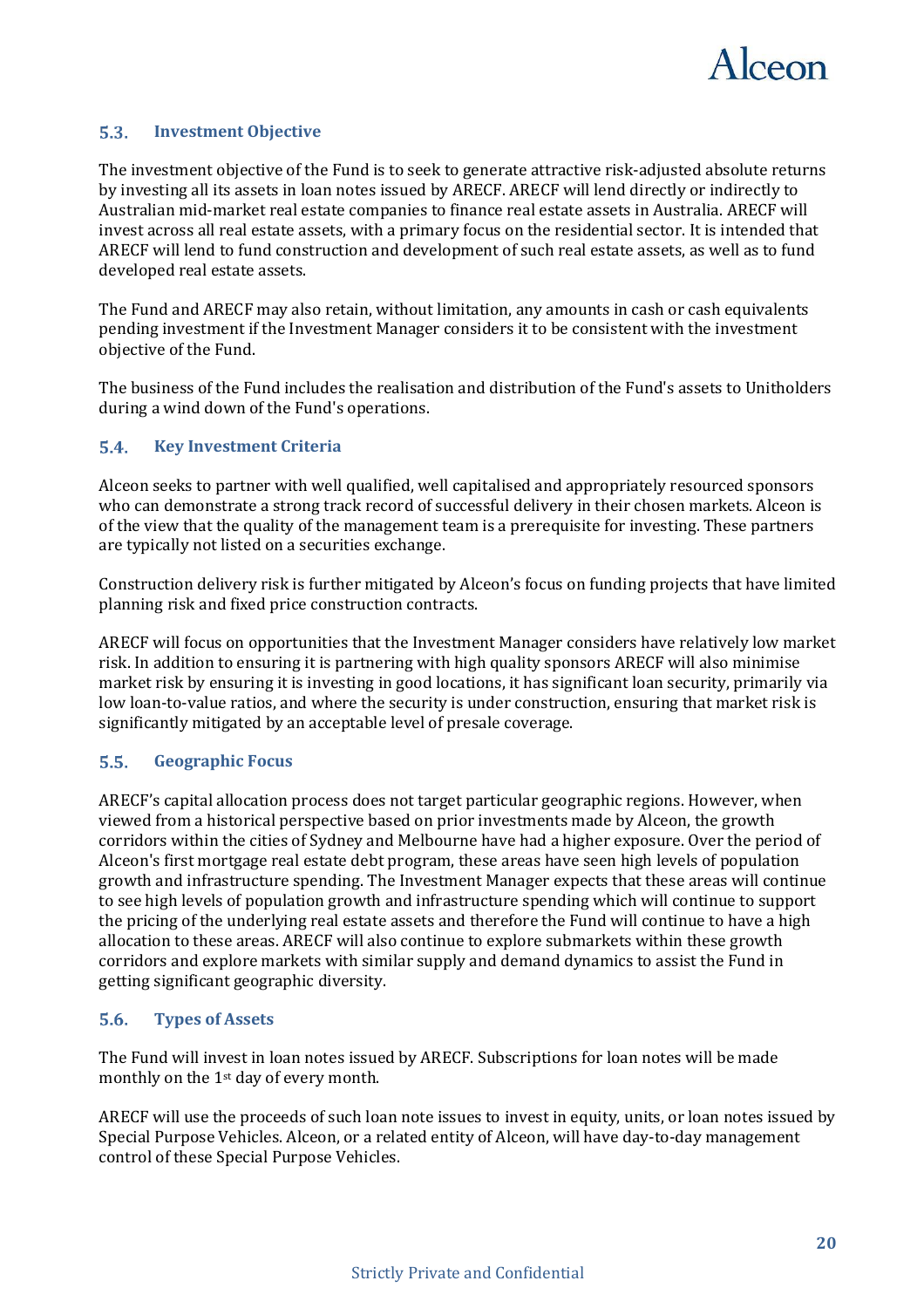

Investment partners of Alceon will assume the day-to-day management role of the underlying real estate assets. Generally, ARECF will co-invest, on similar or better terms, in the Special Purpose Vehicles alongside other Alceon-managed vehicles or Alceon's other clients.

The Special Purpose Vehicles will invest in well-covered first mortgage and mezzanine style debt to real estate opportunities with proven sponsors and where assets are located in markets that are underpinned by strong supply / demand fundamentals. These transactions will generally not be rated or listed. The Fund will not use investment leverage.

These transactions in general have very little, if any, correlation with other investment asset classes such as fixed income and equities. Exposure to Australian real estate markets is also significantly mitigated via ensuring the value of the Fund's loan portfolio is low relative to the value of underlying real estate against which the loans are secured. Additionally, when loans are secured by real estate assets that are under construction, market risk is often significantly mitigated by ensuring the underlying assets are presold to an acceptable level via full recourse and bank financeable presale contracts.

The Fund and ARECF may also retain, without limitation, any amounts in cash or cash equivalents pending investment if the Investment Manager considers it to be consistent with the investment objective of the Fund.

#### <span id="page-20-0"></span> $5.7.$ **Gearing**

Where deemed appropriate by the Investment Manager for the purposes of meeting redemptions only, the Fund may employ leverage, including without limitation through borrowing cash, securities and other instruments and by entering into derivatives transactions and repurchase agreements. The Fund may also pledge assets as security for such borrowings.

#### <span id="page-20-1"></span>**Risk Management and Investment Restrictions**  $5.8.$

Subject to the exceptions below, the Fund intends that, through ARECF, it will observe the following restrictions:

(a) minimum of 70% exposure to senior lien loans; where senior lien loans include loans where the debt to the net realisable value of its real estate security (**LVR**) does not exceed 65%, and can also include investing in second ranking tranches of senior lien loans where the LVR of the tranche does not exceed 55%;

(b) maximum of 30% exposure to Intermediate Capital, where "**Intermediate Capital**" means the layer of capital that sits between a senior lien loan and equity in the capital stack. This may include mezzanine and/or preferred equity investments;

(c) maximum dollar weighted average portfolio duration of 24 months;

- (d) maximum of 30% of the ARECF's capital exposed to any single loan facility; and
- (e) maximum borrowing capacity for the purposes of redemptions of 30% of ARECF's capital.

The restrictions (c), and (d) above will not be implemented if ARECF has a Net Asset Value of less than AUD\$50,000,000. If ARECF does not meet the AUD\$50,000,000 threshold, the Investment Manager believes the investment restrictions listed above would impose undue hardship on the Investment Manager's ability to manage ARECF's portfolio effectively given the monetary value of the transactions involved.

The above restrictions to ARECF apply as of the date of the relevant transaction or commitment to invest compared against the latest available Net Asset Value of ARECF. The limits shall not be treated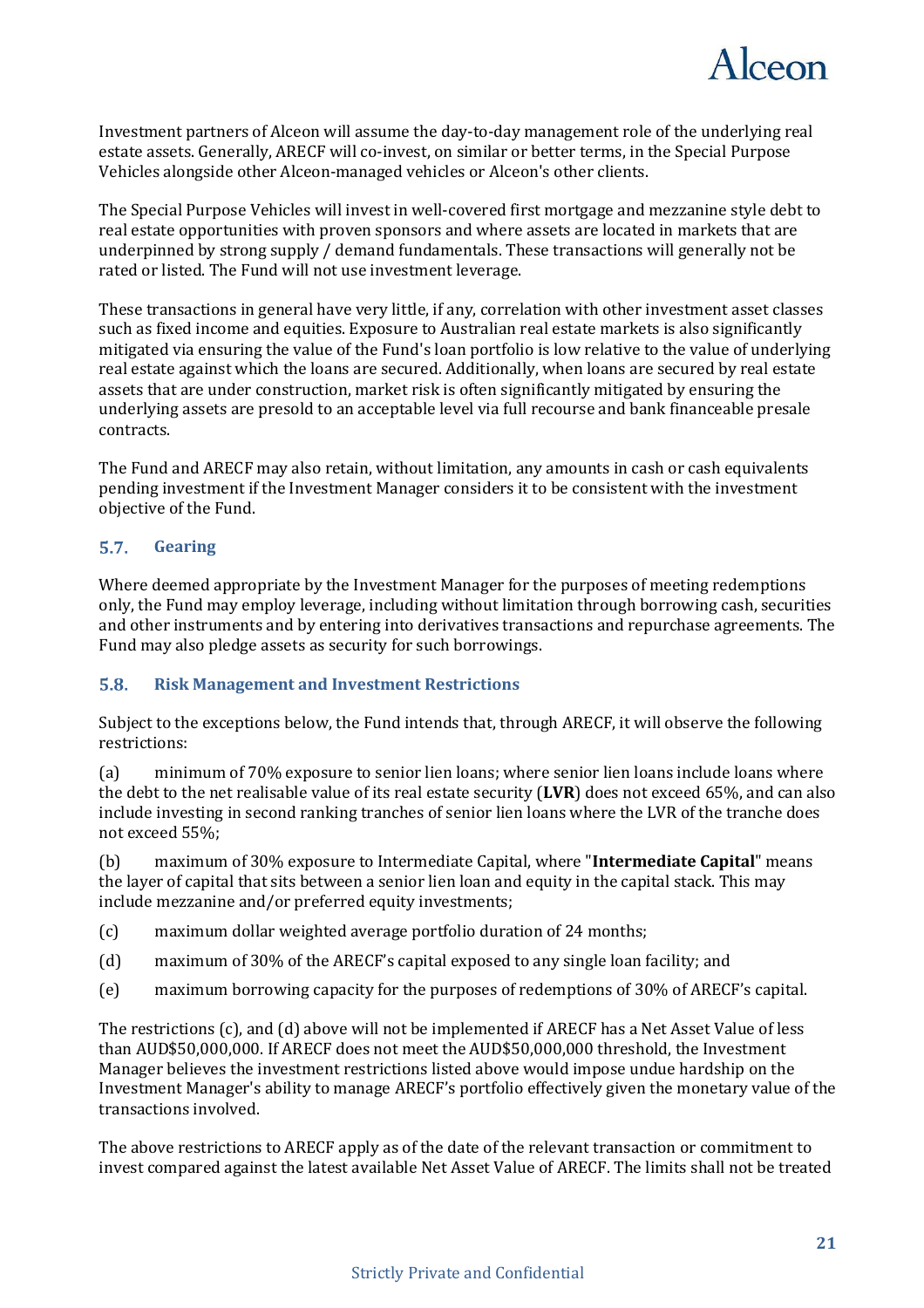

as being exceeded if they are only exceeded as a result of movements in the relative value of investments of ARECF after their acquisition or the exercise of rights arising in respect of such investments.

The restrictions set out above are only an indication of the limits within which it is anticipated the investments of ARECF will be managed. The Investment Manager has the discretion to exceed these restrictions if it considers the objectives of ARECF will be better achieved in doing so. There are no restrictions on making loans, financing and re-financing, or borrowing. The Fund may utilise leverage for the purposes of meeting redemption requests only.

The Investment Manager will regularly monitor the risk parameters of the Fund's portfolio, including exposure to liquidity, market and concentration risk, as well as exposure to sector and macro factors.

The Investment Manager will seek to limit exposure to such risks and seek to prevent overconcentration of the portfolio in any particular investment theme or market.

However, there can be no assurance that the Investment Manager will be able to mitigate all or any of such risks successfully. In addition, it is expected that the Fund's portfolio will be relatively concentrated, which has the potential to amplify any gains or losses and near-term volatility.

The Fund's investment program as set out in this Section 5 (Investment Strategy) and investment focus, investment strategy, investment restrictions and limits will be approved by the Trustee upon recommendation from the Investment Manager. From time to time, the Investment Manager may be removed, change or modify the program with the approval of the Trustee.

#### <span id="page-21-0"></span> $5.9.$ **Conflicts of Interest**

The Fund is subject to a number of actual and potential conflicts of interest. Certain inherent conflicts of interest arise from the fact that the Investment Manager, who provides management, investment management and investment advisory services to the Fund, may carry on investment activities for other clients including, without limitation, other investment funds, client accounts and proprietary accounts (any of whom may be Unitholders), in which the Fund will have no interest and whose respective investment programs may or may not be substantially similar. Such activities may be in competition with the Fund and/or may involve substantial time and resources of the Investment Manager and its Affiliates.

The Fund is investing into Special Purpose Vehicles that are managed by Affiliates of the Investment Manager. This could lead to conflicts of interest, in particular with regards to how investment opportunities within these Special Purpose Vehicles are allocated. These conflicts of interests will be managed in a number of ways. Alceon has adopted an allocation policy that ensures the Fund may invest in any Special Purpose Vehicle that is aligned with the Fund's mandate. Additionally, conflicts of interest will be mitigated by ensuring that Alceon's founders' capital and/or Alceon's balance sheet capital, will maintain a meaningful investment in both the Fund and the Special Purpose Vehicles. Additionally, conflicts of interest will be mitigated by ensuring that the total fee loads across the Fund and the Special Purpose Vehicles are, as close as possible, similar to each other over the long term.

The portfolio strategies employed for such other investment programs could conflict with the transactions and strategies employed in managing the Fund's portfolio and affect the prices and availability of the securities and instruments in which the Fund invests. Conversely, participation in specific investment opportunities may be appropriate, at times, for both the Fund and the other investment programs. In such case, the Investment Manager will allocate participation in such opportunities on a fair and equitable basis, consistent with the investment objectives and guidelines of the Fund and the other investment programs and taking into account such factors as the relative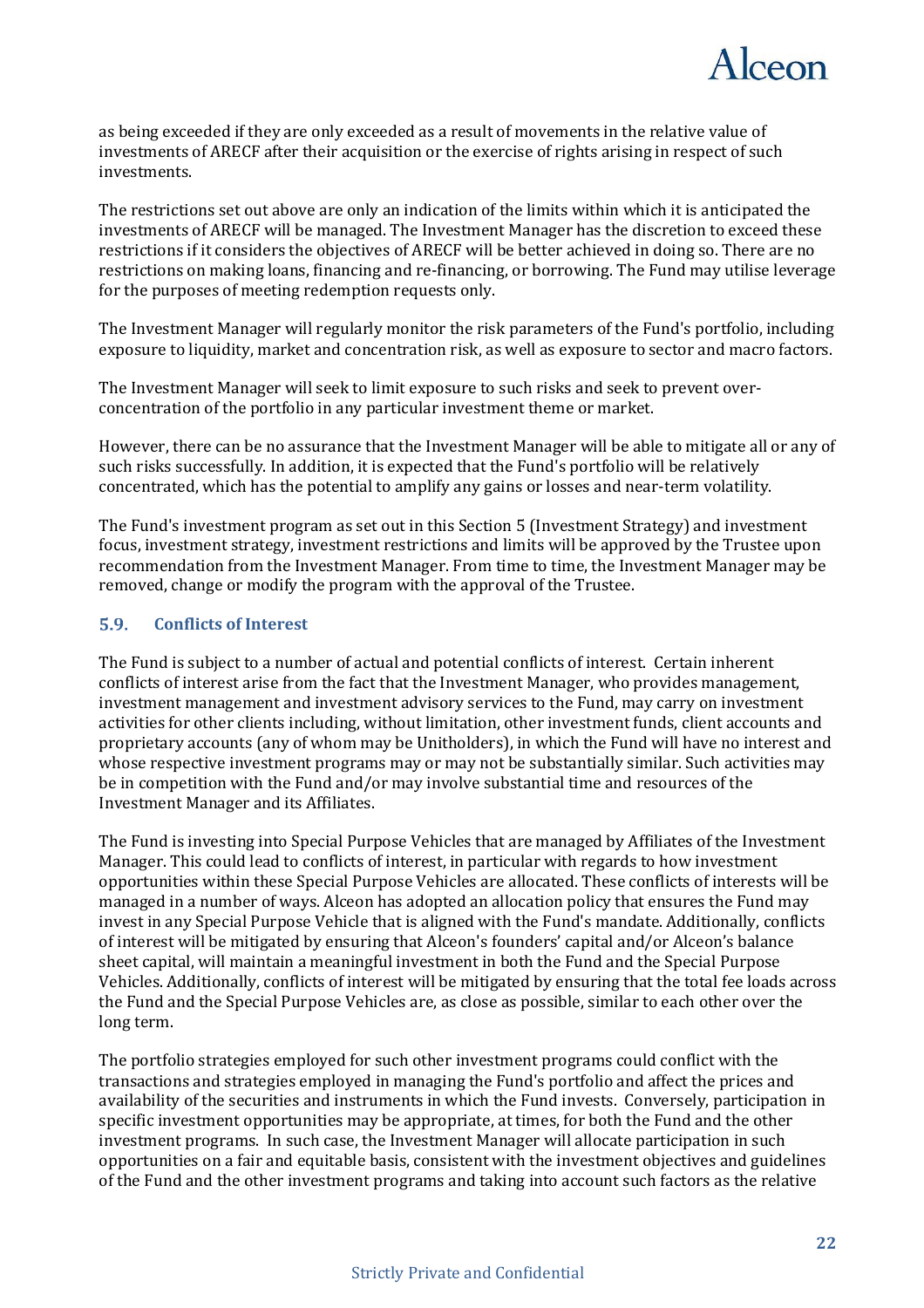

amounts of capital available for new investments, relative exposure to short-term market trends, and the respective investment programs and portfolio positions of the Fund and the other investment programs. Such considerations may result in allocations of certain investments other than on a pari passu basis. Notwithstanding the foregoing, the Investment Manager will in general allocate participation in investment opportunities among the Fund, on the one hand, and the other investment programs, on the other hand, on a pro rata basis in proportion to the relative net asset value.

The Investment Manager will endeavour to ensure that any conflict of interest is resolved fairly. Any actual or potential conflict of interest, including for example with respect to principal and certain other related party transactions will be referred to the Board which shall then, in consultation with the Investment Manager, approve or disapprove such transaction. The Board will also be consulted in relation to any material deviation from the valuation guidelines.

### <span id="page-22-0"></span>**Investment Process**

The Investment Manager's investment process involves the following elements:

**Macro Level Screen:** A six monthly assessment of the macroeconomic environment determines the overall strategic direction for investments and projects. A macroeconomic overlay identifies the geographies, sector and sub-sector themes that are expected to out-perform over a 2 to 5-year period. Preferred geographies often have limited supply with identifiable demand characteristics such as high population growth and, or significant infrastructure spending. As geographies and sectors are identified, strategic partners are then identified. Strategic partners typically have a long and identified track record of successful delivery, transparency strong reputation and financial strength.

**Sourcing Investment Opportunities**: The Investment Manager considers that the investment team has unique access to low visibility off-market opportunities through relationships established over three decades. In particular, its underwriting and structuring capabilities enable it to respond with speed and innovation to secure attractive investment opportunities.

**Investment Committee Review**: At this stage, all investment team members and the Investment Committee provide comments on the proposed transaction with a particular emphasis on risk mitigation. The comments form the basis of formal discussions on the proposed deal. The active involvement of all team members at such an early stage improves the efficiency of the overall investment review process, subsequent due diligence and completion of the investment.

**Term Sheet Negotiation**: With in-principle approval from the Investment Committee, the deal team negotiates further with the prospective company on the deal pricing and structure, modified to reflect the guidelines given by the investment team and the Investment Committee.

**Performing Due Diligence**: A detailed commercial assessment of a potential investment is conducted at this stage of the process and involves utilising internal and external resources and advisors where appropriate. For each viable investment opportunity, one lead and at least one backup investment professional is assigned as the deal team responsible for championing the deal through the formal investment process. The Investment Manager develops detailed financial models for each investment to assess the risk and return characteristics and ensure that the capital structure is appropriate. Independent third-party valuations are obtained via valuation experts who are well regarded and who are usually endorsed by the major banks.

**Legal Drafting**: The deal team works with well-regarded specialist external legal counsel to draft definitive legal agreements.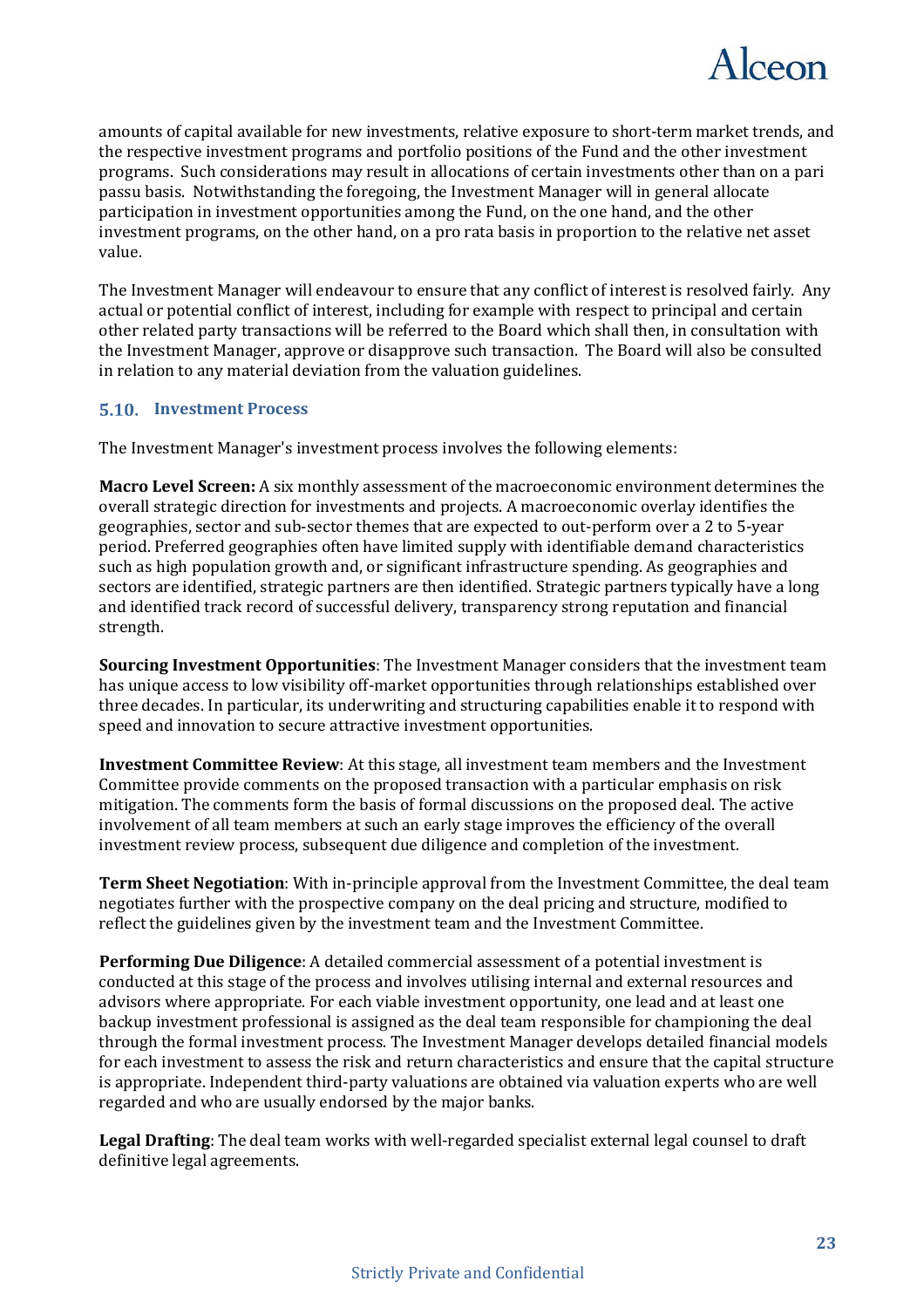

**Investment Committee Approval**: Following due diligence, the investment team seek approval from the Investment Committee for all new investments and any material changes to existing investments through the submission of Investment Committee Approval (**ICA**) submission which documents the following:

- Overview of investment and expected returns;
- · Investment risks and mitigants;
- Due diligence findings;
- Legal, Tax and Accounting;
- · Transaction documentations; and
- Compliance.

The Investment Committee must unanimously approve an investment for it to proceed.

**Investment Execution and Funding**: Post Investment Committee approval tax, legal, accounting and commercial implications are resolved in preparation for formal sign-off, investment structuring and funding.

In the event that third party investment is sought, an investment memorandum is prepared and following Investment Committee and compliance sign-off is distributed to investors.

**Portfolio Sizing and Ongoing Portfolio Adjustments**: The Portfolio Manager (currently Damien Cronin) has primary responsibility for initial portfolio sizing and diversification management. In determining portfolio sizing, the Portfolio Manager will take into account, the expected cash inflows into the Fund, the expected schedule of cash inflows from loan repayments, the amount of cash required for future funding requirements, and the amount of cash required for expected redemptions. Within the previous parameters, the Portfolio Manager's further objective is as much as possible to maintain a diversification of risks across the portfolio and individual loan facilities.

Since the portfolio's securities are generally not tradeable, there is limited ability to re-size an investment after initial funding, however where opportunities arise, the Portfolio Manager will have ongoing responsibility for re-adjusting the portfolio and will use similar sizing criteria as above.

**Investment Monitoring and Review**: The majority of the Fund's investments in its Special Purpose Vehicles will be undertaken with investment partners who assume the day-to-day management role of the real estate asset and provide detailed reporting on asset performance. These partnerships are structured to maximise alignment with the investors in the Special Purpose Vehicles, including the Fund.

For each investment made by a Special Purpose Vehicle, a member of the investment transaction team is designated primary responsibility for liaising with investment partners and monitoring the investments performance. Any material deviation in performance from the investment approval granted by the Trustee is escalated immediately to the Trustee. The Investment Manager will monitor the performance of the asset and provide regular updates to the Trustee.

**Divestment**: At the time a Special Purpose Vehicle investment is made an expected holding period and realisation strategy is detailed as part of the Investment Committee approval process. After determining the investment strategy as outlined in Step 1 of the Investment Process, the holding period and realisation strategy for each investment is reviewed, and where appropriate updated. Any change from the ICA submission requires the approval of the Investment Committee.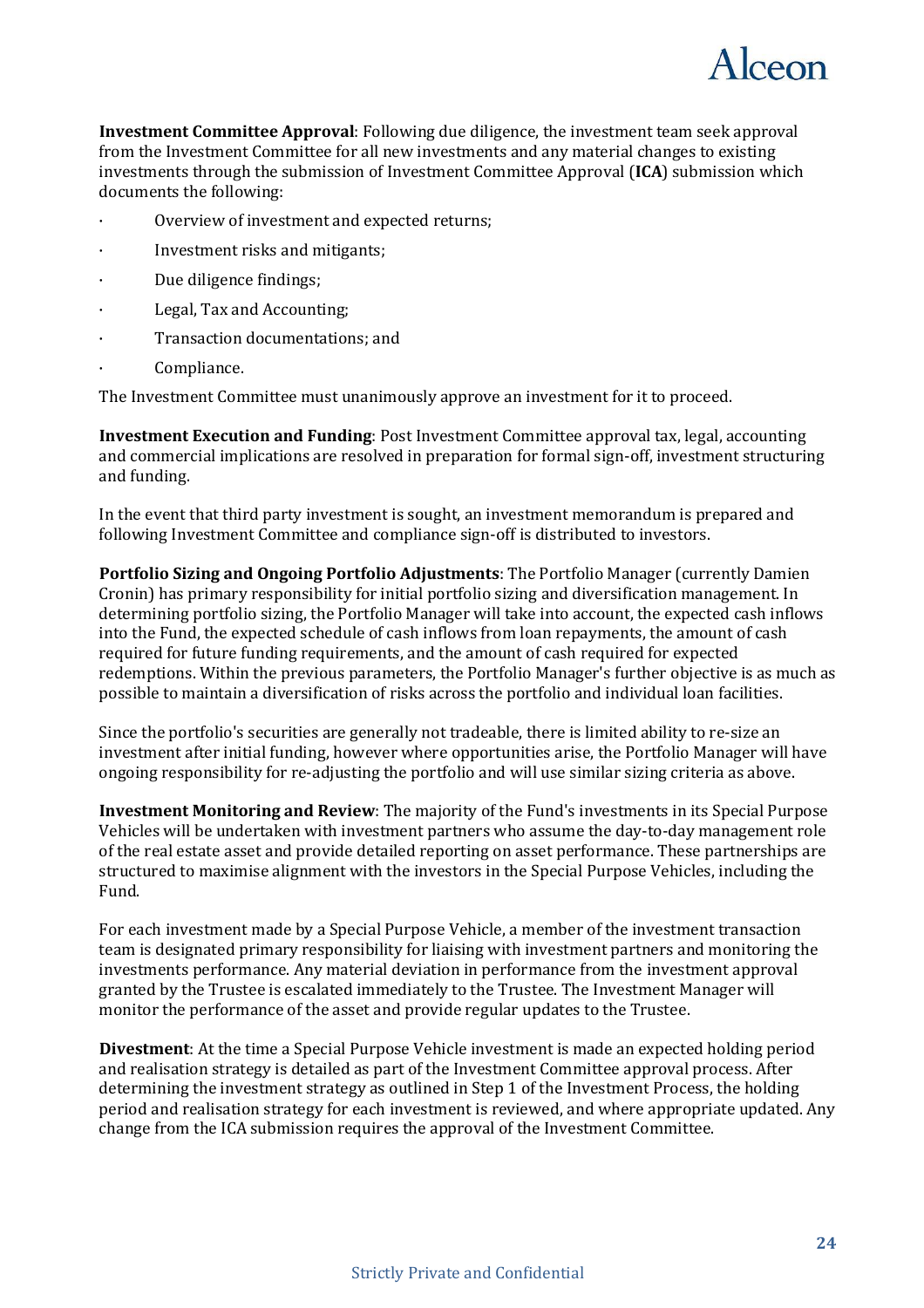

### <span id="page-24-0"></span>**6. INVESTMENT RISKS**

All investments are subject to risks, including those that apply generally to any investment as well as investments of this nature. Some of these risks can be mitigated by appropriate action, safeguards and procedures. This section describes the key risks considered to be applicable to this opportunity but should not be considered an exhaustive list of all possible risks associated with investments of this nature and transaction structure.

#### <span id="page-24-1"></span> $6.1.$ **General risks**

| <b>Risk</b>                            | <b>Description of Risk</b>                                                                                                                                                                                                                                                                                                                                                                                                                                                                                                                                                                                                                                                                                                         |
|----------------------------------------|------------------------------------------------------------------------------------------------------------------------------------------------------------------------------------------------------------------------------------------------------------------------------------------------------------------------------------------------------------------------------------------------------------------------------------------------------------------------------------------------------------------------------------------------------------------------------------------------------------------------------------------------------------------------------------------------------------------------------------|
| Not a suitable<br>investment           | Each potential investor in the Units must determine the suitability of that investment in<br>light of its own circumstances. In particular, each potential investor should:                                                                                                                                                                                                                                                                                                                                                                                                                                                                                                                                                        |
|                                        | have sufficient knowledge and experience to make a meaningful evaluation of<br>the Units, the merits and risks of investing in the Units and the information<br>contained or incorporated by reference in this IM or any applicable supplement<br>/ Annexures;<br>either on its own or with the assistance of a financial adviser have access to, and                                                                                                                                                                                                                                                                                                                                                                              |
|                                        | knowledge of, appropriate analytical tools to evaluate, in the context of its<br>particular financial situation, an investment in the Units and the impact the<br>Units will have on its overall investment portfolio;<br>have sufficient financial resources and liquidity to bear all of the risks of an<br>$\bullet$                                                                                                                                                                                                                                                                                                                                                                                                            |
|                                        | investment in the Units or where the currency for payments is different from<br>the potential investor's currency;<br>understand thoroughly the terms of the Units and be familiar with the<br>$\bullet$                                                                                                                                                                                                                                                                                                                                                                                                                                                                                                                           |
|                                        | behaviour of any relevant indices and financial markets; and<br>be able to evaluate (either alone or with the help of a financial adviser) possible<br>$\bullet$<br>scenarios for economic, interest rate and other factors that may affect its<br>investment and its ability to bear the applicable risks.                                                                                                                                                                                                                                                                                                                                                                                                                        |
|                                        | The Units give exposure to complex financial instruments. Sophisticated institutional<br>investors generally do not purchase complex financial instruments as stand-alone<br>investments. They purchase complex financial instruments as a way to reduce risk or<br>enhance yield with an understood, measured, appropriate addition of risk to their overall<br>portfolios. A potential investor should not invest in the Units unless it has the expertise<br>(either alone or with a financial adviser) to evaluate how the Units will perform under<br>changing conditions, the resulting effects on the Net Asset Value and the impact this<br>investment will have on the potential investor's overall investment portfolio. |
| <b>Potential loss of</b><br>investment | An investor could lose all or a substantial portion of investment in the Fund.<br>An investment in the Fund is speculative and involves a high degree of risk, and there can<br>be no assurance that the Fund will achieve its investment objectives.                                                                                                                                                                                                                                                                                                                                                                                                                                                                              |
| No guarantee of<br>return              | The past investment performance of the management team of the Investment Manager<br>and any associated entities may not be indicative of the future results of an investment in<br>the Fund.                                                                                                                                                                                                                                                                                                                                                                                                                                                                                                                                       |
|                                        | Investors' returns on the Units (by way of any redemption payments) will be determined<br>by reference to cumulative net gains or losses (if any), arising from the investment<br>activities of the Fund.                                                                                                                                                                                                                                                                                                                                                                                                                                                                                                                          |
|                                        | The return on the Units may vary significantly over their respective lives, and may<br>decrease as well as increase, depending upon trading profits and investment gains or<br>losses (if any).                                                                                                                                                                                                                                                                                                                                                                                                                                                                                                                                    |
|                                        | The Fund makes no representation as to any return that investors will earn on the Units<br>and there can be no assurance that the information, as set out in this IM and the<br>corresponding Annexures, will be in any respect indicative of how the Units will perform<br>(either in terms of profitability or low correlation with other investments) in the future.                                                                                                                                                                                                                                                                                                                                                            |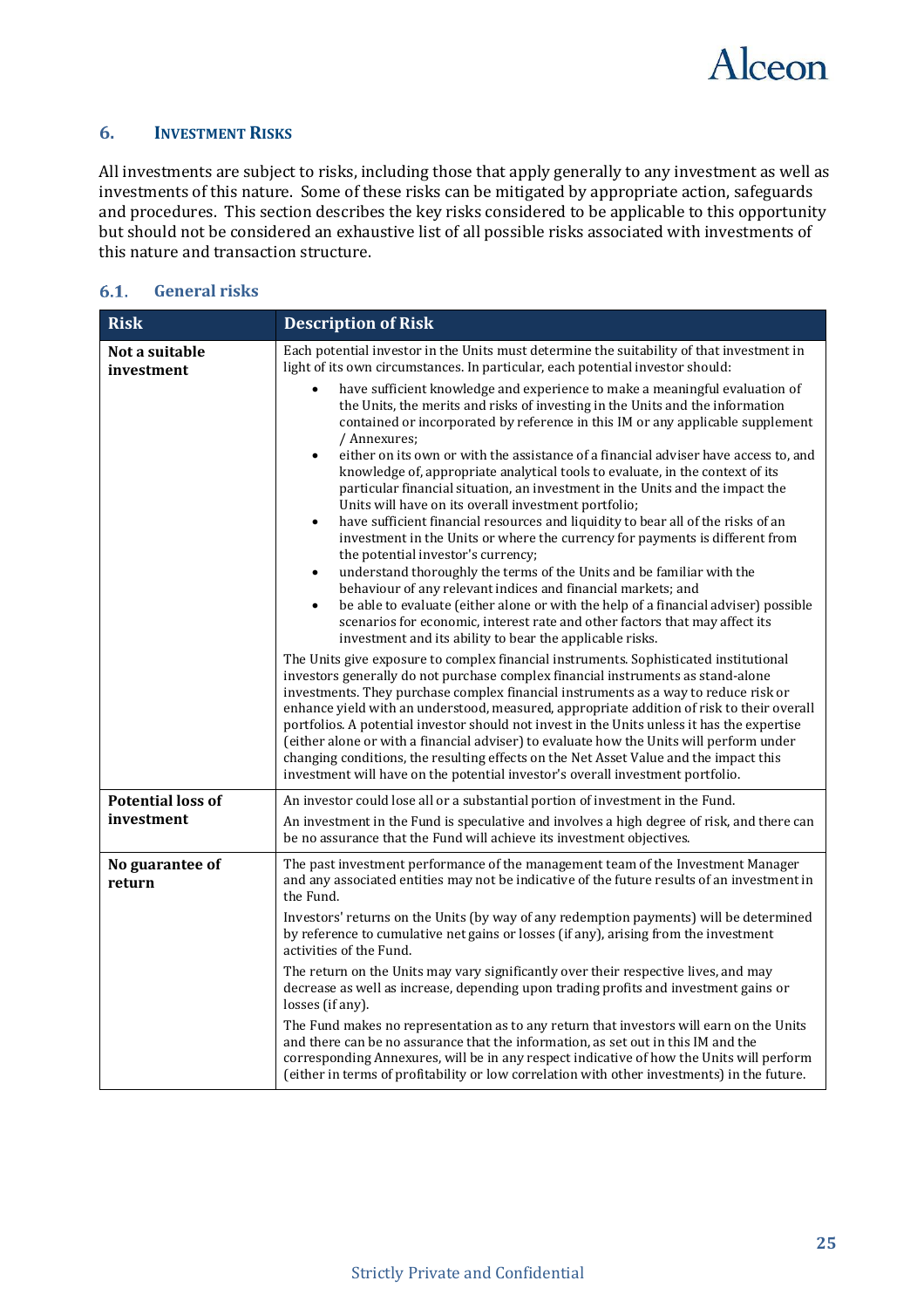

#### <span id="page-25-0"></span> $6.2.$ **Risks relating to the Investment Manager**

| <b>Risk</b>                                                                  | <b>Description of Risk</b>                                                                                                                                                                                                                                                                                                                                                                                                                                                                                                                                                                                                                                                                                                                                                                                                                                                                                                                                                                                                                                                                        |
|------------------------------------------------------------------------------|---------------------------------------------------------------------------------------------------------------------------------------------------------------------------------------------------------------------------------------------------------------------------------------------------------------------------------------------------------------------------------------------------------------------------------------------------------------------------------------------------------------------------------------------------------------------------------------------------------------------------------------------------------------------------------------------------------------------------------------------------------------------------------------------------------------------------------------------------------------------------------------------------------------------------------------------------------------------------------------------------------------------------------------------------------------------------------------------------|
| <b>Investment authority</b><br>delegated to the<br><b>Investment Manager</b> | The Unitholders have no authority to make investment decisions or to participate in the<br>management of, or the exercise of business discretion with respect to, the Fund.<br>The authority to make all decisions with respect to the investment of the Fund's assets is                                                                                                                                                                                                                                                                                                                                                                                                                                                                                                                                                                                                                                                                                                                                                                                                                         |
|                                                                              | delegated to the Investment Manager.<br>Accordingly, you should not invest in the Fund unless you are willing to entrust all<br>aspects of the management of the Fund's portfolio to the Investment Manager, subject to<br>the supervision of the Board.                                                                                                                                                                                                                                                                                                                                                                                                                                                                                                                                                                                                                                                                                                                                                                                                                                          |
| Dependent on key<br>individuals                                              | The success of the Fund is significantly dependent upon the expertise of the management<br>team of the Investment Manager.                                                                                                                                                                                                                                                                                                                                                                                                                                                                                                                                                                                                                                                                                                                                                                                                                                                                                                                                                                        |
|                                                                              | Any future unavailability of their service to the Fund could have a material adverse<br>impact on the Fund's performance.                                                                                                                                                                                                                                                                                                                                                                                                                                                                                                                                                                                                                                                                                                                                                                                                                                                                                                                                                                         |
| Indemnification                                                              | The Investment Management Agreement contains broad indemnification and exculpation<br>provisions which limit the right of the Fund to maintain an action against the Investment<br>Manager or its Affiliates to recover losses or costs incurred by the Fund as a result of the<br>Investment Manager's actions or failure to act and which may permit indemnification of<br>the Investment Manager and its Affiliates out of Fund's assets in the event of claims<br>against them.<br>The Trust Deed contain broad indemnification and exculpation provisions which limit the                                                                                                                                                                                                                                                                                                                                                                                                                                                                                                                    |
|                                                                              | right of the Fund to maintain an action against the Trustee to recover losses or costs<br>incurred by the Fund as a result of the Trustee's actions or failure to act and which may<br>permit indemnification of the Trustee out of the Fund's assets in the event of claims<br>against them.                                                                                                                                                                                                                                                                                                                                                                                                                                                                                                                                                                                                                                                                                                                                                                                                     |
| <b>Performance Fee</b><br>arrangement                                        | Prospective investors should note that:<br>the fact that the Performance Fee is made only in respect of increases in the Net<br>Asset Value may create an incentive for the Investment Manager to make or<br>recommend investments that are riskier or more speculative than would be the<br>case if it were compensated solely based on a flat percentage of capital;<br>the Performance Fee will be calculated on a basis which includes unrealised<br>$\bullet$<br>appreciation as well as realised gains; and<br>assets that are not admitted to official listing on any stock exchange or dealt on<br>any other recognised exchange, or, assets admitted to official listing on any<br>stock exchange or dealt on any other recognised exchange whose last available<br>price is, in the opinion of the Board (after consultation with the Investment<br>Manager and receiving independent valuation), not representative of their fair<br>market value, will be valued based on the market value determined prudently<br>and in good faith by or under procedures established by the Board. |
| <b>Investment selection</b>                                                  | The Investment Manager will select investments on the basis of information and data<br>which may be available to the Investment Manager through the borrowers or through<br>sources other than the borrowers.<br>Although the Investment Manager evaluates all such information and data and seek<br>independent corroboration when it considers appropriate and when it is reasonably<br>available, the Investment Manager is not in a position to confirm the completeness,<br>genuineness or accuracy of such information and data.<br>As the Fund's investment strategy is heavily research and analysis-driven, any reliance<br>on information that is incomplete, not genuine or otherwise inaccurate can adversely<br>impact the success of the investment strategy and lead to substantial losses.                                                                                                                                                                                                                                                                                        |
| <b>Force Majeure</b>                                                         | The business operations of the Investment Manager and the Fund may be substantially<br>interrupted or closed as a result of or arising from acts of war, terrorism, insurrection,<br>revolution, civil unrest, riot, strikes, epidemics, pandemics or acts of God.                                                                                                                                                                                                                                                                                                                                                                                                                                                                                                                                                                                                                                                                                                                                                                                                                                |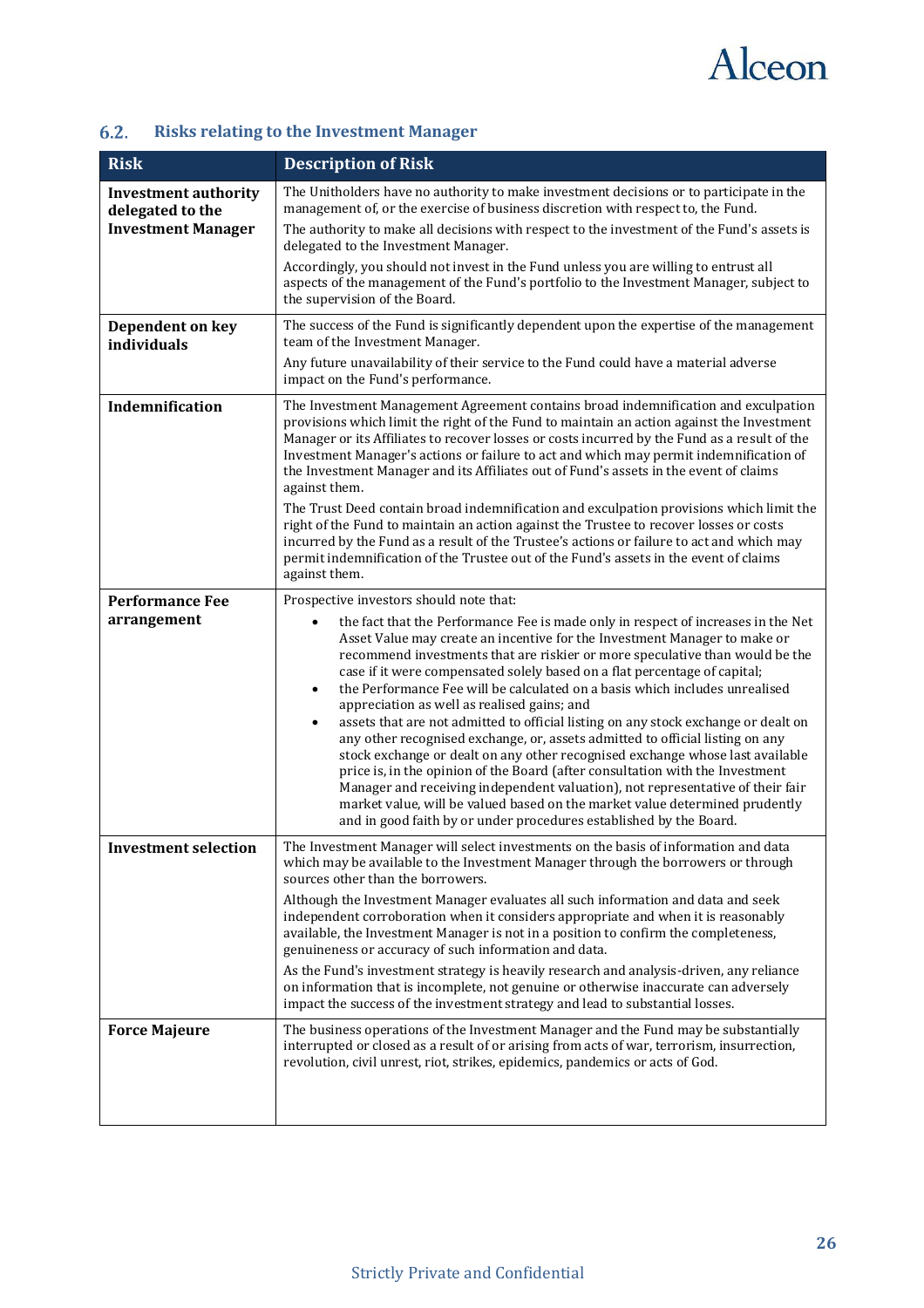

#### <span id="page-26-0"></span> $6.3.$ **General market and regulatory risks**

| <b>Risk</b>                                                                                    | <b>Description of Risk</b>                                                                                                                                                                                                                                                                                                                                                                                                                                                                                                                                                                                                                                                                            |
|------------------------------------------------------------------------------------------------|-------------------------------------------------------------------------------------------------------------------------------------------------------------------------------------------------------------------------------------------------------------------------------------------------------------------------------------------------------------------------------------------------------------------------------------------------------------------------------------------------------------------------------------------------------------------------------------------------------------------------------------------------------------------------------------------------------|
| <b>Business and</b><br>regulatory risks of<br>unregistered schemes                             | The effect of regulatory change on the Fund, while impossible to predict, could be<br>substantial and adverse. The financial services industry generally, and the activities of<br>private funds and their managers, in particular, has been subject to increasing legislation,<br>regulation and oversight. Legal, tax and regulatory developments that may adversely<br>affect the Fund could occur during the term of the Fund. This IM cannot address or<br>anticipate every possible current or future regulation that may affect the Investment<br>Manager, the Fund or their businesses.                                                                                                       |
|                                                                                                | Regulatory action or changes in the legislative environment could cause the Investment<br>Manager to re-domicile the Fund to another jurisdiction which may cause disruption and<br>costs to the Fund and which may result in the Fund having to be domiciled in a legal and<br>regulatory environment which is less favourable to it or to its investors than is currently<br>the case.                                                                                                                                                                                                                                                                                                              |
|                                                                                                | The Investment Manager may, in its sole discretion, cause the Fund to be subject to such<br>regulations if it believes that an investment or business activity is in the Fund's interest,<br>even if such regulations may have a detrimental effect on one or more Unitholders.                                                                                                                                                                                                                                                                                                                                                                                                                       |
|                                                                                                | Investors in the Fund should be aware that increased legislation of the Fund could have<br>substantial and adverse consequences for the Fund and its investors. Prospective<br>investors are encouraged to consult their own advisors regarding an investment in the<br>Fund.                                                                                                                                                                                                                                                                                                                                                                                                                         |
| <b>Regulatory Filings</b>                                                                      | Given the size of certain of its investments, the Fund may be required to file disclosure<br>reports with the regulatory authorities of various jurisdictions. These disclosure reports<br>are publicly available and may be utilised by regulators and the Fund's competitors to the<br>Fund's detriment.                                                                                                                                                                                                                                                                                                                                                                                            |
| <b>General economic and</b><br>market conditions                                               | The success of any investment activity is influenced by general economic conditions,<br>which may affect the level and volatility of real estate interest rates and the extent and<br>timing of the Fund's participation in markets for both real estate and currency and other<br>interest-rate-sensitive securities. Volatility or illiquidity in the markets in which the<br>Fund directly or indirectly holds positions could impair the Fund's ability to carry out its<br>business and could cause it to incur losses.                                                                                                                                                                          |
|                                                                                                | The Fund is also exposed to market risks in relation to its underlying investments. Some<br>of the factors that influence the markets include business confidence, government and<br>central bank policies, natural disasters and pandemics. These risk factors may have an<br>impact on the demand for the underlying investments that the Fund is funding. Any<br>material changes to the market conditions may have a negative impact the performance<br>of the Fund and/or its underlying investments.                                                                                                                                                                                            |
| Investments by the<br><b>Fund may be subject</b><br>to Australia' foreign<br>investment regime | Australia's foreign investment regime will apply to certain acquisitions of interests in<br>Australian land and interests in Australian corporations and trust estates (where an<br>acquisition of interests includes taking of security) by the Fund. While approval by the<br>Foreign Investment Review Board (FIRB Approval) is not typically required for the<br>giving of direct loans in Australia, it may be required for the acquisitions contemplated by<br>the Fund (which may or may not be given or may be given subject to conditions). If FIRB<br>Approval is required and not given in relation to a proposed investment, the Fund may<br>not be able to proceed with that investment. |
|                                                                                                | In addition, Australia's foreign investment rules also operate a "voluntary notification"<br>regime which applies to certain acquisition of interests in Australian businesses or assets.<br>Although the Fund is not required to seek prior FIRB Approval before completing a<br>transaction that requires voluntary notification, if no such clearance is obtained, the<br>Australian government may have a right to make a determination that the acquisition is<br>contrary to national interest under the Australian Foreign Acquisitions and Takeovers Act<br>1975 (Cth) (FATA), and require the Fund to subsequently divest its interest in the<br>Australian business or asset.               |
|                                                                                                | If future FIRB Approvals are required but not obtained, or if the Australian government<br>makes an adverse order against the Fund under FATA, there may be an adverse effect on<br>the business, financial condition, results of operations and prospects of the Fund and, in<br>turn, its ability to make distributions to Unitholders.                                                                                                                                                                                                                                                                                                                                                             |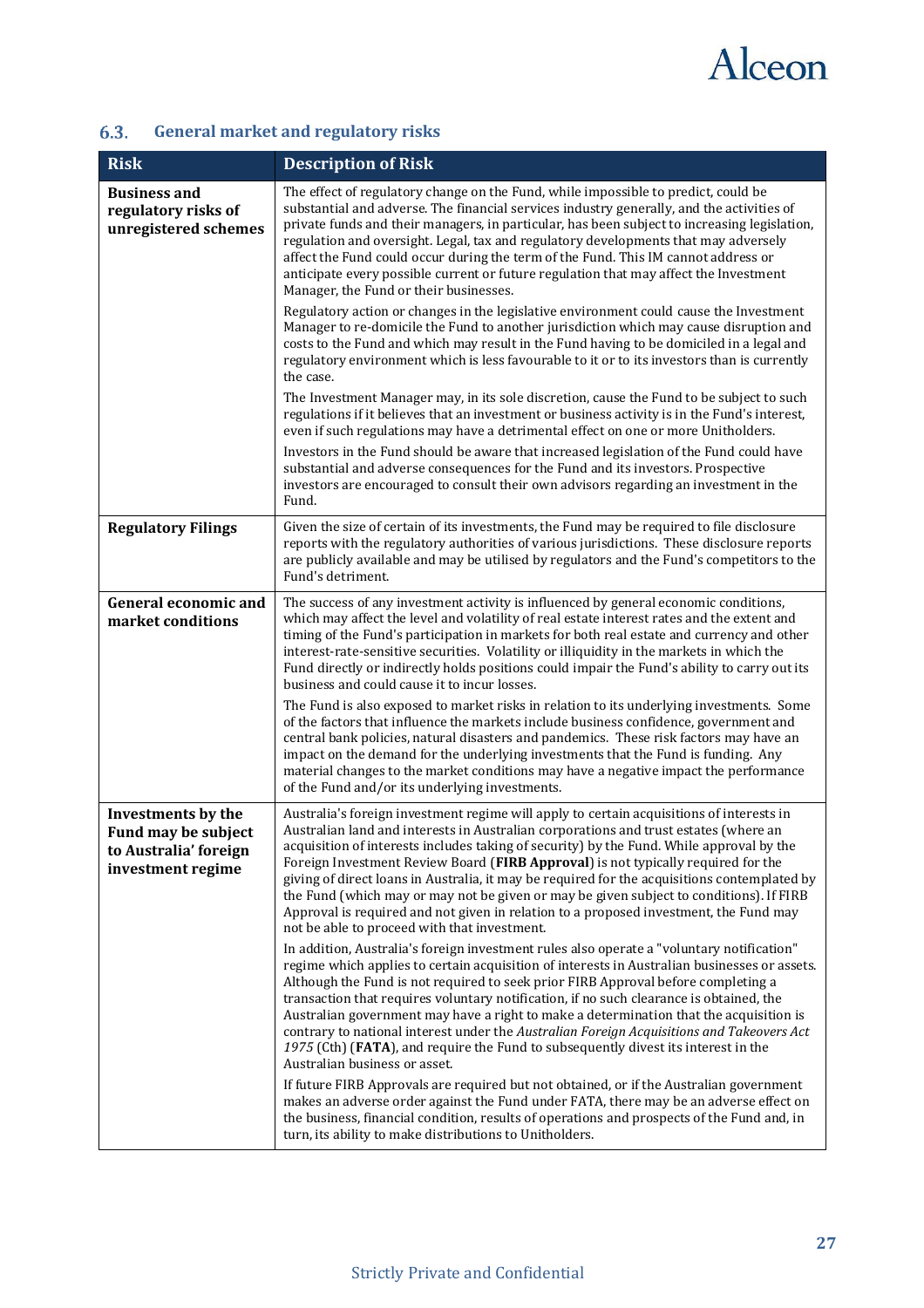

| Investments in the<br>Fund may be subject<br>to Australia's foreign<br>investment regime | As the Fund's real estate debt assets will be in Australia, any investor who acquires any<br>Units may also be indirectly acquiring an interest in the underlying Australian assets.<br>This may subject the investor to Australia's foreign investment regime in FATA and<br>require the investor to notify the Australian Treasurer (through FIRB) to obtain FIRB<br>Approval prior to investing in the Fund.                                                                              |
|------------------------------------------------------------------------------------------|----------------------------------------------------------------------------------------------------------------------------------------------------------------------------------------------------------------------------------------------------------------------------------------------------------------------------------------------------------------------------------------------------------------------------------------------------------------------------------------------|
|                                                                                          | The breach of the notification requirement and failure to obtain prior approval is an<br>offence under Australian law which could result in a fine or imprisonment to the investor.<br>In addition, if the Australian Treasurer considers the proposal to be contrary to<br>Australia's national interest, the Australian Treasurer has powers under the FATA to<br>make adverse orders including prohibition of a proposal or ordering disposal of an<br>interest acquired by the investor. |

| <b>Risk</b>                                | <b>Description of Risk</b>                                                                                                                                                                                                                                                                                                                                                                                                                                                                                                                                                                                                                                                                                                                                                                                                                                                                                                                                                                              |
|--------------------------------------------|---------------------------------------------------------------------------------------------------------------------------------------------------------------------------------------------------------------------------------------------------------------------------------------------------------------------------------------------------------------------------------------------------------------------------------------------------------------------------------------------------------------------------------------------------------------------------------------------------------------------------------------------------------------------------------------------------------------------------------------------------------------------------------------------------------------------------------------------------------------------------------------------------------------------------------------------------------------------------------------------------------|
| Investment<br>Methodology                  | The Fund may employ certain strategies that depend upon the reliability and accuracy of<br>the Investment Manager's investment process. To the extent such investment process (or<br>the assumptions underlying it) does not prove to be correct, the Fund may not perform as<br>anticipated, which could result in substantial losses.                                                                                                                                                                                                                                                                                                                                                                                                                                                                                                                                                                                                                                                                 |
| Leverage                                   | The Fund has the power to borrow and may do so when deemed appropriate by the<br>Investment Manager for the purposes of meeting redemptions only. While leverage<br>presents opportunities for increasing total returns, it has the effect of potentially<br>increasing losses as well as causing transactional costs. Accordingly, any event which<br>adversely affects the value of an investment by the Fund would be magnified to the<br>extent leverage is employed. The cumulative effect of the use of leverage in a market that<br>moves adversely to a leveraged investment could result in a substantial loss, which<br>would be greater than if leverage were not used, and reduced return for the Fund.<br>Generally, most leveraged transactions involve the posting of collateral. Increases in the                                                                                                                                                                                       |
|                                            | amount of margin or similar payments could result in the need for trading activity at<br>times and prices which could be disadvantageous to the Fund and could result in<br>substantial losses. There can be no assurance that leverage facilities will always be<br>available and a loss of, or reduction in, the leverage facilities is likely to have the effect of<br>causing the Fund to reduce its overall investment exposure. Terms upon which leverage<br>facilities are available may be subject to change.                                                                                                                                                                                                                                                                                                                                                                                                                                                                                   |
| <b>Concentration of</b><br><b>Holdings</b> | Subject to the 30% single loan facility limit and the minimum funds under, and the<br>Investment Manager's intention to maintain appropriate diversification, the Fund's<br>investment strategies do not mandate diversification, the Fund may have all or a high<br>percentage of its assets invested in only a few Investments.                                                                                                                                                                                                                                                                                                                                                                                                                                                                                                                                                                                                                                                                       |
|                                            | The Fund may therefore make certain investments that will constitute a significant<br>percentage of the Fund's assets. Such lack of diversification could result in either large<br>gains or losses depending on the performance of one or a few loans in which the Fund<br>may be invested. Such lack of diversification could result in either large gains or losses<br>depending on the performance of one or a few loans in which the Fund may be invested.<br>Accordingly, the investment portfolio of the Fund may be subject to more rapid change in<br>value than would be the case if the Fund were required to maintain a wide diversification<br>among companies, securities or types of securities. Any losses incurred in connection<br>with these concentrated holdings will have a significant effect on the success of the Fund.<br>In addition, the Fund may have to hold these investments for a long period and thus may<br>be unable to participate in other trading opportunities. |
| <b>Redemption Risk</b>                     | The Fund will generally invest in debt securities which are not listed or traded on a stock<br>exchange or a securities market. Therefore, if the Fund holds insufficient cash at the time<br>of a redemption, the Fund may require additional time to generate sufficient cash to meet<br>redemptions. However, the Investment Manager feels that it has structured the Fund's<br>liquidity terms to adequately reflect the liquidity in the Fund's underlying investments<br>and that investors will be adequately protected.                                                                                                                                                                                                                                                                                                                                                                                                                                                                         |
| <b>Valuation Risk</b>                      | The Fund will generally invest in debt securities which are not listed or traded on a stock<br>exchange or a securities market. Such investments may be illiquid and, as a result,<br>difficult to value.                                                                                                                                                                                                                                                                                                                                                                                                                                                                                                                                                                                                                                                                                                                                                                                               |

### <span id="page-27-0"></span>**Risks associated with the Fund's investment strategy and investments**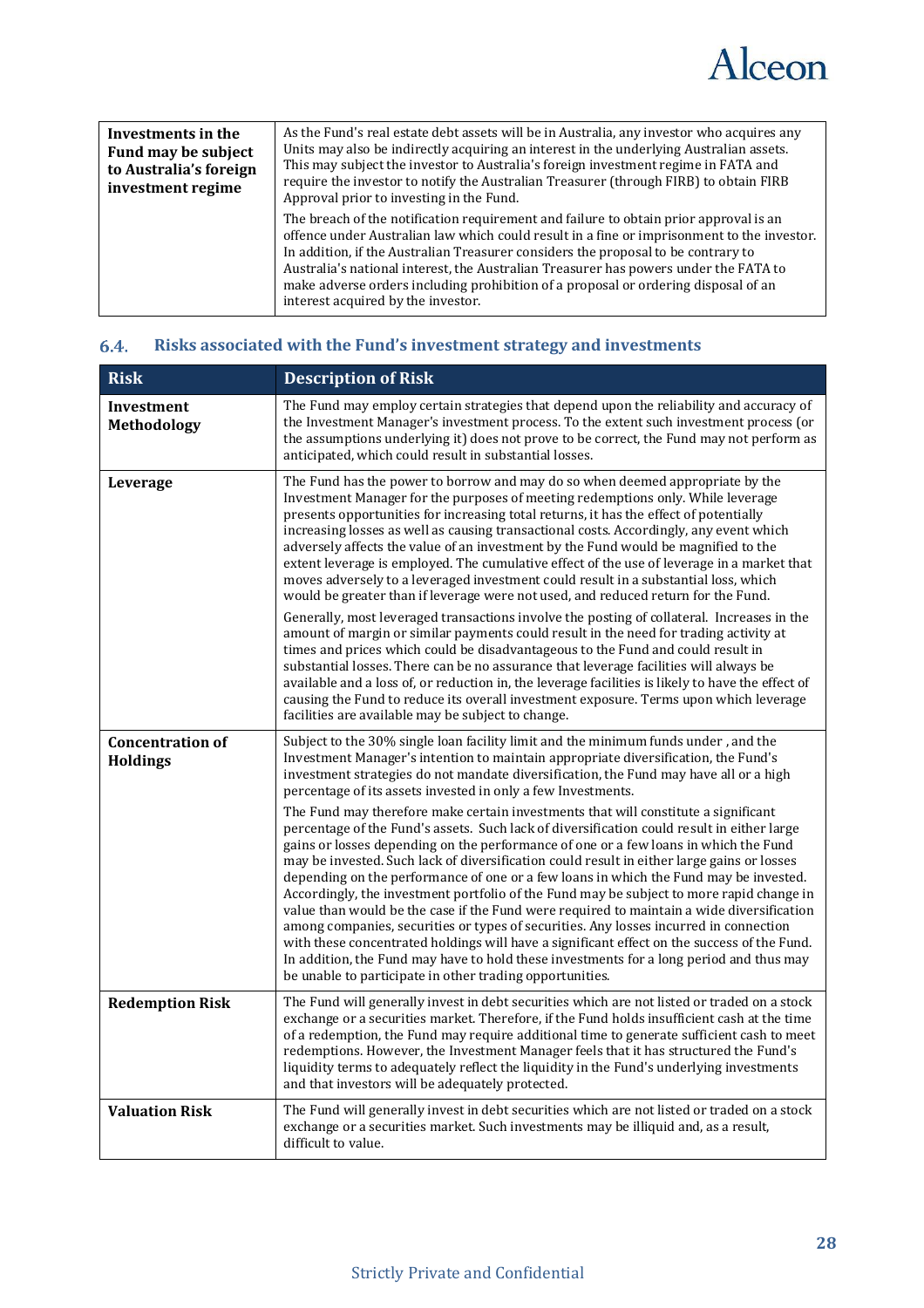

| <b>Construction Risk</b>                                                                                                        | Construction debt is exposed to a number of construction risks such as cost variations,<br>programme delays resulting from weather conditions and industrial relations disputes,<br>and lower than contracted finished product quality.                                                                                                                                                                                                                                                                                                                                                                                                                                                                                                                                                                                                                                                                                                                                                                                                                                                                                                                                                                                                                                                                                                                                                                                                                                                                                                                                                                                                                                                                                                                                                                                                                                |
|---------------------------------------------------------------------------------------------------------------------------------|------------------------------------------------------------------------------------------------------------------------------------------------------------------------------------------------------------------------------------------------------------------------------------------------------------------------------------------------------------------------------------------------------------------------------------------------------------------------------------------------------------------------------------------------------------------------------------------------------------------------------------------------------------------------------------------------------------------------------------------------------------------------------------------------------------------------------------------------------------------------------------------------------------------------------------------------------------------------------------------------------------------------------------------------------------------------------------------------------------------------------------------------------------------------------------------------------------------------------------------------------------------------------------------------------------------------------------------------------------------------------------------------------------------------------------------------------------------------------------------------------------------------------------------------------------------------------------------------------------------------------------------------------------------------------------------------------------------------------------------------------------------------------------------------------------------------------------------------------------------------|
| <b>Construction Project</b><br><b>Sales Risk</b>                                                                                | Construction debt is typically repaid from a project's sales proceeds. Sales proceeds can<br>be impacted from a number of factors such as economic conditions, increasing supply of<br>real estate projects, lower than expected sales values or slower than expected sales rates.                                                                                                                                                                                                                                                                                                                                                                                                                                                                                                                                                                                                                                                                                                                                                                                                                                                                                                                                                                                                                                                                                                                                                                                                                                                                                                                                                                                                                                                                                                                                                                                     |
| Construction<br><b>Purchaser Default</b><br><b>Risk</b>                                                                         | Once a construction project completes, debt is typically repaid via presold settlements.<br>There is risk that a presale purchaser defaults on their presale obligation. Australia has<br>typically seen low levels of presale default risk due to the full recourse obligation of<br>presale obligations and the requirement for significant presale deposits.                                                                                                                                                                                                                                                                                                                                                                                                                                                                                                                                                                                                                                                                                                                                                                                                                                                                                                                                                                                                                                                                                                                                                                                                                                                                                                                                                                                                                                                                                                        |
| <b>Counterparty Risk</b>                                                                                                        | Alceon typically relies on a number of counterparties during its investment process. Non-<br>performance of any of the counterparties can impact the performance of a loan.                                                                                                                                                                                                                                                                                                                                                                                                                                                                                                                                                                                                                                                                                                                                                                                                                                                                                                                                                                                                                                                                                                                                                                                                                                                                                                                                                                                                                                                                                                                                                                                                                                                                                            |
| <b>Planning Risk</b>                                                                                                            | Construction debt relies on regulatory planning approvals. Changes to planning<br>regulations may delay a project or render it economically unfeasible.                                                                                                                                                                                                                                                                                                                                                                                                                                                                                                                                                                                                                                                                                                                                                                                                                                                                                                                                                                                                                                                                                                                                                                                                                                                                                                                                                                                                                                                                                                                                                                                                                                                                                                                |
| <b>Real Estate Debt</b><br><b>Market Pricing Risk</b>                                                                           | Alceon sources its first mortgage real estate debt opportunities from private markets.<br>The return that it can expect to receive for these opportunities is dependent on the<br>demand for real estate debt funding and the supply of banking and non-bank lending in<br>this space.                                                                                                                                                                                                                                                                                                                                                                                                                                                                                                                                                                                                                                                                                                                                                                                                                                                                                                                                                                                                                                                                                                                                                                                                                                                                                                                                                                                                                                                                                                                                                                                 |
| <b>Potential Legislative</b><br>and Regulatory<br><b>Changes relating to</b><br><b>Australian Real Estate</b><br><b>Funding</b> | The structural advantage that Alceon exploits is partly dependent on continued<br>regulatory pressure on the Australian bank industry. Regulator activities are uncertain<br>and subject to change.                                                                                                                                                                                                                                                                                                                                                                                                                                                                                                                                                                                                                                                                                                                                                                                                                                                                                                                                                                                                                                                                                                                                                                                                                                                                                                                                                                                                                                                                                                                                                                                                                                                                    |
| <b>Debt Instruments</b>                                                                                                         | The debt instruments in which the Fund may invest may be subject to price volatility due<br>to various factors including, but not limited to, changes in interest rates, market<br>perception of the creditworthiness of the borrower and general market liquidity.                                                                                                                                                                                                                                                                                                                                                                                                                                                                                                                                                                                                                                                                                                                                                                                                                                                                                                                                                                                                                                                                                                                                                                                                                                                                                                                                                                                                                                                                                                                                                                                                    |
|                                                                                                                                 | The Fund may invest in non-investment grade debt securities, which are typically subject<br>to greater market fluctuations and risks of loss of income and principal than lower<br>yielding, investment grade securities and are often influenced by many of the same<br>unpredictable factors which affect equity prices. In addition to the sensitivity of debt<br>securities to overall interest rate movements, debt securities involve a fundamental<br>credit risk based on the borrower's ability to make principal and interest payments on<br>the debt it issues.                                                                                                                                                                                                                                                                                                                                                                                                                                                                                                                                                                                                                                                                                                                                                                                                                                                                                                                                                                                                                                                                                                                                                                                                                                                                                             |
|                                                                                                                                 | The Fund's investments in debt instruments may experience substantial losses due to<br>adverse changes in interest rates and the market's perception of any particular<br>borrower's creditworthiness, which may inhibit such borrower's ability to refinance,<br>restructure or otherwise experience recovery.                                                                                                                                                                                                                                                                                                                                                                                                                                                                                                                                                                                                                                                                                                                                                                                                                                                                                                                                                                                                                                                                                                                                                                                                                                                                                                                                                                                                                                                                                                                                                        |
| <b>Subordination of</b><br><b>Investments</b>                                                                                   | Although the Fund intends to secure its mezzanine investments such as subordinated<br>loans by having security interests over the assets and interests of the portfolio<br>companies, whether such security interests can be accepted or not will depend on the<br>results of individual negotiations with borrowers and senior lenders. In most cases, it is<br>expected that the assets of the portfolio companies will already have been secured in<br>favour of the senior debt. In such cases, the security of the Fund will generally rank<br>behind senior debt. In addition, mezzanine investments by the Fund such as<br>subordinated loans will generally be subordinated, either contractually or structurally, to<br>the senior obligations of the portfolio companies. The legal rights which the Fund can<br>obtain through mezzanine investments (including enforcement of security interests<br>related to such investments) will generally rank behind the rights of the senior lenders to<br>the portfolio companies (including security interests of the senior lenders which have<br>priority over those of the Fund) and contractual provisions among creditors. Greater<br>credit risks will therefore usually attach to these mezzanine investments. Where there<br>are adverse changes to the financial conditions of the portfolio companies, it would be<br>less likely for the mezzanine investments to be able to recover the investment compared<br>to the senior debt.<br>Certain of the portfolio companies are likely to be holding companies and for those<br>companies debt service will be dependent on payments under intercompany loans,<br>dividends, other distributions and/or advances from affiliated operating companies. The<br>ability of those affiliates to make those payments will be subject to, among other things, |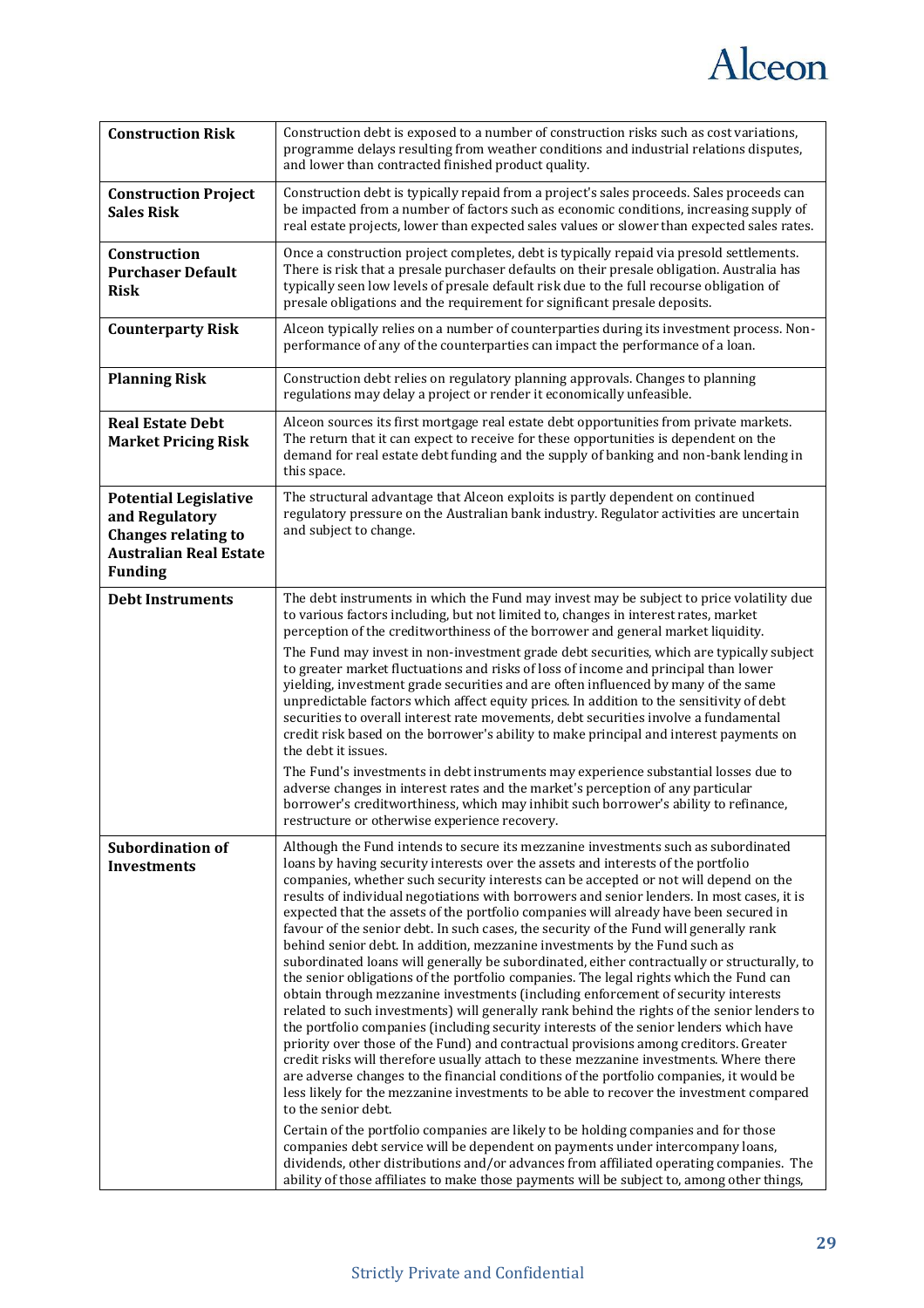

|                                                                                   | distributable earnings, cash flow conditions, restrictions contained in their constitutive<br>documents, applicable laws and contractual restrictions.                                                                                                                                                                                                                                                                                                                                                                                                                                                                                                                                                                                                                                                                                                                                                                                                                                                                                                                                                                                                                                                                                                                                                                                                                                                                                                                                                                                                                                                                                                                                                                                                                                                            |
|-----------------------------------------------------------------------------------|-------------------------------------------------------------------------------------------------------------------------------------------------------------------------------------------------------------------------------------------------------------------------------------------------------------------------------------------------------------------------------------------------------------------------------------------------------------------------------------------------------------------------------------------------------------------------------------------------------------------------------------------------------------------------------------------------------------------------------------------------------------------------------------------------------------------------------------------------------------------------------------------------------------------------------------------------------------------------------------------------------------------------------------------------------------------------------------------------------------------------------------------------------------------------------------------------------------------------------------------------------------------------------------------------------------------------------------------------------------------------------------------------------------------------------------------------------------------------------------------------------------------------------------------------------------------------------------------------------------------------------------------------------------------------------------------------------------------------------------------------------------------------------------------------------------------|
|                                                                                   | In addition, debt instruments in which the Fund invests through mezzanine investments<br>are expected to have limited liquidity. Furthermore, early repayment of subordinated<br>loans or early redemption of preferred shares may take place due to early redemption<br>provisions such as compulsory repayment, non-mandatory prepayment options or<br>similar provisions, or due to early refinancing.                                                                                                                                                                                                                                                                                                                                                                                                                                                                                                                                                                                                                                                                                                                                                                                                                                                                                                                                                                                                                                                                                                                                                                                                                                                                                                                                                                                                         |
| <b>Operating and</b><br><b>Financial Risks of</b><br><b>Portfolio Investments</b> | One of the fundamental risks associated with the Fund's investments is credit risk, which<br>is the risk that borrowers of loans (portfolio companies) will be unable to make<br>principal and interest payments when due. The Fund's return to Unitholders would be<br>adversely impacted if a portfolio company becomes unable to make such payments when<br>due. While the Fund will generally target investments in quality portfolio companies,<br>these investments could still present a high degree of business and credit risk. Portfolio<br>companies could deteriorate as a result of, among other factors, adverse developments in<br>their operations, changes in the competitive environment or an economic downturn. As a<br>result, borrowers which the Fund expected to be stable may operate at a loss or have<br>significant variations in operating results, may require substantial additional capital to<br>support their operations or to maintain their competitive position, or may otherwise<br>have a weak financial condition or be experiencing financial distress.<br>Portfolio companies may be highly leveraged. Leverage may have important<br>consequences to these borrowers and the Fund as an investor. These portfolio<br>companies may be subject to restrictive financial and operating covenants. Leverage may<br>impair the ability of these portfolio companies to finance their future operations and<br>capital needs. As a result, the flexibility of these portfolio companies to respond to<br>changing business and economic conditions and to business opportunities may be<br>limited. In addition, a portfolio company with a leveraged capital structure will be<br>subject to increased exposure to adverse economic factors, such as a significant rise in |
|                                                                                   | interest rates, a severe downturn in the economy or deterioration in the condition of that<br>portfolio company or its industry. In the event that a portfolio company is unable to<br>generate sufficient cash flow to meet principal and interest payments on its<br>indebtedness, the value of the Fund's investment in a portfolio company could be<br>significantly reduced or even eliminated.<br>Portfolio companies may require additional financing (including leverage) from sources<br>outside the Fund to satisfy their capital requirements. The amount of additional<br>financing needed will depend upon the business objectives and strategy of the particular<br>company. The availability of capital may be a function of capital market conditions that<br>are beyond the control of the Fund or any portfolio company. There can be no assurance<br>that a portfolio company will be able to predict accurately its capital requirements or that<br>additional funds will be available from the desired source or from any sources or on<br>terms favourable to the portfolio companies.<br>Moreover, portfolio companies may face intense competition, including competition from                                                                                                                                                                                                                                                                                                                                                                                                                                                                                                                                                                                                            |
|                                                                                   | companies with greater financial resources, more extensive development, manufacturing,<br>marketing and other capabilities, and a larger number of qualified managerial and<br>technical personnel.                                                                                                                                                                                                                                                                                                                                                                                                                                                                                                                                                                                                                                                                                                                                                                                                                                                                                                                                                                                                                                                                                                                                                                                                                                                                                                                                                                                                                                                                                                                                                                                                               |
| Nature of Fund's<br>investments                                                   | The debt instruments in which the Fund will invest may be unsecured and/or<br>subordinated to substantial amounts of senior indebtedness, all or a significant portion of<br>which may be secured. The ability of the Fund to influence a company's affairs, especially<br>during periods of financial distress or following an insolvency is likely to be substantially<br>less than that of senior creditors. For example, under terms of intercreditor agreements,<br>senior creditors are typically able to block the acceleration of the subordinated debt or<br>other exercises by the Fund of its rights as a creditor. Accordingly, the Fund may not be<br>able to take the steps necessary to protect its portfolio investments in a timely manner or<br>at all. In addition, the debt instruments in which the Fund will invest may not be<br>protected by financial covenants or limitations upon additional indebtedness may not<br>cross default to senior indebtedness, may have limited liquidity and may not be rated by<br>a credit rating agency.                                                                                                                                                                                                                                                                                                                                                                                                                                                                                                                                                                                                                                                                                                                                               |
|                                                                                   | Debt instruments are also subject to other creditor risks, including (i) the possible<br>invalidation of an investment transaction as a "fraudulent conveyance" under relevant<br>creditors' rights laws, (ii) so-called lender liability claims by the borrower and (iii)<br>environmental liabilities that may arise with respect to collateral securing the<br>obligations. Additionally, adverse credit events with respect to any portfolio company,<br>such as missed or delayed payment of interest and/or principal, bankruptcy, receivership                                                                                                                                                                                                                                                                                                                                                                                                                                                                                                                                                                                                                                                                                                                                                                                                                                                                                                                                                                                                                                                                                                                                                                                                                                                             |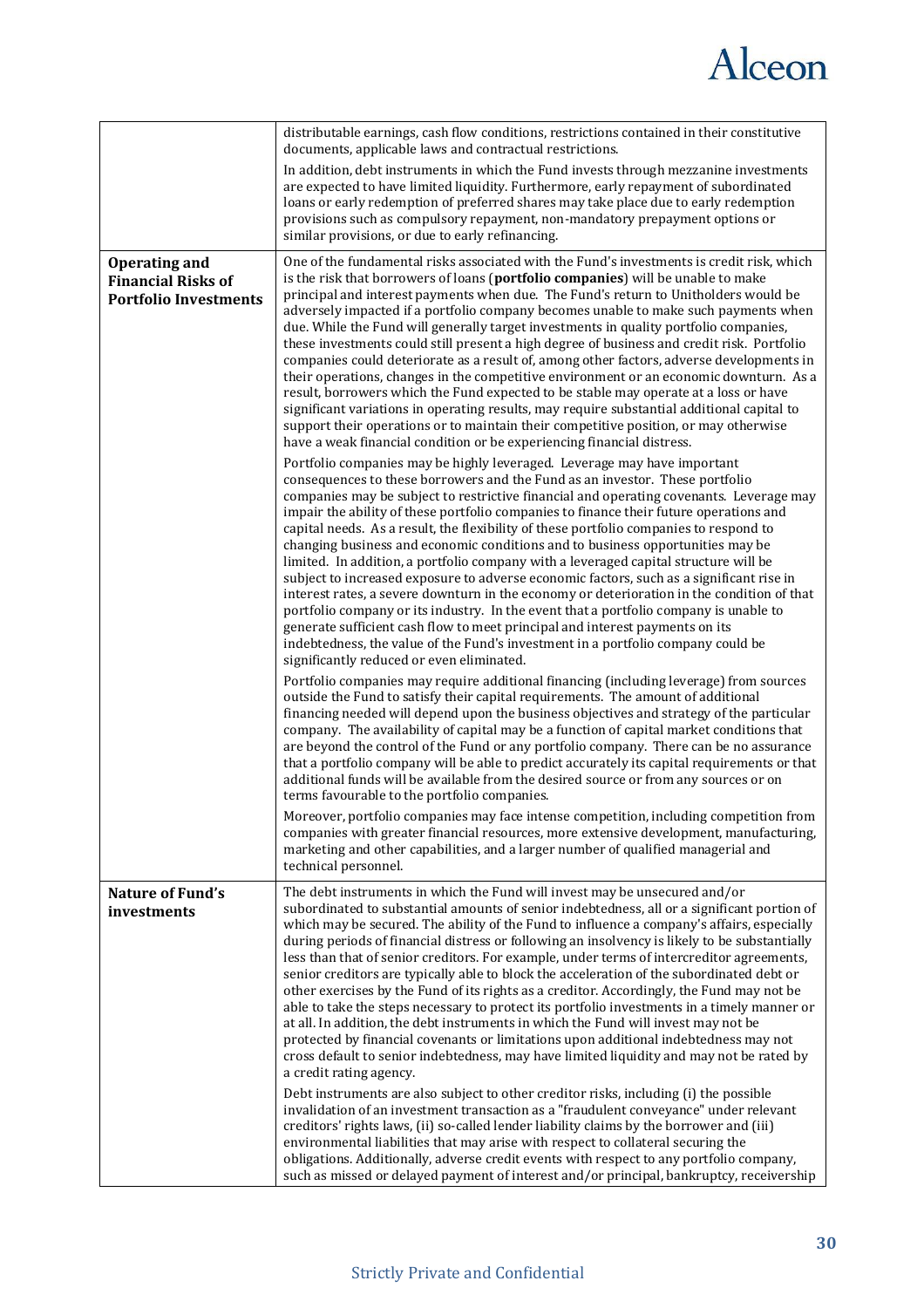

|                                                                                                | or distressed exchange, can significantly diminish the value of the Fund's portfolio<br>investment in any such company.                                                                                                                                                                                                                                                                                                                                                                                                                                                                                                                                                                                                                                                                                                                                                                                                                                                                                                                                     |
|------------------------------------------------------------------------------------------------|-------------------------------------------------------------------------------------------------------------------------------------------------------------------------------------------------------------------------------------------------------------------------------------------------------------------------------------------------------------------------------------------------------------------------------------------------------------------------------------------------------------------------------------------------------------------------------------------------------------------------------------------------------------------------------------------------------------------------------------------------------------------------------------------------------------------------------------------------------------------------------------------------------------------------------------------------------------------------------------------------------------------------------------------------------------|
|                                                                                                | The portfolio investments may be subject to early redemption features, refinancing<br>options, pre-payment options or similar provisions which, in each case, could result in<br>the borrower repaying the principal on an obligation held by the Fund earlier than<br>expected. In addition, depending on fluctuations of the equity markets, warrants and<br>other equity securities may become worthless. Accordingly, there can be no assurance<br>that the Fund's rate of return objectives will be realised. Even in the case where there is<br>no third party senior secured debt, the Fund may not be able to obtain guarantees and/or<br>security from the portfolio companies or other group companies given legal restrictions<br>in some jurisdictions. In some jurisdictions, there may also be restrictions on the ability<br>to pay distributions by the subsidiary operating companies to the borrower to fund the<br>repayment of debt, and any such upstream payments may be subject to tax leakage.                                      |
| <b>Interest Rate</b><br><b>Fluctuations</b>                                                    | The Investment Manager believes that the Fund's interest rate risk is generally low. This<br>is because its underlying instruments generally earn a fixed interest rate, and its loan<br>durations are typically shorter than 30 months. Despite this low risk, changes in interest<br>rates can still affect the value of private debt securities, particularly if in the rare case that<br>a loan needs to be sold.                                                                                                                                                                                                                                                                                                                                                                                                                                                                                                                                                                                                                                       |
|                                                                                                | General interest rate fluctuations may have a substantial negative impact on the Fund's<br>investments and investment opportunities and accordingly may have a material adverse<br>effect on the Fund's investment objectives and the rate of return on invested capital.                                                                                                                                                                                                                                                                                                                                                                                                                                                                                                                                                                                                                                                                                                                                                                                   |
| <b>Limited Liquidity of</b><br>the Fund's<br><b>Investments</b>                                | There is no active secondary market for loans of the kinds the Fund intends to make.<br>Such investments will be of a medium-to-long term nature. There are a variety of<br>methods by which unlisted investments may be realised, such as amortisation of debt<br>instruments, the sale of investments on or after listing, or the sale or assignment of<br>investments to joint-venture partners or to third parties subject to relevant government<br>approvals. However, there can be no guarantee that such realisation can be achieved, and<br>the Fund's investments may remain illiquid at the time the Fund intends to terminate.                                                                                                                                                                                                                                                                                                                                                                                                                  |
| <b>Investments with</b><br><b>Complex Provisions</b>                                           | The Fund will invest in debt instruments which may have complex intercreditor and<br>security provisions. Although the Fund may not have voting control over these<br>Investments and, therefore, may have a limited ability to protect its position therein, the<br>Investment Manager expects that appropriate rights will be negotiated to protect the<br>Fund's interests. However, there can be no assurance that such rights will be available,<br>exercisable or that such rights will provide sufficient protection of the portfolio<br>investments. Furthermore, such portfolio investments may involve risks not present in<br>investments where a third party is not involved, including the possibility that a third<br>party may have financial difficulties resulting in a negative impact on such portfolio<br>investment, may have economic or business interests or goals which are inconsistent<br>with those of the Fund, or may be in a position to take (or block) action in a manner<br>contrary to the Fund's investment objectives. |
| <b>Uncertain Recovery</b><br><b>Value of Collateral</b>                                        | A substantial component of the Investment Manager's analysis of the desirability of<br>making a given investment relates to the estimated residual or recovery value of such<br>investments in the event of the insolvency of the borrower. This residual or recovery<br>value will be driven primarily by the value of the underlying assets constituting the<br>collateral for such investment. The value of collateral can, however, be extremely difficult<br>to predict and in certain market circumstances there could be little, if any, market for<br>such assets. Moreover, depending upon the status of these assets at the time of a<br>borrower's default, they may be substantially worthless. During times of recession and<br>economic contraction, there may be little or no ability to realise on any of these assets.                                                                                                                                                                                                                     |
| <b>Risks Associated with</b><br><b>Borrowers</b> in<br><b>Bankruptcy and/or</b><br>Liquidation | Investments made by the Fund may be non-performing or in default, and the borrower or<br>obligor may be forced to enter bankruptcy or liquidation proceedings. Events within a<br>bankruptcy case are frequently adversarial and beyond the control of creditors. While<br>creditors generally are afforded an opportunity to object to significant actions, a<br>bankruptcy court may approve actions that may be contrary to the interests of the Fund.<br>Furthermore, creditors and equity holders may lose their ranking and priority when they<br>take over management and functional operating control of a debtor.<br>The duration of a bankruptcy cannot be estimated with any degree of certainty.<br>Generally, no interest will be permitted to accrue during, and, therefore, return on<br>investment may be adversely affected by, the passage of time during which a plan of<br>reorganisation of a debtor is being negotiated, approved by the creditors and confirmed                                                                      |
|                                                                                                | by a bankruptcy court.                                                                                                                                                                                                                                                                                                                                                                                                                                                                                                                                                                                                                                                                                                                                                                                                                                                                                                                                                                                                                                      |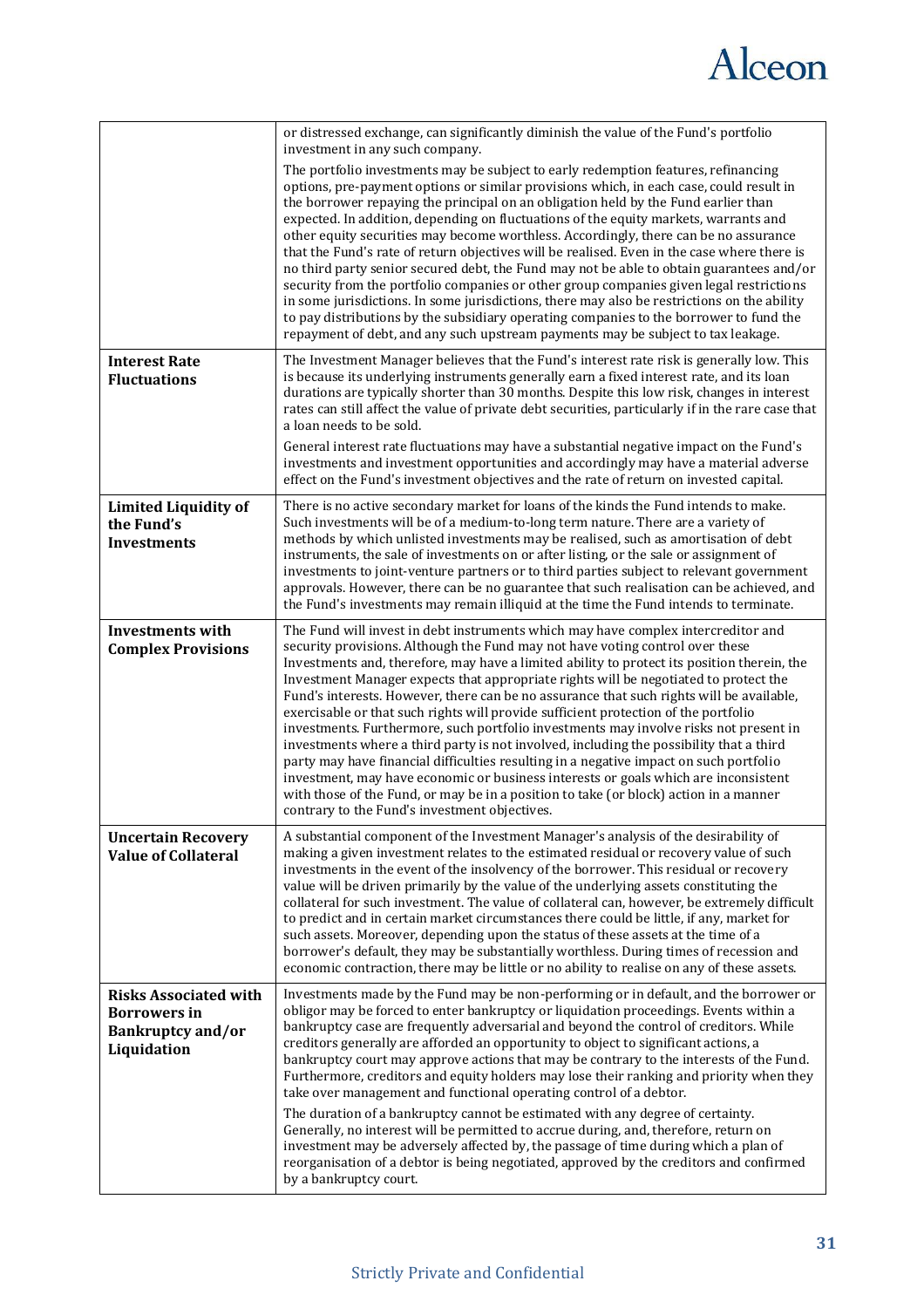

|                                             | The Investment Manager, on behalf of the Fund, may seek representation on creditors'<br>committees, equity holders' committees or other groups to ensure preservation or<br>enhancement of the Fund's position as a creditor or equity holder. A member of any such<br>committee or group may owe certain obligations generally to all parties similarly situated<br>that the committee represents. If the Investment Manager concludes that its obligations<br>owed to the other parties as a committee or group member conflict with its duties owed<br>to the Fund, it may decide to resign from that committee or group, and the Fund may not<br>realise the benefits, if any, of the Investment Manager's participation on the committee or<br>group. In addition, if the Fund is represented on a committee or group, it may be<br>restricted or prohibited under applicable law from disposing of its investments in that<br>debtor while it continues to be represented on such committee or group. |
|---------------------------------------------|-------------------------------------------------------------------------------------------------------------------------------------------------------------------------------------------------------------------------------------------------------------------------------------------------------------------------------------------------------------------------------------------------------------------------------------------------------------------------------------------------------------------------------------------------------------------------------------------------------------------------------------------------------------------------------------------------------------------------------------------------------------------------------------------------------------------------------------------------------------------------------------------------------------------------------------------------------------------------------------------------------------|
| <b>Corporate Debt</b><br><b>Obligations</b> | The Fund may invest in corporate debt obligations. The market value of debt securities<br>generally tends to decline as interest rates increase and, conversely, increase as interest<br>rates decline. Debt obligations are subject to the risk of a borrower's inability to meet<br>principal and interest payments on the obligations, i.e., credit risk. The Investment<br>Manager may actively expose the Fund to credit risk.                                                                                                                                                                                                                                                                                                                                                                                                                                                                                                                                                                         |
| <b>Default Risk</b>                         | It is generally anticipated that conventional debt will be paid as due, barring unexpected<br>developments. Nonetheless, there exists the risk of default.                                                                                                                                                                                                                                                                                                                                                                                                                                                                                                                                                                                                                                                                                                                                                                                                                                                  |

### <span id="page-31-0"></span>**Risks associated with the Fund vehicles and service providers**

| <b>Risk</b>                               | <b>Description of Risk</b>                                                                                                                                                                                                                                                                                                                                                                                                                                                                                                                                                                                                                                                                                                                                                                                            |
|-------------------------------------------|-----------------------------------------------------------------------------------------------------------------------------------------------------------------------------------------------------------------------------------------------------------------------------------------------------------------------------------------------------------------------------------------------------------------------------------------------------------------------------------------------------------------------------------------------------------------------------------------------------------------------------------------------------------------------------------------------------------------------------------------------------------------------------------------------------------------------|
| <b>Systems Risk</b>                       | The Fund relies to a significant extent on computer systems and software used by the<br>Investment Manager and other service providers to develop and execute investment<br>strategies, analyse investment opportunities, price the Fund's assets, execute and settle<br>trades, and conducting risk and operational controls. Such systems and software may be<br>subject to errors, defects, interruptions or failure.                                                                                                                                                                                                                                                                                                                                                                                              |
|                                           | In the event of such malfunction, the Fund may incur significant losses to the extent its or<br>its service providers' ability to evaluate, make, hold, monitor, or dispose of investments,<br>or to monitor risks and operations is affected. The Investment Manager may not be in a<br>position to verify the accuracy of the operation or results of the systems used by it or<br>other service providers and may rely on erroneous computations or data, causing losses<br>to the Fund.                                                                                                                                                                                                                                                                                                                           |
|                                           | The Investment Manager is generally not liable to the Fund for such system malfunction<br>unless caused by their own gross negligence, wilful default or fraud. Third party service<br>providers are generally not liable to the Fund for such system malfunction even where<br>they are caused by their own gross negligence, wilful default or fraud.                                                                                                                                                                                                                                                                                                                                                                                                                                                               |
| <b>Operational risks</b>                  | The Fund relies on the Investment Manager to establish appropriate systems and<br>procedures to control operational risks relating to the management of the business of the<br>Fund, including the evaluation, making, holding, monitoring and divesting of investments,<br>the valuation of the Fund's assets, and the making up of the Fund's books and accounts.<br>The Fund is dependent on being able to monitor, process and book a large number of<br>transactions and positions on a daily basis and relies heavily on the accuracy, integrity<br>and continuous operation of its financial and data processing systems. Errors or failures<br>occurring in the operation of the Fund may cause the Fund to suffer significant disruption<br>as well as liability to third parties or other financial losses. |
| <b>Misconduct of service</b><br>providers | Misconduct of the employees of the Investment Manager and other service providers<br>could cause significant losses to the Fund, including the unauthorised entering into<br>transactions, the failure to comply with operational and risk procedures, the use of<br>sensitive information for personal trading activities, the non-compliance with applicable<br>law or regulations, and the concealing of the foregoing, and may result in reputational<br>damage, litigation, business disruption and/or financial losses to the Fund, for which the<br>Investment Manager and the relevant service provider may not be liable at all or only to a<br>limited extent.                                                                                                                                              |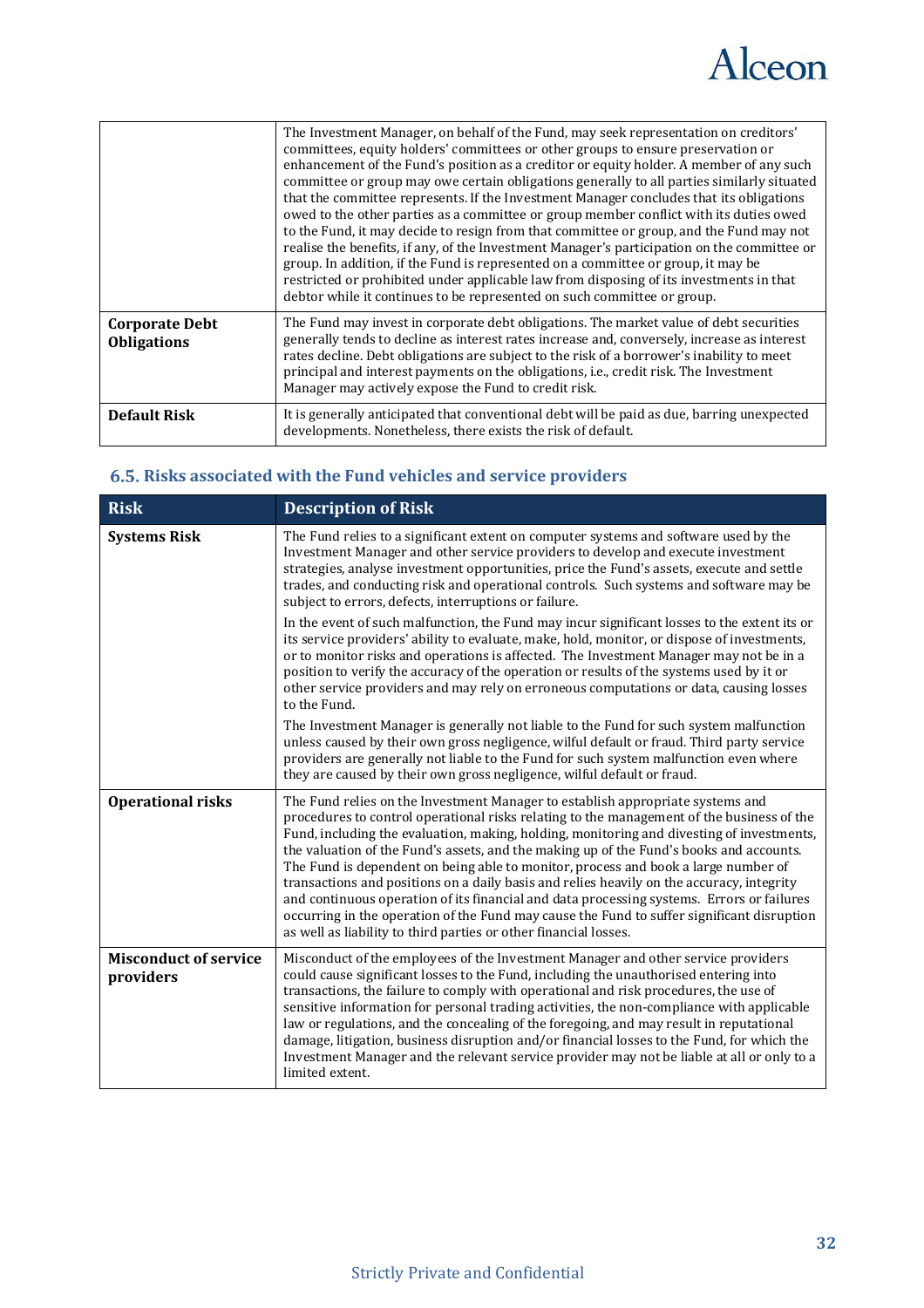

| <b>Risk</b>                                  | <b>Description of Risk</b>                                                                                                                                                                                                                                                                                                                                                                                                                                                                                                                                                                                                                                                                                                                                                                                                                                                                                                                                                                                                                                                                                                                                                                                                                                                                                                                                                                                                                                                                                                                      |
|----------------------------------------------|-------------------------------------------------------------------------------------------------------------------------------------------------------------------------------------------------------------------------------------------------------------------------------------------------------------------------------------------------------------------------------------------------------------------------------------------------------------------------------------------------------------------------------------------------------------------------------------------------------------------------------------------------------------------------------------------------------------------------------------------------------------------------------------------------------------------------------------------------------------------------------------------------------------------------------------------------------------------------------------------------------------------------------------------------------------------------------------------------------------------------------------------------------------------------------------------------------------------------------------------------------------------------------------------------------------------------------------------------------------------------------------------------------------------------------------------------------------------------------------------------------------------------------------------------|
| <b>Reserve for</b><br>contingent liabilities | Under certain circumstances, it may be necessary to establish a reserve for contingent<br>liabilities or withhold a portion of the Unitholder's settlement proceeds at the time of<br>redemption, in which case the reserved portion would remain at the risk of the Fund's<br>activities.                                                                                                                                                                                                                                                                                                                                                                                                                                                                                                                                                                                                                                                                                                                                                                                                                                                                                                                                                                                                                                                                                                                                                                                                                                                      |
| <b>Litigation risk</b>                       | As the Fund will purchase many investments through separate written contracts (as<br>opposed to via an exchange) and because such contracts may contain extensive<br>obligations on behalf of the borrower, there may be instances in which the Fund may<br>pursue litigation in order to enforce its rights. Such litigation may be costly and may not<br>ultimately be successful.                                                                                                                                                                                                                                                                                                                                                                                                                                                                                                                                                                                                                                                                                                                                                                                                                                                                                                                                                                                                                                                                                                                                                            |
| <b>Effect of substantial</b><br>redemptions  | In the event that there are substantial redemptions of Units, it may be more difficult for<br>the Fund to generate the same level of profits operating on a smaller capital base. In the<br>event that there are substantial redemptions on any date or over a short period of time,<br>the Investment Manager may find it difficult to adjust the asset allocation and trading<br>strategies to the suddenly reduced amounts of assets under management. Under such<br>circumstances, in order to provide sufficient funds to pay redemptions, the Investment<br>Manager might be required to liquidate positions at an inappropriate time or on<br>unfavourable terms. In addition, regardless of the period of time in which redemptions<br>occur, the resulting reduction of the Fund's Net Asset Value could make it more difficult<br>for the Fund to generate profits or recover losses.                                                                                                                                                                                                                                                                                                                                                                                                                                                                                                                                                                                                                                                 |
| <b>Early Termination</b>                     | In the event of the early termination of the Fund, the Fund would have to distribute to the<br>unitholders their pro rata interest in the assets of the Fund associated with the Units.<br>Certain assets associated with the Units held by the Fund may be highly illiquid and<br>might have little or no marketable value. It is possible that at the time of such sale or<br>distribution, certain securities or other instruments held by the Fund would be worth<br>less than the initial cost of such securities or other instruments, resulting in a loss to the<br>Fund.                                                                                                                                                                                                                                                                                                                                                                                                                                                                                                                                                                                                                                                                                                                                                                                                                                                                                                                                                                |
| <b>Valuations</b>                            | Prospective investors should be aware that situations involving uncertainties as to the<br>valuation of portfolio positions of the Fund could have an adverse effect on the Net Asset<br>Value of the Fund if judgements regarding appropriate valuations should prove incorrect.                                                                                                                                                                                                                                                                                                                                                                                                                                                                                                                                                                                                                                                                                                                                                                                                                                                                                                                                                                                                                                                                                                                                                                                                                                                               |
| <b>Illiquidity of Units</b>                  | The Investment Manager does not expect that an active secondary market will develop in<br>the Units. The Unitholders' redemption rights are limited. Unitholders may not be able<br>to liquidate their investment in such circumstances and Units may not be readily<br>accepted as collateral for a loan.<br>Units may only be transferred with the prior written consent of the Trustee, whose<br>consent may be given or withheld in its sole discretion.                                                                                                                                                                                                                                                                                                                                                                                                                                                                                                                                                                                                                                                                                                                                                                                                                                                                                                                                                                                                                                                                                    |
| <b>Taxation, FATCA and</b><br><b>CRS</b>     | A summary of tax aspects of the Fund in Australia is contained in section 9.3 (Taxation).<br>The Fund may take such action as it considers necessary in relation to an investor's<br>holding or redemption proceeds, as a result of relevant legislation and regulations,<br>including FATCA, as further detailed in section 9.6 (FATCA and CRS). Such actions may<br>include the following:<br>The disclosure by the Trustee, the Investment Manager, the Administrator or<br>$\bullet$<br>other service provider or delegate of the Fund, of certain information relating to<br>an investor to the ATO or equivalent authority and any other foreign<br>government body as required by FATCA. Such information may include,<br>confidential information such as financial information concerning an investor's<br>investment in the Fund, and any information relating to any shareholders,<br>principals, partners, beneficial owners (direct or indirect) or controlling<br>persons (direct or indirect) of an investor.<br>The Trustee may compulsorily redeem any Units held by an investor in<br>$\bullet$<br>accordance with the terms of this IM and may deduct relevant amounts from a<br>recalcitrant investor so that any withholding tax payable by the Fund or any<br>related costs, debts, expenses, obligations or liabilities (whether internal or<br>external to the Fund) are recovered from the investor whose action or inaction<br>(directly or indirectly) gave rise or contributed to such taxes, costs or liabilities. |

### <span id="page-32-0"></span>**Risks related to an investment in the Fund**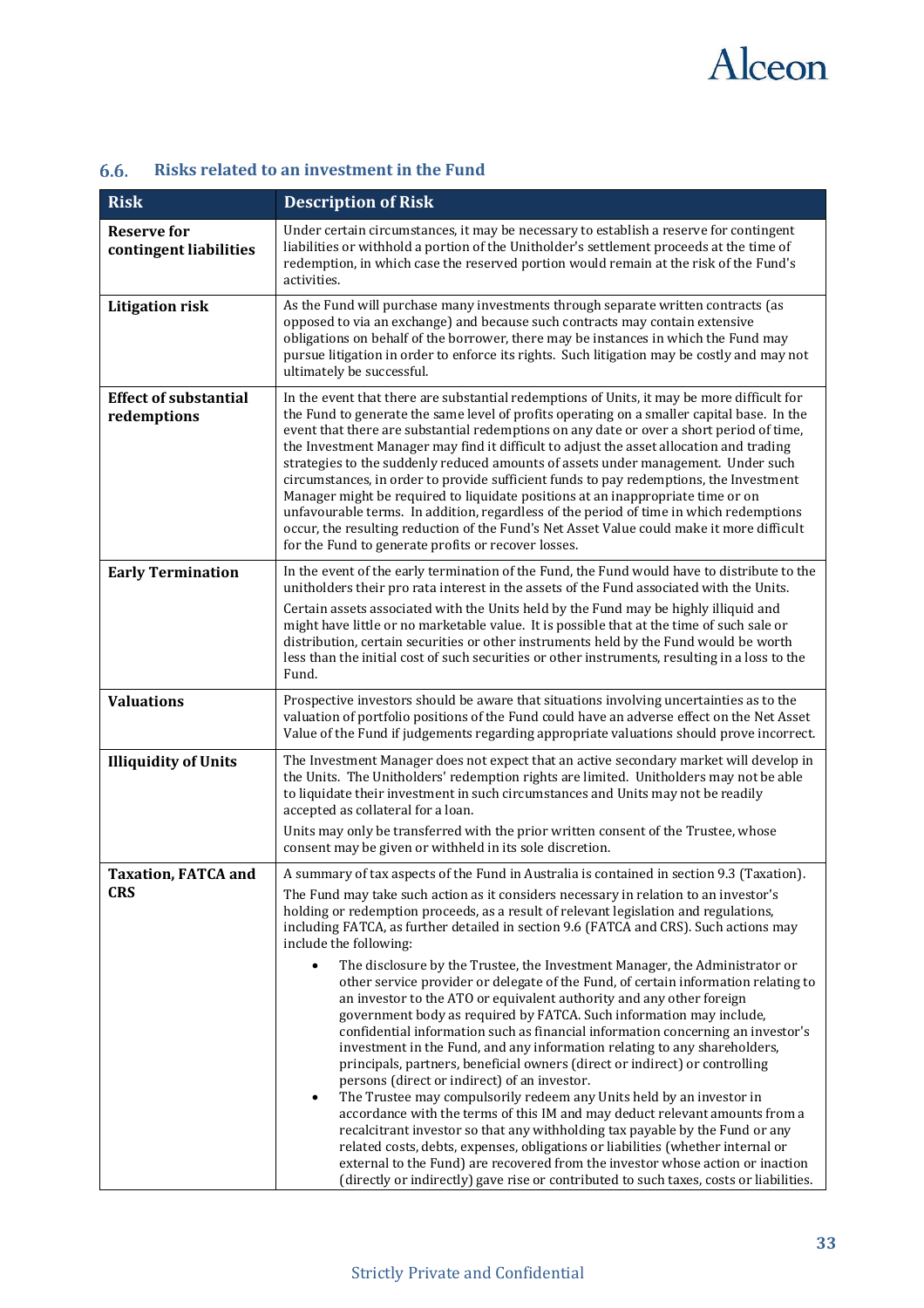

|                                                        | Failure by an investor to assist the Fund in meeting its obligations pursuant to<br>FATCA may therefore result in pecuniary loss to such investor.                                                                                                                                                                                                                                                                                                                                                                                                                                                                                                                                                                                                                                                                                                                                                                                                                                                                           |
|--------------------------------------------------------|------------------------------------------------------------------------------------------------------------------------------------------------------------------------------------------------------------------------------------------------------------------------------------------------------------------------------------------------------------------------------------------------------------------------------------------------------------------------------------------------------------------------------------------------------------------------------------------------------------------------------------------------------------------------------------------------------------------------------------------------------------------------------------------------------------------------------------------------------------------------------------------------------------------------------------------------------------------------------------------------------------------------------|
| <b>Identification of</b><br>appropriate<br>investments | The success of the Fund as a whole, depends on the identification and availability of<br>suitable investment opportunities and terms. The availability and terms of investment<br>opportunities will be subject to market conditions, prevailing regulatory conditions in<br>regions where the Fund may invest, and other factors outside the control of the Fund. In<br>addition, the Fund may find itself in competition with other senior funds that have<br>entered or may enter its markets or with private equity funds and financial institutions<br>that may be willing to extend financing on terms that are more favourable to the portfolio<br>company than the Fund is prepared to offer or than the Investment Manager believes are<br>appropriate in light of the risk of the investment. Therefore, there can be no assurance<br>that appropriate investments will be available to, or identified or selected by, the Fund or<br>that the Fund will be able to invest fully the commitments made to the Fund. |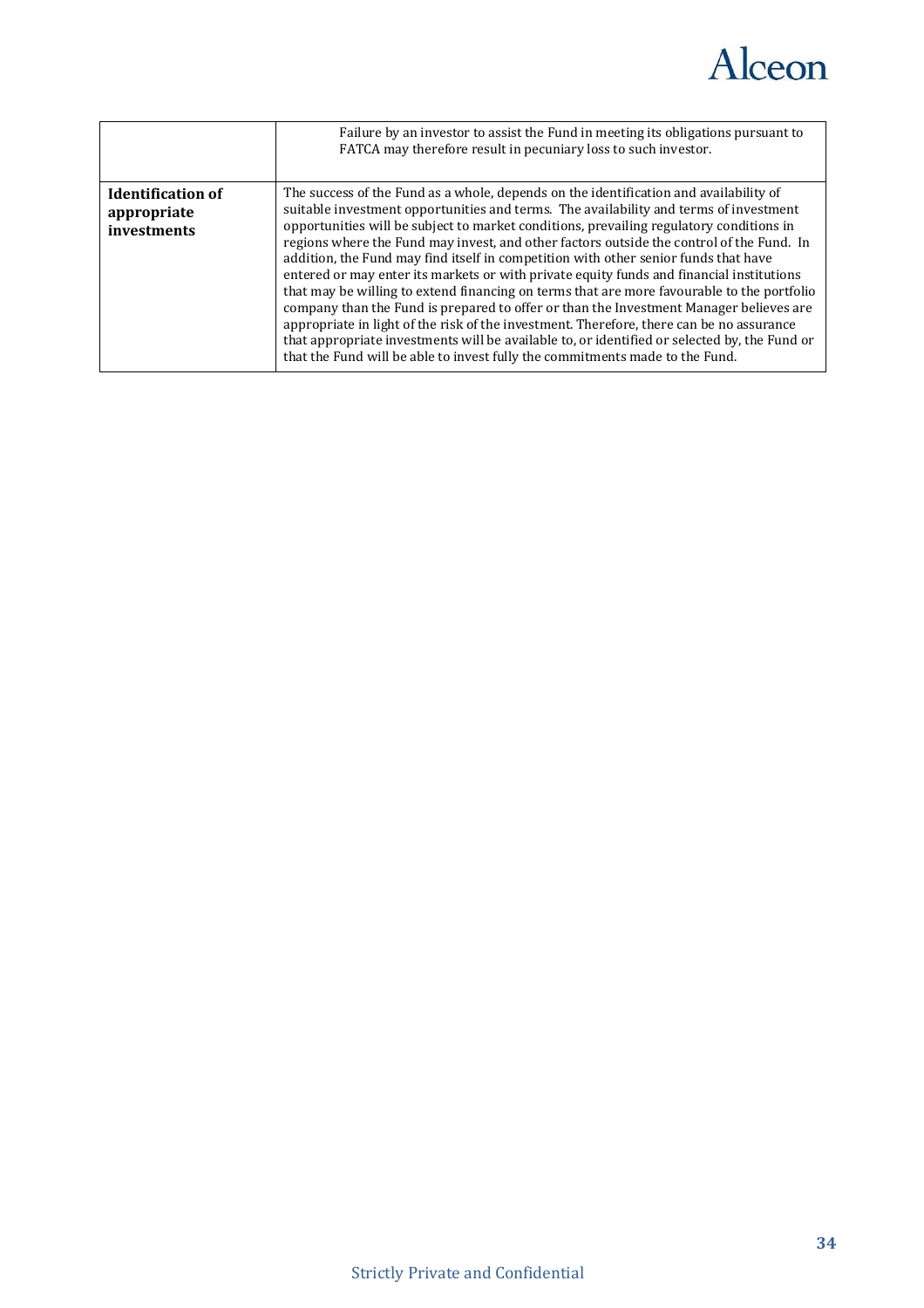

### <span id="page-34-0"></span>**7. OTHER SERVICE PROVIDERS**

#### <span id="page-34-1"></span> $7.1.$ **Administrator**

Apex Fund Services (Australia) Pty Ltd has agreed to act as the administrator, registrar and transfer agent of the Fund. The Administrator is part of the Apex Group, a global provider of fund administration services with 40+ offices across the globe, ISAE 3402/SSAE18 audited, independently owned with over 3,500 employees globally. Apex Group provides specialist fund administration, share/unit registrar, corporate secretarial services and directors to funds and collective investment schemes globally.

The Administrator will perform certain administrative, accounting, registrar and transfer agency services for the Fund and ARECF, subject to the overall supervision of the Trustee.

#### <span id="page-34-2"></span> $7.2.$ **Auditor**

Ernst & Young Ltd. has been appointed as the independent auditors to the Fund and ARECF on their usual terms and conditions and will charge a customary fee for such services.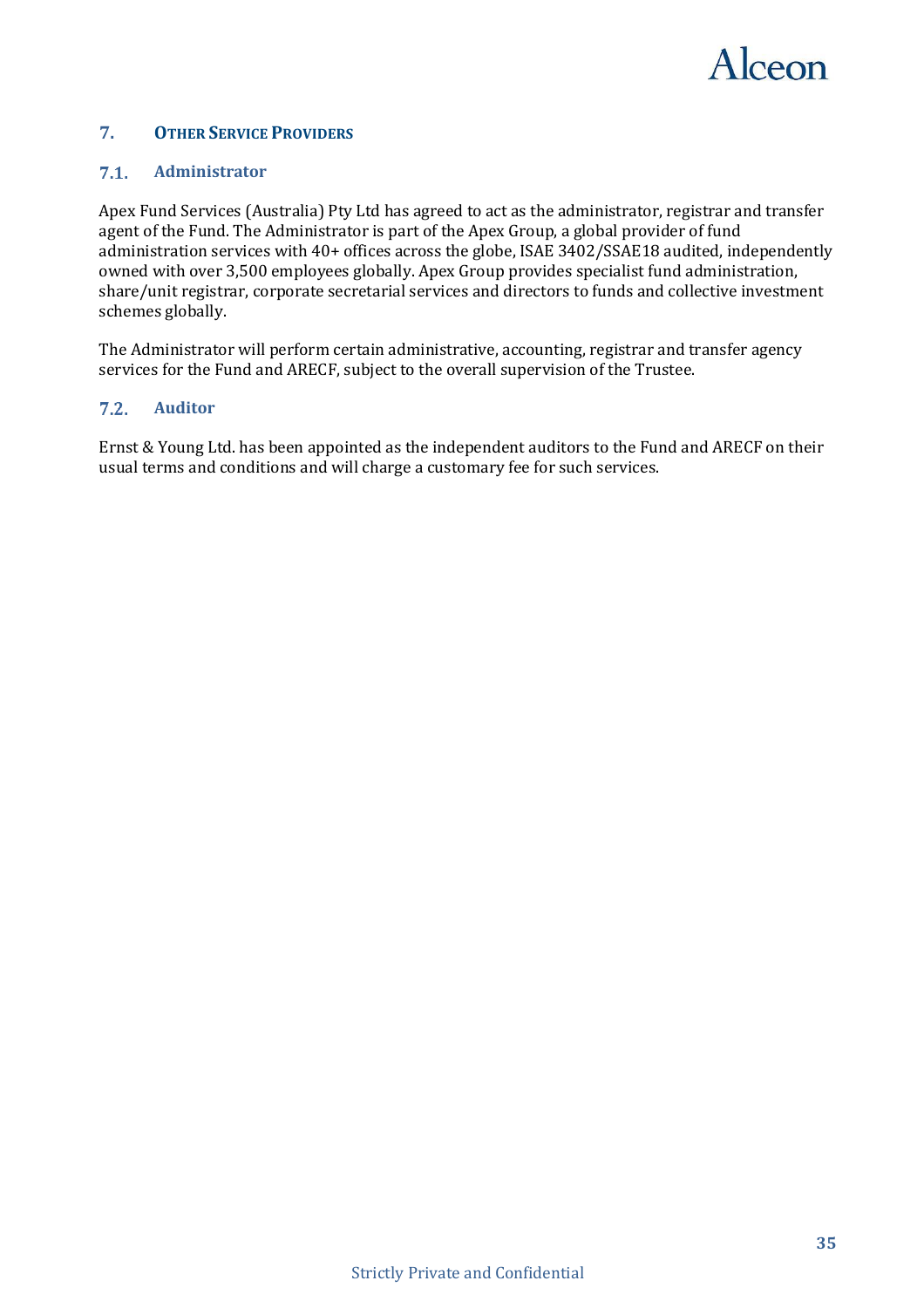

### <span id="page-35-0"></span>**8. FEES AND EXPENSES**

#### <span id="page-35-1"></span>8.1. **Management Fee**

A Management Fee of 1% per annum (plus GST) of the Net Asset Value is payable by the Fund to the Investment Manager quarterly in arrears.

The relevant Net Asset Value of the Fund for the purpose of calculating the Management Fee is net of all the Fund costs and expenses accrued during the quarter (before deduction of any accrued Management Fee and the Performance Fee).

The Management Fee will accrue monthly and become payable on the first Business Day of each quarter in arrears, or such later time as specified by the Investment Manager.

The Investment Manager may reduce, waive, calculate differently or rebate the Management Fee with respect to one or more Unitholders in its absolute discretion, including during any wind up of the Fund.

If the Investment Management Agreement is terminated prior to the end of a quarter, the Investment Management Fee will be calculated and payable on a pro rata basis for the period the Investment Management Agreement has been in force.

#### <span id="page-35-2"></span> $8.2.$ **Performance Fee**

An annual Performance Fee will be payable by the Master Fund to the Investment Manager calculated at Financial Year end. The Performance Fee equals 10% of the increase in the Net Asset Value per Unit above the applicable High Water Mark. The High Water Mark is a level of return that needs to be met before Performance Fees are paid defined as the greater of (a) a hurdle equal to the AUD fixed 3-month BBSW rate published by the Australian Financial Markets Association prevailing on the first day of the relevant Performance Fee Period and (b) the Prior High Water Mark, for the Performance Fee Period multiplied by the number of relevant Units as of the last day of the Performance Fee Period.

The increase in Net Asset Value represents the profits earned by each Unit, during the relevant period from the trading and investment of the assets of the Fund and related income and dividends, less the cost of operating the Fund, including the Management Fee. Profits include both realised and unrealised gains. By virtue of the loss carry forward, if a Unit has a loss allocated to it during any measurement period, there will be no Performance Fee paid in respect of that Unit in subsequent measurement periods until the amount of loss previously allocated to that Unit has been recouped. The application of the Prior High Water Mark seeks to ensure that until any previous losses per Unit have been recovered, the Investment Manager does not earn a Performance Fee.

The Performance Fee is accrued on each Valuation Date and paid at the end of each Performance Fee Period. It is also accrued and paid when Unit are redeemed. The Investment Manager has no obligation to restore to the Fund any Performance Fees previously earned and paid, notwithstanding a loss in a subsequent period.

The Performance Fee is normally payable to the Investment Manager in arrears within 14 Business Days of finalisation of the relevant Net Asset Value, that is, the Performance Fee is accrued monthly and paid annually. However, in the case of Units redeemed during a Performance Fee Period, the accrued Performance Fee in respect of those Units is normally payable within 14 Business Days after the finalisation of the relevant Net Asset Value applied to the date of redemption.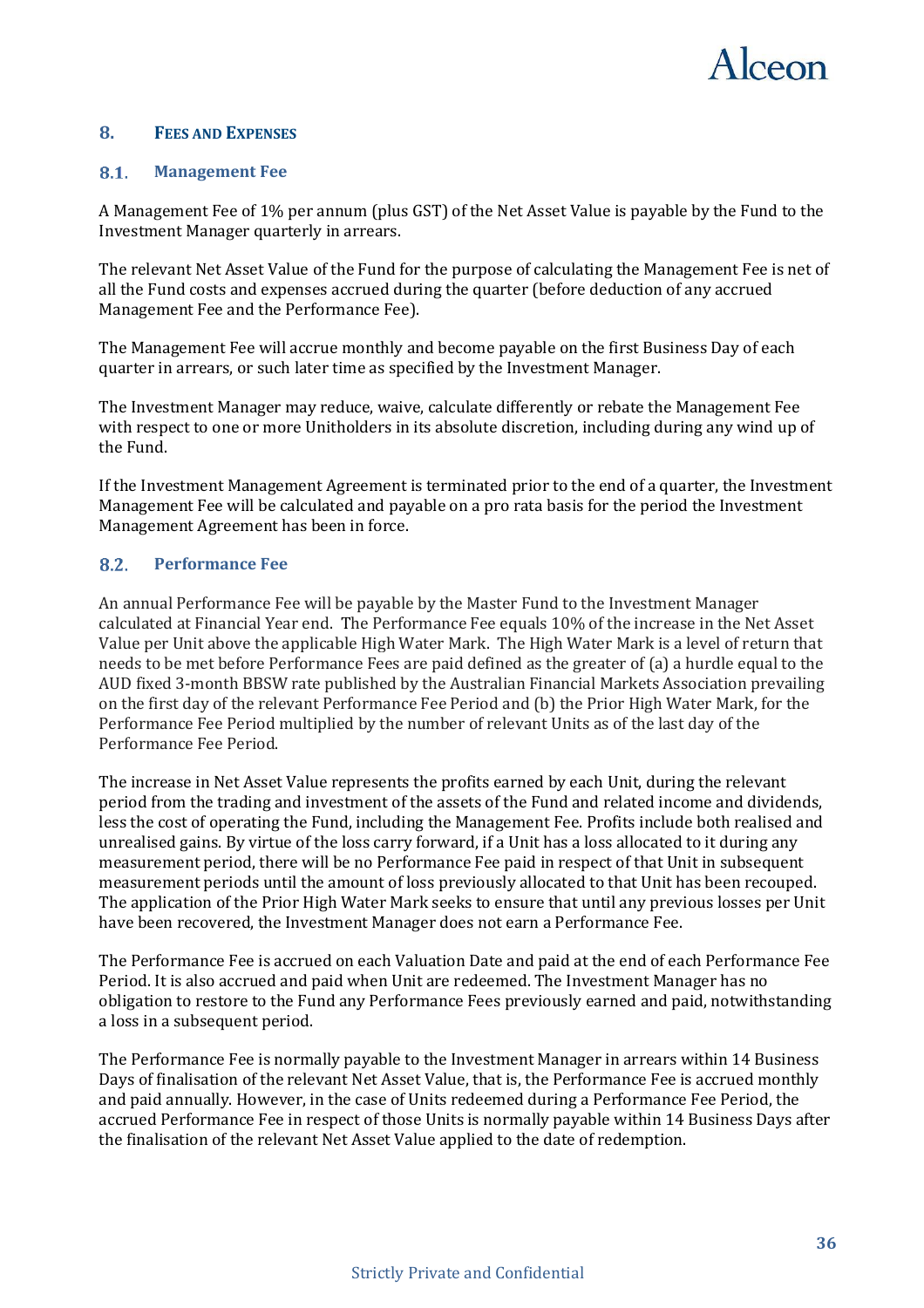

The Investment Manager may reduce, waive, calculate differently or rebate the Performance Fee calculated with respect to one or more Unitholders at its absolute discretion.

#### <span id="page-36-0"></span>8.3. **Establishment and Operating expenses**

The Fund will bear all investment, trading and operating expenses relating to the Fund, including:

(a) costs and expenses of all transactions carried out by the Fund or on its behalf;

(b) charges and expenses of the Administrator, legal advisers, auditors and independent valuation agents;

(c) brokers' commissions, and any issue or transfer taxes or stamp duties chargeable in connection with any securities transactions;

(d) all taxes and corporate fees payable to governments or agencies;

(e) directors' fees and expenses;

(f) interest on borrowings;

(g) communication expenses with respect to investor services including periodic investor meetings and all expenses of meetings of Unitholders and of preparing, printing and distributing financial and other reports, proxy forms, offering documents and similar documents;

(h) costs of insurance (if any) for the benefit of the directors;

(i) specific research and investment consultancy expenses for the purposes of portfolio investments;

(j) specific research and investment consultancy expenses for the purposes of rating the Fund;

(k) litigation and indemnification expenses and extraordinary expenses not incurred in the ordinary course of business;

(l) fees and expenses incurred in obtaining specific systems, research and other information utilised for portfolio, risk or order management purposes that facilitate trading, valuations and accounting including the costs of research and software (to the extent that such expenses can reasonably be regarded as relating to the activities of the Fund), and third-party due diligence expenses; and

(m) all other operating expenses of the Fund.

Organisational or establishment expenses of the Fund, to the extent allocable to the Units, will be shared by all Unitholders and amortised over a 5-year period. The Trustee shall, in its sole discretion, determine the basis upon which such expenses shall be allocated. It is estimated that such initial organisational or establishment expenses will not exceed AUD\$150,000.

#### <span id="page-36-1"></span> $8.4.$ **Directors' Fees**

The directors of the Board may receive director fees for serving as directors of the Trustee. The directors or any of them may, in sole discretion, waive any or all such fees payable to them by the Fund. The Fund will buy officers liability insurance for the directors.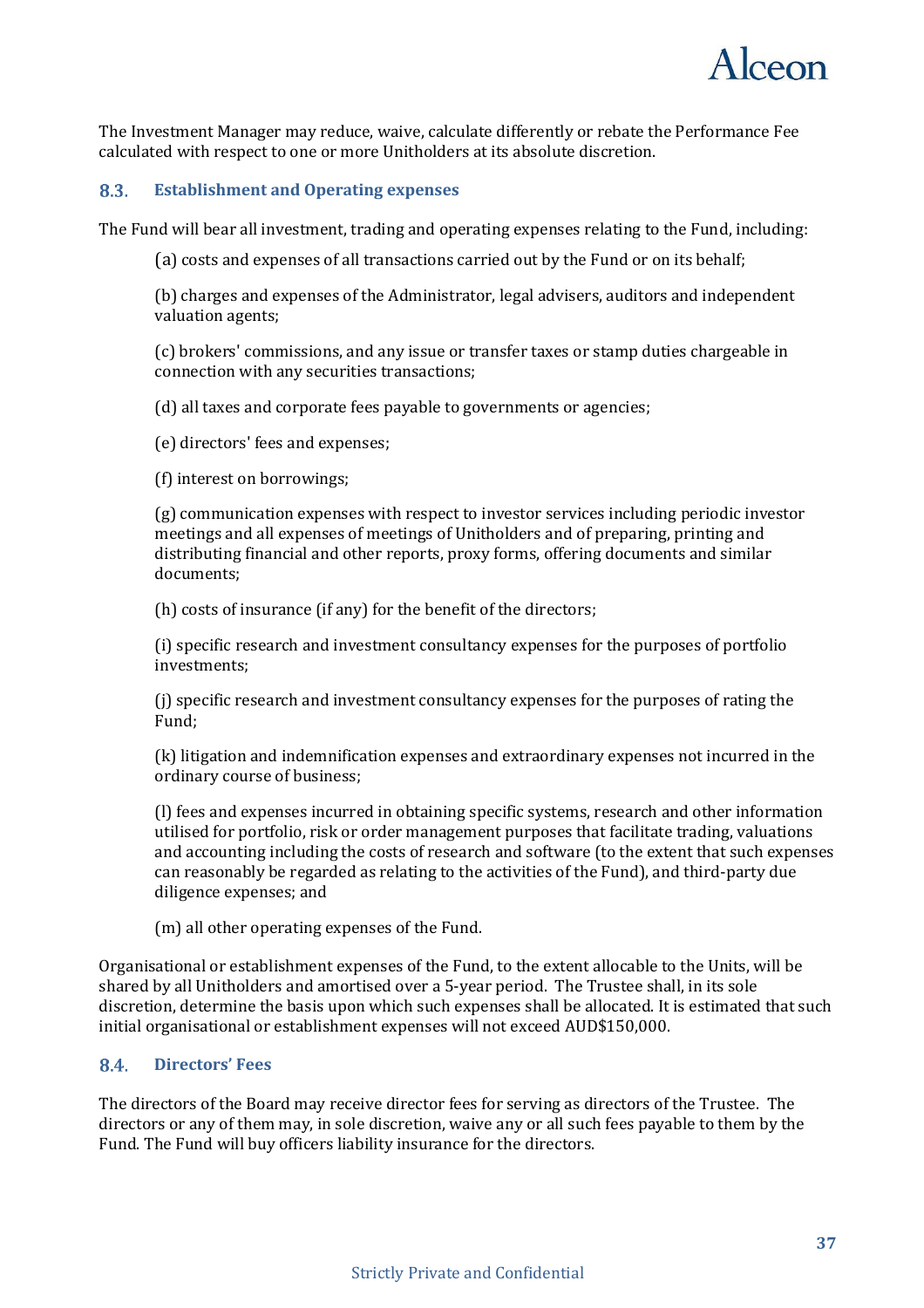

#### <span id="page-37-0"></span> $8.5.$ **Transaction Fees**

The Investment Manager and its Affiliates may be paid Transaction Fees by a borrower or project company or by any investment holding company of such borrower or project company. Subject to certain exceptions as set out below, Transaction Fees will be paid to the Fund by the Investment Manager and /or its Affiliates by way of rebate and such Transaction Fees will not be for the benefit of or retained by the Investment Manager and its Affiliates. Such rebates will be calculated with reference only to (a) the particular investment in respect of which the Transaction Fee(s) arises, and (b) the Management Fees and Performance Fees that are applicable to that particular investment. Accordingly, the amount of such rebate will be calculated on a pro rata basis with reference to the value of the particular investment measured against the aggregate value of assets under management of ARECF, and will be limited to the Fund's proportionate share of that particular investment. The amount of such rebates will not exceed the Fund's 1% Management Fee and the most recent Performance Fee paid by the Fund to the Investment Manager.

The Investment Manager may be paid fees upon the establishment of a facility, such as establishment fees, origination fees and commitment fees directly by borrowers. These facility establishment fees are typically paid by borrowers in the Australian lending community within Australia and are often viewed as fees that are paid to a lender as compensation for the expenses of such lender associated with such facility, such as underwriting risk and due diligence expenses. The Investment Manager will retain such facility establishment fees for its own account and will not pay such fees to the Fund by way of rebate.

In addition, facility documents entered into by a Special Purpose Vehicle are likely to require a borrower to pay default fees during any period during which the borrower is in default. Default fees may include but are not limited to default interest, default line fees, extension fees, forbearance fees and default charges. If default fees are charged pursuant to such facility agreement, the Investment Manager may retain a portion (typically 40%) of the default fee paid by the borrower for the Investment Manager's own account as compensation for the increased work undertaken by the Investment Manager as a result of the default. The portion of the default fee that will be retained by the Investment Manager will be at the discretion of the Investment Manager and will be based on the Investment Manager's view of the additional work and expenses that will be incurred as a result of the default.

In addition, the Investment Manager or its Affiliates may be paid Transaction Fees where the Investment Manager or its Affiliates have contributed capital or provided an indemnity that has enabled the risk position of the Fund to be materially reduced. Where the Investment Manager's or its Affiliate's may earn Transaction Fees, but these Transaction Fees are at risk via the Investment Manager's or its Affiliate's through investment of its capital contribution or indemnity then the Investment Manager or its Affiliates will retain such fees for its own account and will not pay such fees to the Fund by way of rebate.

#### <span id="page-37-1"></span>8.6. **Investment Manager's Expenses**

The Investment Manager will be responsible for its own overhead expenses.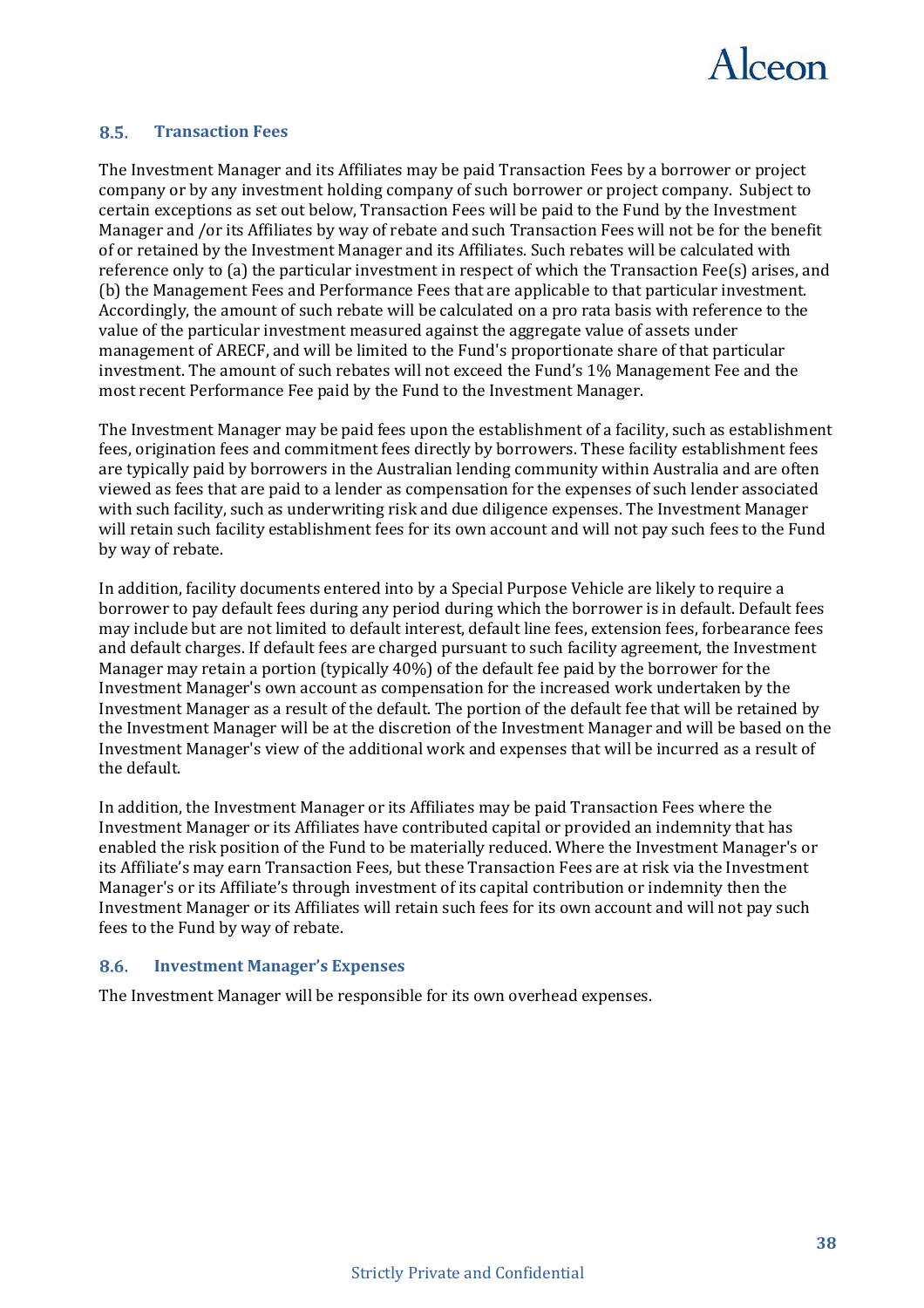

### <span id="page-38-0"></span>**9. ADDITIONAL INFORMATION**

#### <span id="page-38-1"></span>**Trust Deed of the Fund**  $9.1.$

The Trust Deed is the primary document governing the relationship between the Unitholders and the Trustee.

The main operative provisions in the Trust Deed include:

- (a) applications and redemptions of Units;
- (b) rights of Unitholders;
- (c) valuation of assets of the Fund;
- (d) meetings of Unitholders;
- (e) the Trustee's power and indemnity;

(f) distributions of income of the Fund (including income distributions when the Fund is an AMIT); and

(g) termination of the Fund.

Each Unit of a Class gives a Unitholder an equal and undivided interest in the net assets of the Fund attributable to that Class. However, a Unit does not give the Unitholder an interest in any particular asset of the Fund or the right to participate in the management or operation of the Fund.

Subject to the Trust Deed, the Unitholder have the following rights:

(a) the right to share in any distributions;

- (b) the right to attend and vote at meetings of Unitholders; and
- (c) the right to participate in the proceeds of winding up of the Fund.

The Trustee has the power to issue Units in different Classes that may differ in terms of, denomination of currency, the fees charged, minimum subscription amounts, voting rights, redemption rights and other rights, provided that the issue does not have a material adverse effect on the rights or obligations of any existing Unitholders. The terms of such new classes may be determined by the Trustee in its discretion.

The Trust Deed provides that the Trustee may suspend the redemption of Units or payment of the redemption amounts if the Trustee believes that it is in the best interests of the Unitholders as a whole to do so.

The Trustee can amend the Trust Deed without Unitholder approval if the Trustee reasonably considers the changes will not adversely affect Unitholders' rights.

A copy of the Trust Deed is available free of charge by contacting the Trustee.

#### <span id="page-38-2"></span> $9.2.$ **Investment Management Agreement**

The Fund has entered into the Investment Management Agreement with the Investment Manager. Under the Investment Management Agreement, the Investment Manager has authority on behalf of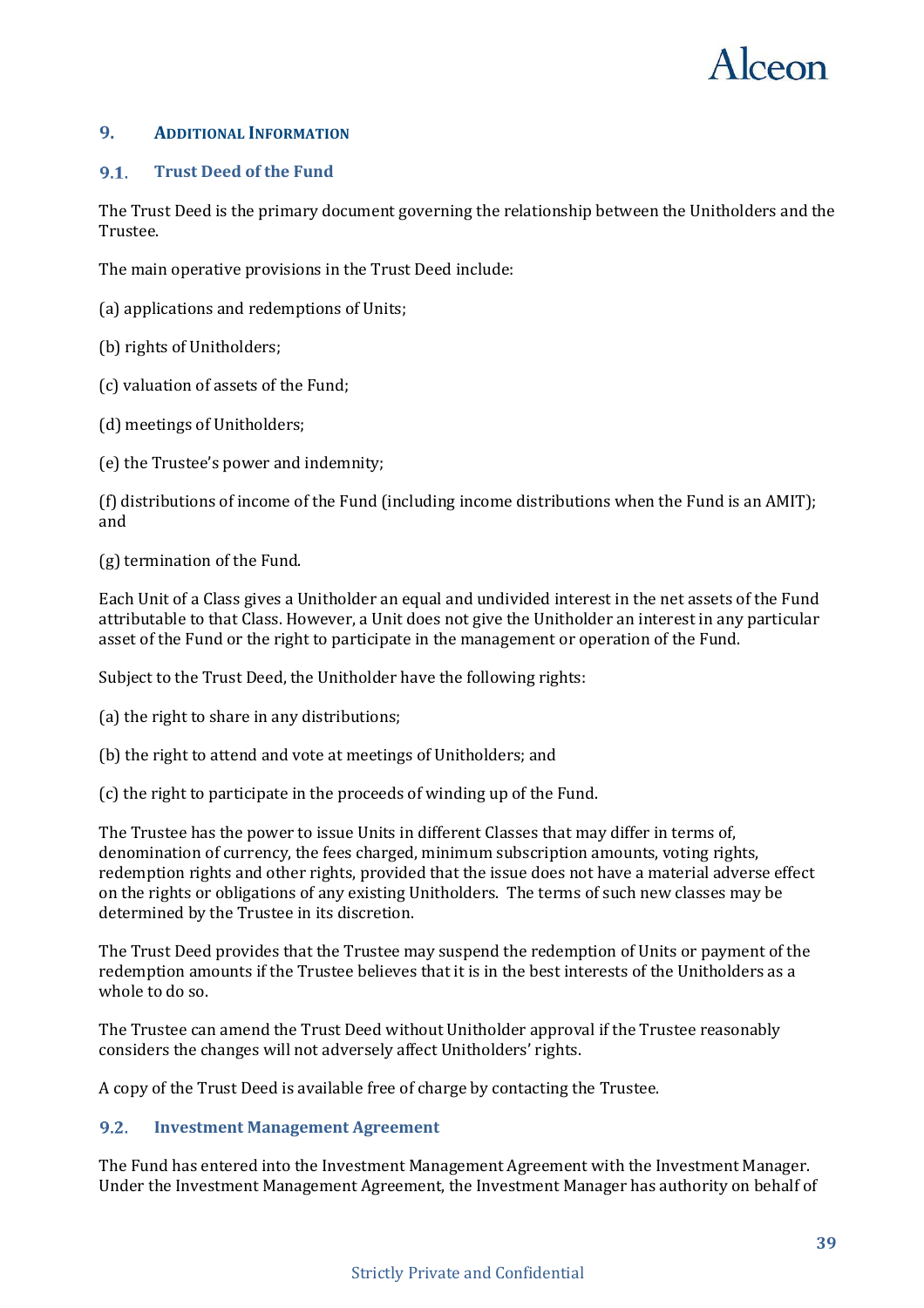

the Fund to manage the investment portfolios of the Fund on a discretionary basis and to carry out all ancillary actions, including acquiring, holding and disposing of assets on behalf of the Fund, fundraising and providing administrative services to the Fund, exercising any rights arising in respect of their investment portfolios, borrowing, granting security and entering into contracts on behalf of the Fund.

In addition, the Trustee has delegated certain of its powers in respect of day-to-day operations of the Fund to the Investment Manager. The Investment Manager is entitled to receive a Management Fee and a Performance Fee under the Investment Management Agreement, as referred to in Sectio[n 8](#page-35-0) (Fees and Expenses).

The Investment Management Agreement will remain in force unless it is terminated by the Fund or the Investment Manager on not less than 90 days' prior written notice, or unless terminated in certain other circumstances described in the Investment Management Agreement. The Investment Management Agreement provides that the Investment Manager and the other persons named in it (each an **Indemnified Party**) will not be liable to the Fund for losses suffered by the Fund except where those losses result from the bad faith, actual fraud, gross negligence or wilful misconduct on the part of the Indemnified Party. The Investment Management Agreement further provides that the Fund will indemnify each Indemnified Party out of the Fund against all losses, liabilities, damages, expenses or costs suffered, incurred or sustained by the Indemnified Party, except those resulting from such Indemnified Party's bad faith, actual fraud, gross negligence or wilful misconduct. The Investment Manager is not liable for any indirect, special or consequential damages.

#### <span id="page-39-0"></span> $9.3.$ **Side Letters**

Subject to all applicable laws and the Trust Deed, the Fund or the Investment Manager may enter into side letters with investors. Subject to the prior approval of the Trustee, side letters may provide such investor(s) with additional and/or different rights (including, without limitation, with respect to the Performance Fee, Management Fees, redemption rights, minimum and additional subscription amounts, informational rights, capacity rights and other rights) than the other investors. The Trustee will not be required to notify any or all of the other investors of any such side letters or any of the rights and/or terms or provisions thereof, nor will the Trustee be required to offer such additional and/or different rights and/or terms to any or all of the other investors. The other investors not party to such side letters will have no recourse against the Fund, the Investment Manager and/or any of their affiliates in the event that certain investors receive additional and/or different rights and/or terms as a result of such side letters

#### $9.4.$ **Taxation**

### **Investors should seek own tax advice**

It is the responsibility of all persons interested in purchasing Units to inform themselves as to any tax consequences of investing in the Fund and the Fund's operations or management, as well as any foreign exchange or other fiscal or legal restrictions, which are relevant to their particular circumstances in connection with the acquisition, holding or disposition of Units that are the subject of this IM.

The following summary of taxation matters is a general guide only and does not constitute tax advice. In particular, the following applies where investors are resident of Australia for income tax purposes and hold their investment on capital account for income tax purposes. Investors should therefore seek their own separate tax advice in relation to their holding of Units and accordingly neither the Fund, the Investment Manager nor the Administrator accept any responsibility for the taxation consequences of any investment into the Fund by an investor.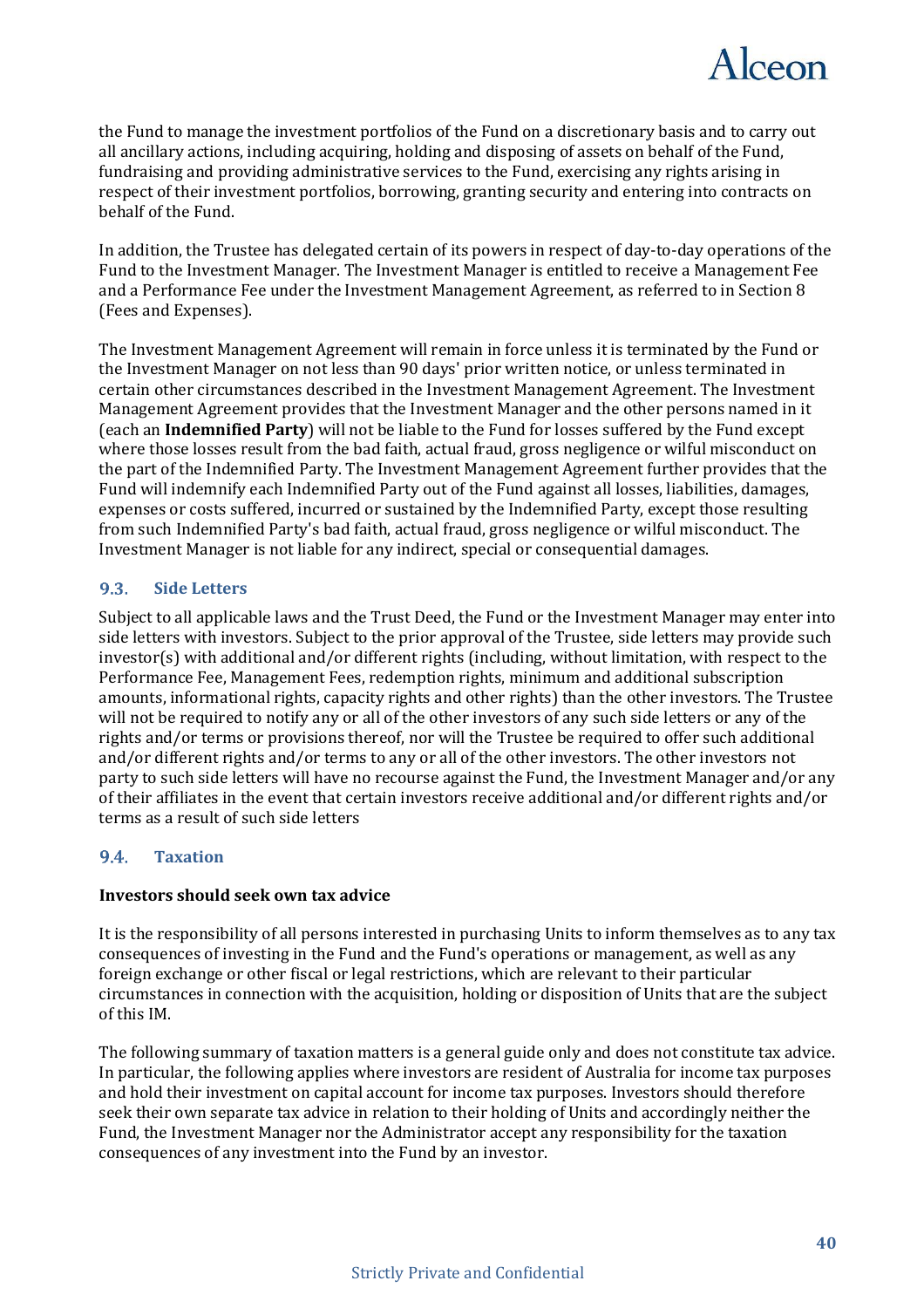

The summary is based on the tax laws applicable at the date of this IM. The Australian tax laws are subject to change, which may change the tax treatment for particular investors.

### **Taxation of the Fund and Australian Resident Investors**

The Fund should be treated as resident in Australia for tax purposes. The Trustee intends to elect for the Attribution Managed Investment Trust (**AMIT**) regime to apply to the Fund. This regime will continue to apply, subject to the Fund continuing to satisfy the eligibility requirements.

The AMIT rules contain provisions that will impact the taxation treatment of the Fund. The Fund should not generally be liable for income tax where the Trustee properly attributes all of the Fund's taxable income and tax offsets (described in the AMIT regime as **Trust Components**) on a fair and reasonable basis to unitholders each financial year.

Australian resident unitholders should include in their assessable income in their income tax return for each year, the share of the Trust Components that are attributed to them, even if this amount is not paid in cash or is reinvested as additional units in the Fund in the next year. The tax payable (if any) depends on the investors individual tax profile and applicable tax rate.

Attributed amounts may be comprised of income, such as interest and gains from the realisation of investments. Where the Fund has losses, these losses are quarantined in the Fund and may not be passed on to Unitholders.

Each year investors will be sent a tax statement, being an AMIT Member Annual Statement (**AMMA Statement**) that will indicate the amount which has been attributed to an investor, its components and other relevant tax information.

The cost base of a unitholders holdings may be increased or decreased in certain situations such as where the distribution is less than or more than certain components attributed to investors. The amount of any increase or decrease will be provided on the AMMA Statement. Under the AMIT regime cash does not need to be paid to investors equal to amounts attributed. Where the Fund attributes taxable amounts to investors that are not paid in cash an upwards cost base adjustment can arise.

### **Where the Fund is not an AMIT**

Where the Fund does not satisfy the eligibility requirements to be an AMIT, the Fund should not be liable to Australian income tax on its net income where the Fund's investors are presently entitled to the income of the Fund. Rather each investor should include their share of the Fund's net income in their income tax return for each year, even if this amount is not paid in cash or is reinvested as additional units in the Fund in the next year.

Each year Unitholders will be sent an annual distribution statement that will indicate their share of the net income, its components and other relevant tax information.

### **Public Trading Trust rules**

The Fund does not intend to derive income other than from an "eligible investment business", accordingly it should not be subject to tax as a public trading trust.

### **Application of TOFA**

The Taxation of Financial Arrangements (**TOFA**) provisions generally apply to qualifying taxpayers in respect of certain "financial arrangements". Broadly, the TOFA provisions recognise certain gains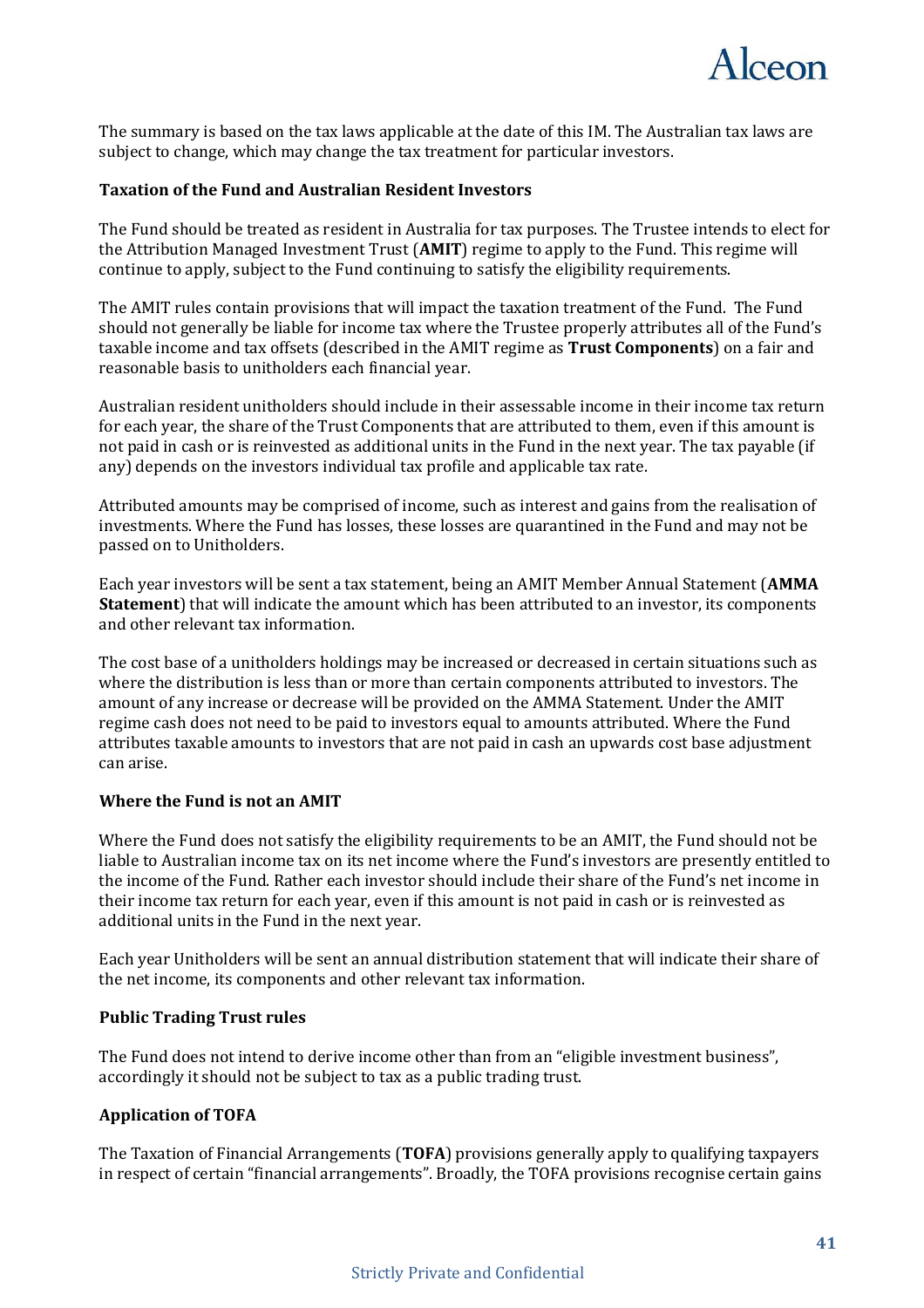

and losses on financial arrangements on an accruals basis, which may result in a taxing point prior to the realisation of the investment.

Due to the TOFA regime, there may be some instances where your share of the Fund's Trust Components or net taxable income exceeds the cash distribution you receive from the Fund.

You should seek independent tax advice as to the possible application of the TOFA regime to your circumstances.

### **Tax implications on redemptions from the Fund**

Investors may have a tax liability when they exit from the Fund, including by redemption. Australian resident investors are generally subject to capital gains tax on gains when they withdraw any money for themselves or to invest in another fund or transfer Units to someone. Depending on the kind of taxpayer, and how long they have held their Units, a discount may be available on the capital gain on Units held for longer than 12 months. This discount is 50% for individuals and trusts (conditions apply), and 33.33% for complying superannuation funds. The discount is not available to companies. Any capital losses arising from the disposal of the investment may be used to offset other capital gains the investor may have derived. Gains realised where an investor holds their units on revenue account will be taxable as ordinary income and will not qualify for the CGT discount.

Where an investor redeems from the Fund during the year, they may be allocated a share of the Fund's Trust Components or net taxable income. If this occurs the investor will be notified of this amount on the AMMA statement or annual distribution statement which will be provided after year end.

### **Tax File Numbers (TFNs) and Australian Business Numbers (ABNs)**

It is not compulsory for an investor to provide their TFN or ABN, and it is not an offence to decline to provide them. However, unless exempted, if they are not provided, the Trustee is required to deduct tax from gross payments, including income distributions, or on amounts attributed to investors (deemed payments) at the highest personal marginal rate plus the Medicare levy and any other applicable government charges. The ABN, TFN or an appropriate exemption can be provided in the online application or on the Application when making an initial investment.

### **Taxation of non-resident unitholders**

Australian tax may be deducted from distributions of certain Australian sourced taxable income to non-resident unit holders. The amounts will be withheld at the rates of tax applicable to non-resident unitholders and will depend on the type of income and country of residence of the unitholder. Nonresident unit holders may also be subject to tax in the country they reside in but may be entitled to a credit for some of all the tax deducted in Australia. Non-residents seeking to invest in the Fund should obtain tax advice on their specific circumstances.

### **Goods and Services Tax**

GST should not be payable on the issue and redemption of units in the Fund and the resulting income distributions to Unitholders. Fees, charges and commissions payable in respect of the management of the Fund may include a GST component. The Fund will generally be able to claim input tax credits and/or reduced input tax credits of at least 55% of GST incurred on most of its expenses.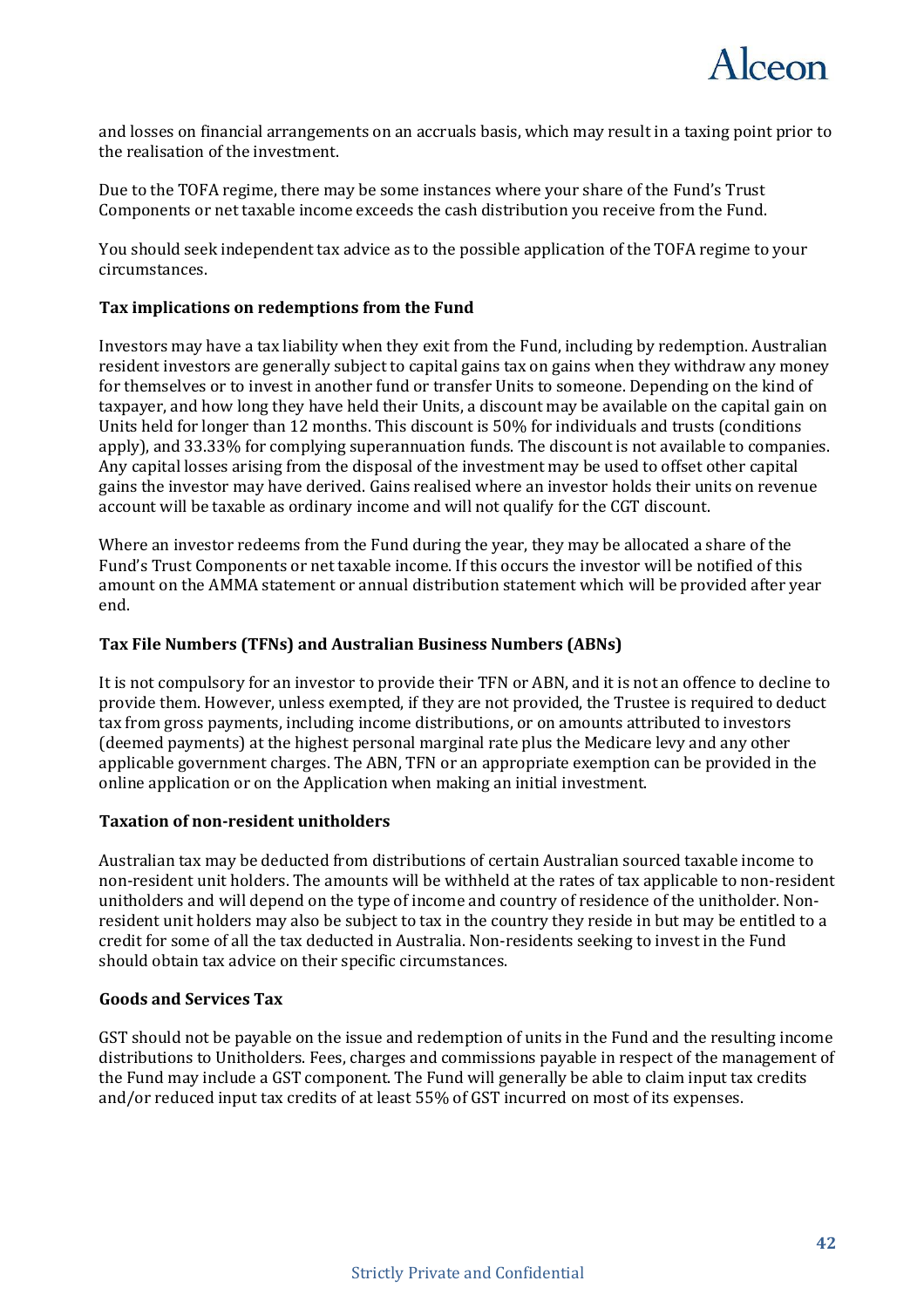

#### <span id="page-42-0"></span> $9.5.$ **Privacy**

The Trustee will collect, hold, use and disclose personal information provided by investors to allow it to process your Application, service your needs as a Unitholder, provide facilities and services that you request and carry out appropriate administration of your investment.

This means that the Trustee will need to collect your personal information (for example, your name, address and details of the Units that you hold). In most cases, your personal information will be collected directly from you although we may also collect your personal information from third parties. If you do not provide us with your relevant personal information, the Trustee may not be able to properly administer your investment.

Privacy laws apply to the handling of personal information and the Trustee will only use or disclose your personal information for the purposes for which it was collected, other related purposes and as permitted or required by law. If you do not wish to provide this information, the Trustee and the Administrator may not be able to process your Application.

The Trustee may also share your personal information with its service providers or others who provide services on its behalf, some of which may be located outside of Australia.

Each investor acknowledges that in connection with the services provided by the Fund, their personal data may be transferred or stored in various jurisdictions in which such service providers have a presence, including to jurisdictions that may not offer a level of personal data protection equivalent to the investor's country of residence. Each investor also acknowledges that the service providers may disclose the investor's personal data to each other, to any other service provider to the Fund or to any regulatory body in any applicable jurisdiction to which any of the service providers may be subject.

For more details on how the Trustee collects, stores, uses and discloses your information, please read the Trustee's Privacy Policy located at www.alceon.com.au/privacy-policy. Alternatively, you can contact the Trustee's Privacy Officer by telephone on +61 2 8023 4000 or by email at info@alceon.com.au and the Trustee will send you a copy of its Privacy Policy free of charge. It is recommended that you obtain a copy of this Privacy Policy and read it carefully before making an investment decision.

By completing a Subscription Agreement, you agree to this information being collected, held, used and disclosed as set out in this IM and the Privacy Policy. You also consent to any information about a person you provide the Trustee or the Administrator being checked from time to time with the relevant department, document issuer or official record holder via third party DVS systems for the purpose of confirming the person's identity in satisfaction of 'know your client' requirements and relevant anti-money laundering and counter-terrorism financing laws. Where you have provided such information about another individual, such as a director, shareholder or beneficiary, you confirm you were authorised to do so and acknowledge you must make the individual aware of that fact and the contents of the Trustee's Privacy Policy.

The Administrator may also collect, use and disclose your personal information provided to the Manager by the Trustee, for investor relations purposes in accordance with its privacy policy.

#### <span id="page-42-1"></span> $9.6.$ **FATCA and CRS**

### **Foreign Account Tax Compliance Act (FATCA)**

The FATCA is a US tax law that was enacted for the purpose of improving tax information reporting regarding US persons in respect of their offshore investments to the United States Internal Revenue Service (**IRS**).

Under FATCA, Australian financial institutions are required to collect and review their information to identify US residents that invest in assets through non-US entities. This information is reported to the Australian Taxation Office (**ATO**). The ATO may then pass that information to the IRS.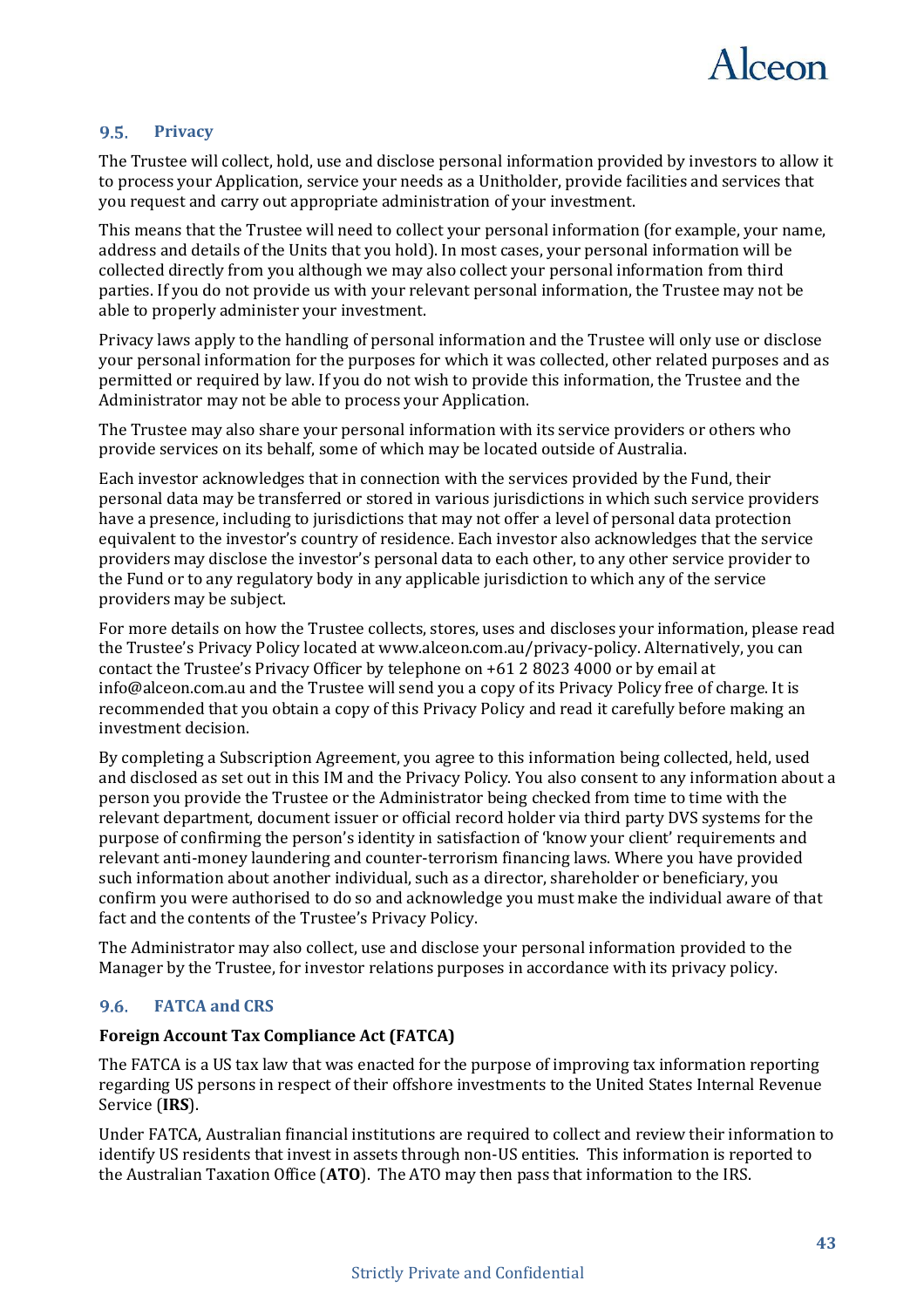

Under FATCA, a 30% withholding may be imposed in respect of certain US source payments paid to or in respect of entities that fail to meet certification or reporting requirements.

In order to comply with the FATCA requirements, you acknowledge the Trustee:

(a) may require you to provide certain information regarding your identification and related information (either at the time an application to invest in the Fund is made or any time after Units are issued to you);

(b) will undertake certain due diligence procedures to determine your status for FATCA reporting purposes;

(c) will report required financial information, if any, about your investment in the Fund to the IRS via the ATO on an annual basis;

(d) may withhold tax on US connected payments to non-participating foreign financial institutions.

Accordingly, by completing a Subscription Agreement, you agree to provide the Trustee or the Administrator with certain identification and related information to enable the Trustee to comply with its obligations in connection with FATCA.

You acknowledge that:

(a) the Trustee may take such action as it considers necessary in relation to you holding or redemption proceeds to ensure that you will bear any withholding tax payable by the Fund, and any related costs, interest, penalties and other losses and liabilities suffered by the Fund, the Investment Manager, the Administrator, or any other investor, or any agent, delegate, employee, director, officer, manager, member or affiliate of any of the foregoing persons pursuant to FATCA, arising from your failure to provide the requested information to the Fund.

(b) in the event you do not provide the requested information and/or documentation, whether or not that actually leads to compliance failures by the Fund, or a risk of the Fund or you being subject to withholding tax under the relevant legislative or inter-governmental regime, the Trustee reserves the right to take any action and/or pursue all remedies at its disposal, including compulsory redemption of your Units; and

(c) if you are affected by any such action, you do not have any claim against the Trustee or the Administrator for any form of damages or liability as a result of actions taken or remedies pursued by or on behalf of the Trustee in order to comply with any of FATCA or any of the relevant underlying legislation.

### **Common Reporting Standard (CRS)**

The CRS is the single global standard for the collection, reporting and exchange of financial account information on foreign tax residents. Australia has signed the OECD Multilateral Competent Authority Agreement on Automatic Exchange of Account Information. This agreement enables CRS information to be exchanged between jurisdictions' tax authorities where relevant legislation has been adopted. The Australian Government has enacted legislation to give effect to the CRS. It came into effect for Australian financial institutions on 1 July 2017.

The Trustee is required to collect certain information about any foreign tax residents to provide it to the ATO. The ATO may pass this information onto tax authorities in other jurisdictions who have adopted the CRS. The requirements are similar to those which exist under FATCA, however, there are a greater number of countries in respect of which the ATO may provide information to the respective tax authorities.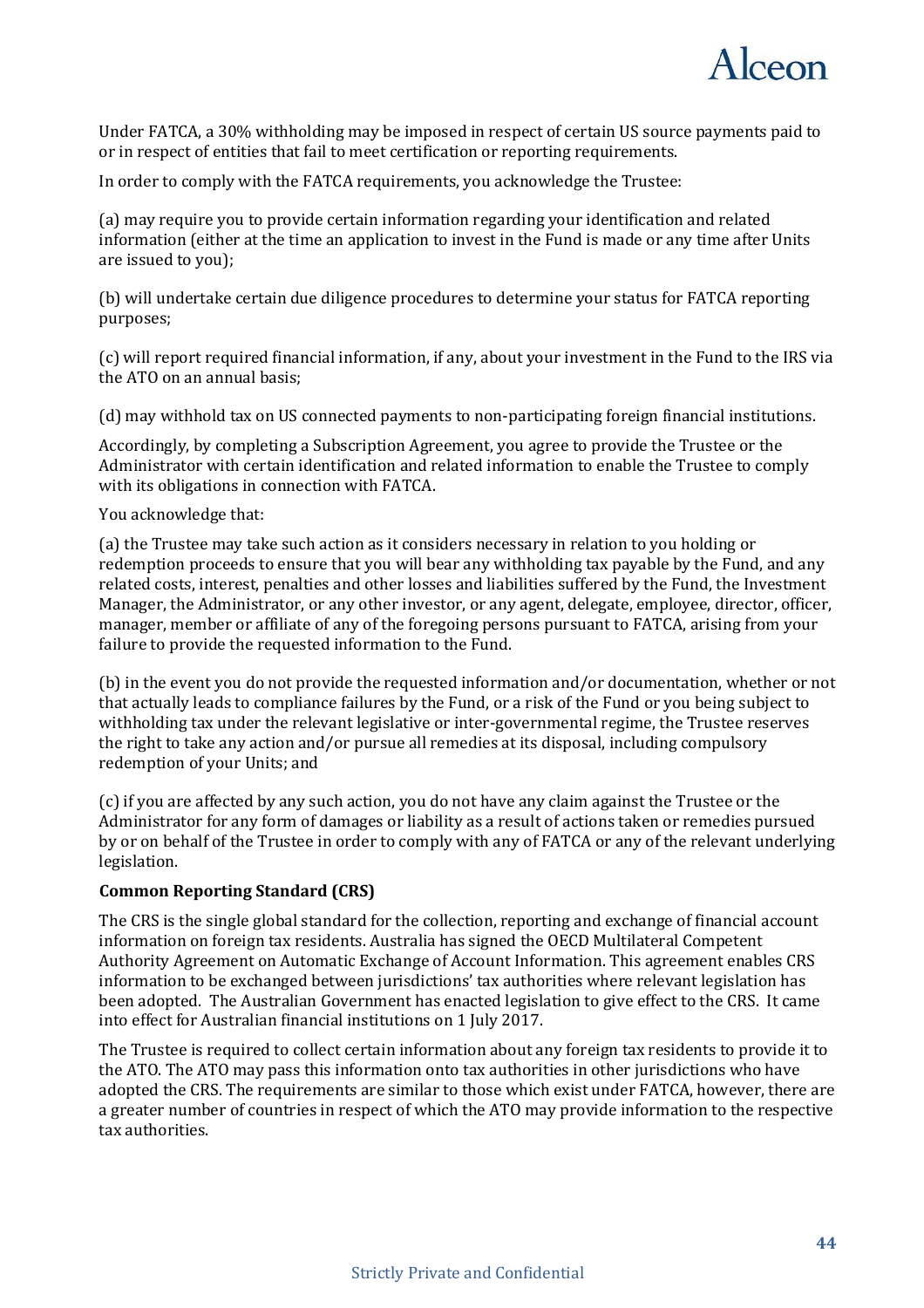

By completion a Subscription Agreement, you agree to provide the Trustee or the Administrator with certain identification and related information (including tax residency information) in order to enable the Trustee to comply with its obligations in connection with CRS.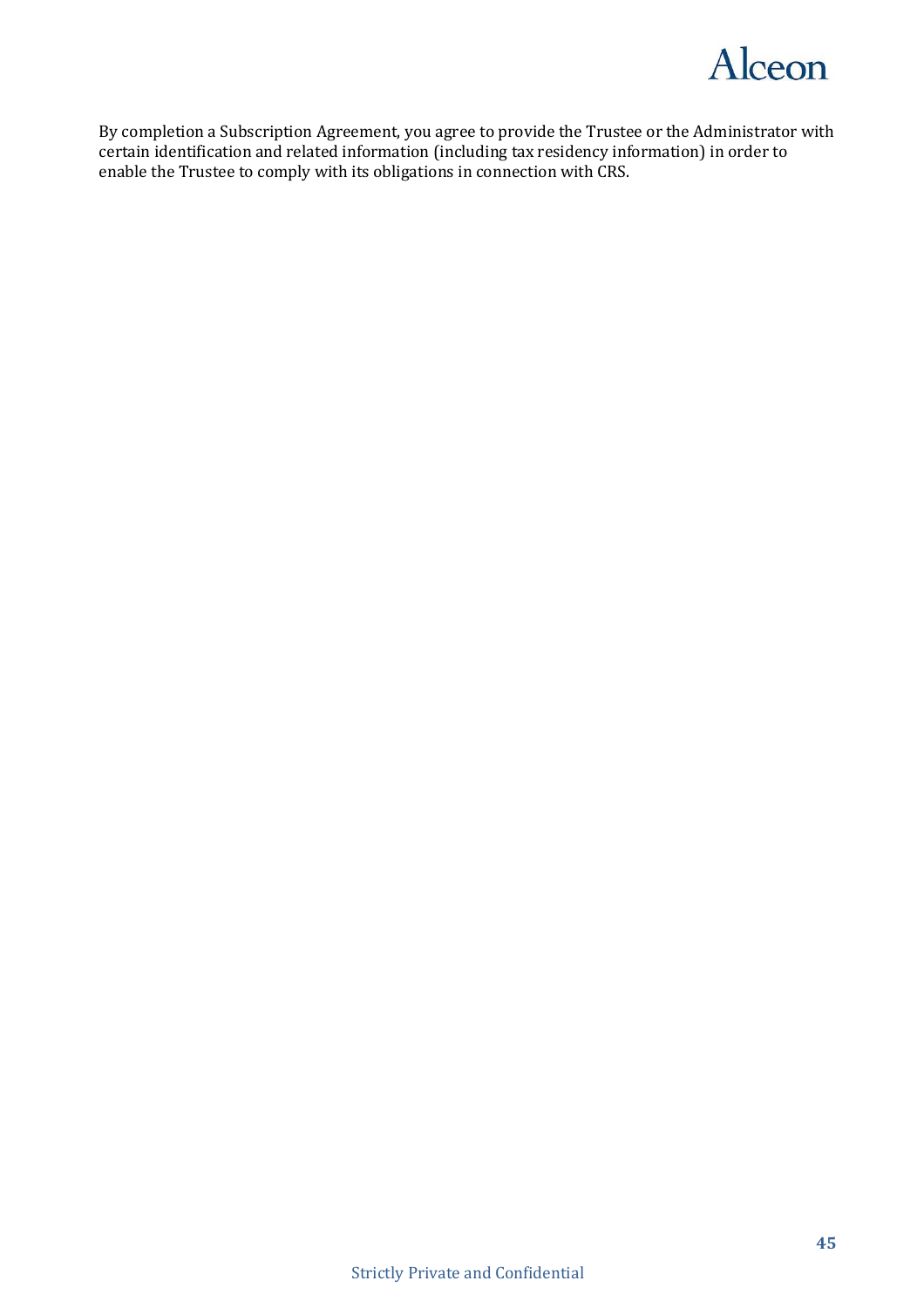

### <span id="page-45-0"></span>**10. CONTACT INFORMATION**

| <b>Contact Name</b>    | <b>Telephone</b> | <b>Email</b>                  |
|------------------------|------------------|-------------------------------|
| Morris Symonds         | +61 2 8023 4023  | morris.symonds@alceon.com.au  |
| Damien Cronin          | +61 2 8023 4006  | damien.cronin@alceon.com.au   |
| <b>Gerald Full</b>     | +61 2 8023 4007  | gerald.full@alceon.com.au     |
| <b>Grant Atchison</b>  | +61 2 8023 4000  | grant.atchison@alceon.com.au  |
| <b>Bianca Solomons</b> | +61 2 8023 4047  | bianca.solomons@alceon.com.au |
| Omar Khan              | +61 2 8023 4000  | omar.khan@alceon.com.au       |
| Administrator          | +61 3 9020 3000  | alceon@apexfunds.com.au       |

For further information, please contact: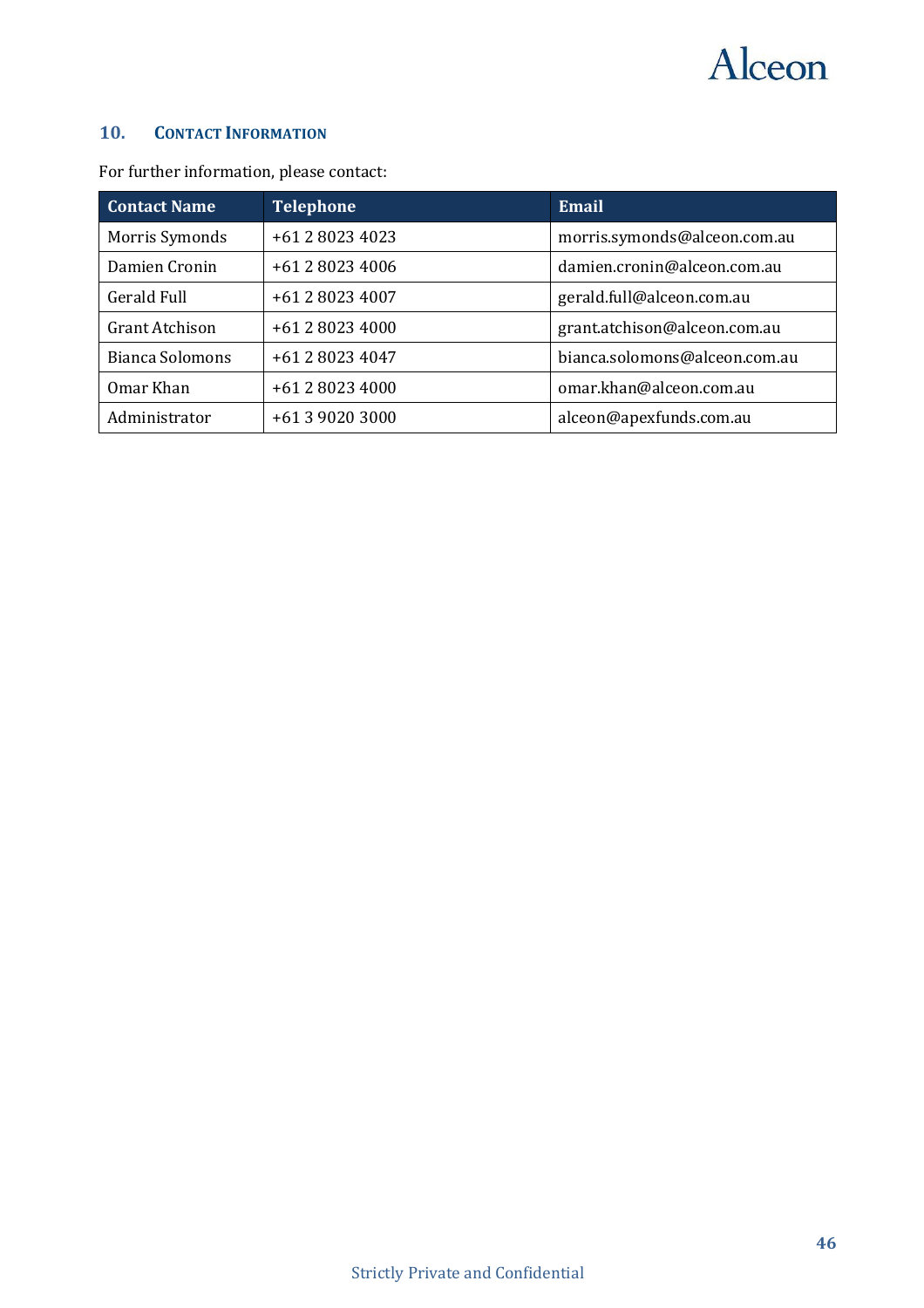

### <span id="page-46-0"></span>**11. GLOSSARY**

| <b>ARECF</b>            | Alceon Real Estate Credit Fund Ltd ACN 628 554 781.                                                                                                                                                                                                                                   |
|-------------------------|---------------------------------------------------------------------------------------------------------------------------------------------------------------------------------------------------------------------------------------------------------------------------------------|
| Administrator           | Apex Fund Services (Australia) Pty Ltd ACN 149 408 702.                                                                                                                                                                                                                               |
| <b>Affiliate</b>        | in respect of a person, another person which Controls, is Controlled by or<br>under common Control with the first person.                                                                                                                                                             |
| <b>Alceon</b>           | Alceon Group Pty Ltd ACN 122 365 986 (AFSL 345692) and its related<br>entities.                                                                                                                                                                                                       |
| <b>Annexure A</b>       | Alceon Real Estate Credit Fund Portfolio Presentation.                                                                                                                                                                                                                                |
| <b>Annexure B</b>       | Alceon Real Estate Credit Fund Monthly Report (most recent).                                                                                                                                                                                                                          |
| <b>Annexure C</b>       | Alceon Real Estate Credit Fund Quarterly Management Commentary<br>(most recent).                                                                                                                                                                                                      |
| AT <sub>O</sub>         | <b>Australian Taxation Office.</b>                                                                                                                                                                                                                                                    |
| <b>Benchmark Return</b> | the weighted average of the AUD 3-month BBSW rate published by the<br>Australian Financial Markets Association prevailing during the<br>Performance Fee Period weighted by the Net Asset Value as of each such<br>Valuation Date during the Performance Fee Period.                   |
| <b>Board</b>            | the board of directors of the Trustee.                                                                                                                                                                                                                                                |
| <b>Business Day</b>     | a day that is not a Saturday, Sunday, public holiday or bank holiday in<br>Victoria.                                                                                                                                                                                                  |
| <b>Class</b>            | any class of Units that may be issued by the Trustee from time to time,<br>being Units that have the same rights and obligations attaching to each of<br>them.                                                                                                                        |
| Control                 | the ability of a person to control the affairs of another person through<br>the exercise of a majority of the voting rights or the right to appoint and<br>remove a majority of the board of directors or other governing body, and<br><b>Controlled</b> has a corresponding meaning. |
| <b>Corporations Act</b> | Corporations Act 2001 (Cth).                                                                                                                                                                                                                                                          |
| <b>CRS</b>              | the Common Reporting Standard issued by the Organisation for<br>Economic Co-operation and Development.                                                                                                                                                                                |
| <b>Dealing Day</b>      | the first Business Day after each Valuation Date or such other day as the<br>Board may from time to time determine.                                                                                                                                                                   |
| <b>FATA</b>             | Australian Foreign Acquisitions and Takeovers Act 1975 (Cth)                                                                                                                                                                                                                          |
| <b>FATCA</b>            | Foreign Account Tax Compliance Act (US law).                                                                                                                                                                                                                                          |
| <b>Financial Year</b>   | the financial year of the Fund, which will end on 30 June in each year.                                                                                                                                                                                                               |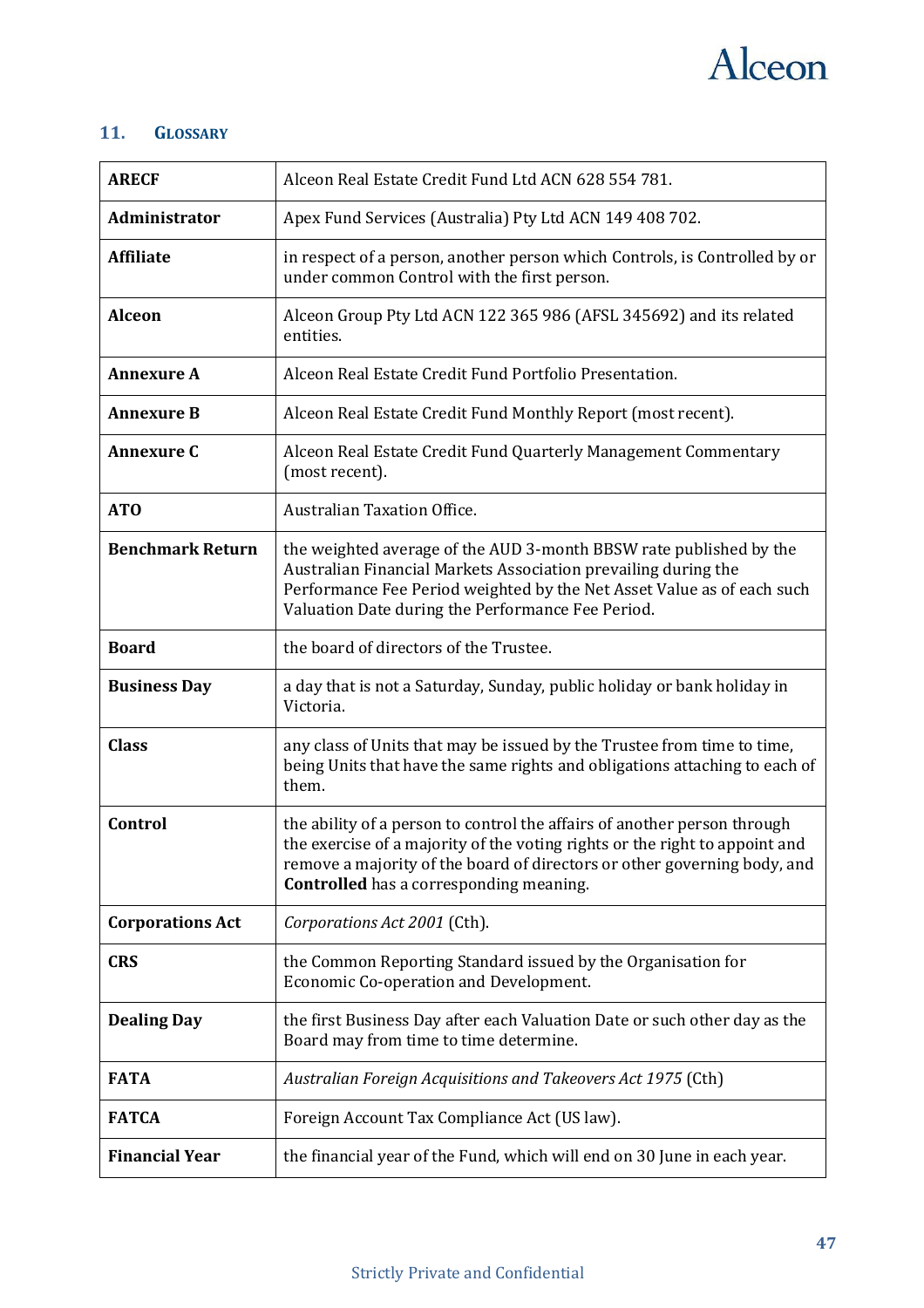

| <b>FIRB</b>                                     | Foreign Investment Review Board.                                                                                                                                                                                                                                                                                                                                                                                                                                   |
|-------------------------------------------------|--------------------------------------------------------------------------------------------------------------------------------------------------------------------------------------------------------------------------------------------------------------------------------------------------------------------------------------------------------------------------------------------------------------------------------------------------------------------|
| <b>Fund</b>                                     | Alceon Real Estate Corporate Senior Master Fund.                                                                                                                                                                                                                                                                                                                                                                                                                   |
| <b>Investment</b><br><b>Manager</b>             | Alceon Real Asset Management Pty Ltd ACN 627 059 723.                                                                                                                                                                                                                                                                                                                                                                                                              |
| Liquid                                          | in respect of the Fund, where liquid assets account for at least 80% of the<br>value of the assets of the Fund.                                                                                                                                                                                                                                                                                                                                                    |
| <b>Minimum Holding</b>                          | \$1,000,000 per Unitholder or such lesser amount as the Trustee<br>determines.                                                                                                                                                                                                                                                                                                                                                                                     |
| <b>Minimum</b><br>Subscription<br><b>Amount</b> | \$1,000,000 per investor for the initial investment, unless otherwise<br>determined by the Trustee.                                                                                                                                                                                                                                                                                                                                                                |
| <b>Net Asset Value</b>                          | the net asset value of the Fund or a Class, as the case may be, as<br>determined in accordance with the Trust Deed.                                                                                                                                                                                                                                                                                                                                                |
| <b>Performance Fee</b><br><b>Period</b>         | the period for which a Performance Fee is accrued and calculated.                                                                                                                                                                                                                                                                                                                                                                                                  |
| <b>Prior High</b><br><b>Watermark</b>           | with respect to one or more Units in a particular Class of Units:<br>(a)<br>prior to the first Valuation Date at which a Performance Fee was<br>determined to be payable in respect of such Class, the Net Asset Value<br>per Unit of the Class as at the issue date of such Class; and<br>(b)<br>thereafter, the Net Asset Value per Unit as at the Valuation Date<br>at which the last Performance Fee was determined to be payable in<br>respect of such Class. |
| <b>Redemption Date</b>                          | the date determined by the Trustee on which the Units the subject of a<br>Redemption Request are to be redeemed, provided that such date must<br>be within 6 months of receipt by the Fund of the Redemption Request.                                                                                                                                                                                                                                              |
| Redemption<br><b>Request</b>                    | a form of redemption notice in respect of Units obtainable from the<br>Administrator from time to time in such form as the Investment Manager<br>may prescribe or accept.                                                                                                                                                                                                                                                                                          |
| <b>Special Purpose</b><br><b>Vehicle</b>        | a special purpose vehicle, such as a special purpose holding company,<br>special purpose trust or other investment company, where an Alceon<br>entity has day-to-day Control of such vehicle.                                                                                                                                                                                                                                                                      |
| Subscription<br><b>Agreement</b>                | the subscription agreement accompanying this IM for investors to apply<br>for Units in the Fund.                                                                                                                                                                                                                                                                                                                                                                   |
| <b>Transaction Costs</b>                        | the transaction costs determined by the Trustee to be associated with an<br>issue or a redemption of a Unit of a Class as provided in the Trust Deed.                                                                                                                                                                                                                                                                                                              |
| <b>Transaction Fee</b>                          | any arrangement fee, success fee, underwriting or syndication fee,<br>closing fee, commitment fee, transaction fee, merger fee, acquisition fee,<br>divestment fee, any other similar corporate finance fee, monitoring fee,<br>director's fee, abort fee, consulting fee, investment banking fee,                                                                                                                                                                 |